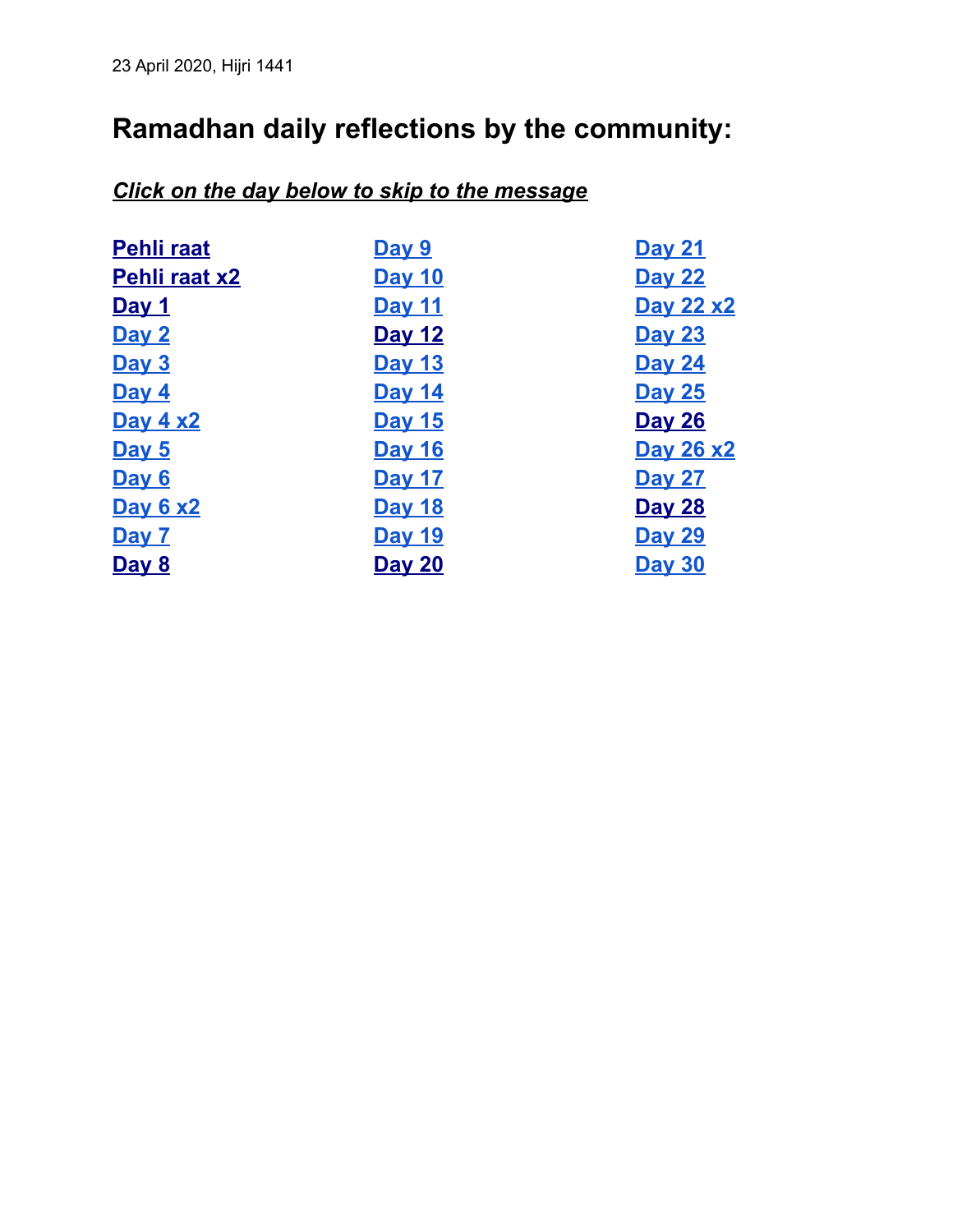### <span id="page-1-0"></span>**Pehli raat Pehli raat [\(return to contents\)](#page-0-0)**

A Pehli Raat and Ramadan Mubarak message from our DBWS GB president Haki Kapasi…

Assalaam alaiykum everyone. Ramzan is just around the corner, and I am sure you will agree, this is going to be a strange one. One of the joys of Ramzan is meeting together as a community and praying and eating together. We will, of course, miss that but everyone has risen to the challenge of isolation and used technology to bring us all together. We have compressed change and accelerated and leapt to a new normal. Amazingly, we have also managed to bring most elders with us as technology becomes the new norm. Horror and beauty are juxtaposed in ways we hadn't dreamt of. We have the terrifying prospect of catching a virus for which there is no cure set against air that is clean and clear, where marine life is thriving and the natural environment flourishing. People are facing the horrible prospect of losing their jobs whilst others are relishing the time they now have of nurturing their relationships. This Ramazan is an unique opportunity, particularly for those who are not working, to contemplate on what matters to you and focus on that. Terry Waite, who was taken hostage in Lebanon and kept in isolation for over four years said that in that time he journeyed inwards. That is not a bad place to being this Ramadhan. Our loss of contact with others is an opportunity to go inwards and re-discover our innate spirituality and re-discover the blessings that lay there. Ramadhan Mubarak everyone, wishing you all a peaceful month that is spiritually nourishing and, inshallah, see you all again soon

# <span id="page-1-1"></span>**Pehli raat Pehli raat [\(return to contents\)](#page-0-0)**

Whatever challenge we experience, Allah knows what we are going through. If we can have faith in the Will of Allah during times of hardship, He will guide our hearts.

Ramadan comes this year at the perfect time, just as Allah has planned it. It is the month of multiplication for all good deeds and intent. Let us not waste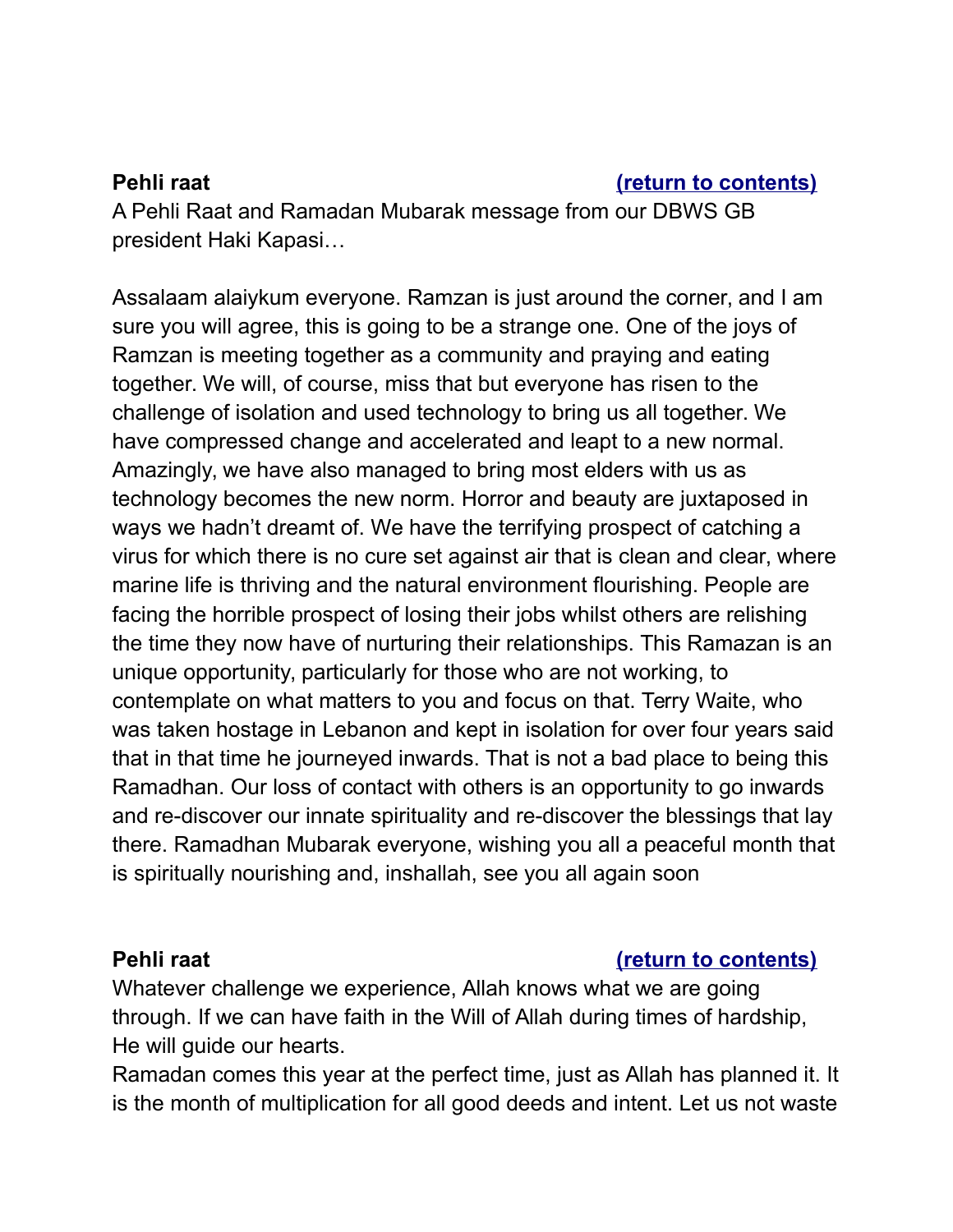it. Let us be together in worship, in mind, in heart. For ourselves and for each other.

### <span id="page-2-0"></span>**Day 1: Plant the seed [\(return to contents\)](#page-0-0)**

Everything in life begins with a seed but nothing happens until that seed is planted.

Faith is no different.

No matter what the role of faith in our lives- large or small, having an iota of faith in Allah gives Him something to work with. So, whether you are contemplating, believing, practicing - this IS the month to plant the seed, even BE the seed that will InshaAllah reap the very best of rewards.

Read, Reflect, Ask, Learn, Re-learn, Practice, Pray, Strengthen, Resolve.

What seed will you plant this month?

Plant the seed you wish to grow. Plant the seed you wish to be.

Inspired by Kamran Bhatti's thought provoking talk a few days ago [\(you can](https://www.facebook.com/1789293191138557/videos/1637331026443934/) [watch it by clicking here\)](https://www.facebook.com/1789293191138557/videos/1637331026443934/)

# <span id="page-2-1"></span>Day 2: Nourish your soul – self evaluate *[\(return to contents\)](#page-0-0)*

A whole year has passed since last Ramadhan.. What has happened between that time and today?

The end of last Ramadhan may have left us with a stronger sense of faith and rejuvenated our connection with Allah.

Where have you been since this time? Do you know where you are going? Are there aspects of your servitude to Allah that have wavered? Are there things you can improve on?

As we step into this month, it is time to evaluate ourselves and hold ourselves to account.

Faith can move with the wind, and like plants can wilt and wither. Forgetting to water and nourish our plants can limit or kill life that could have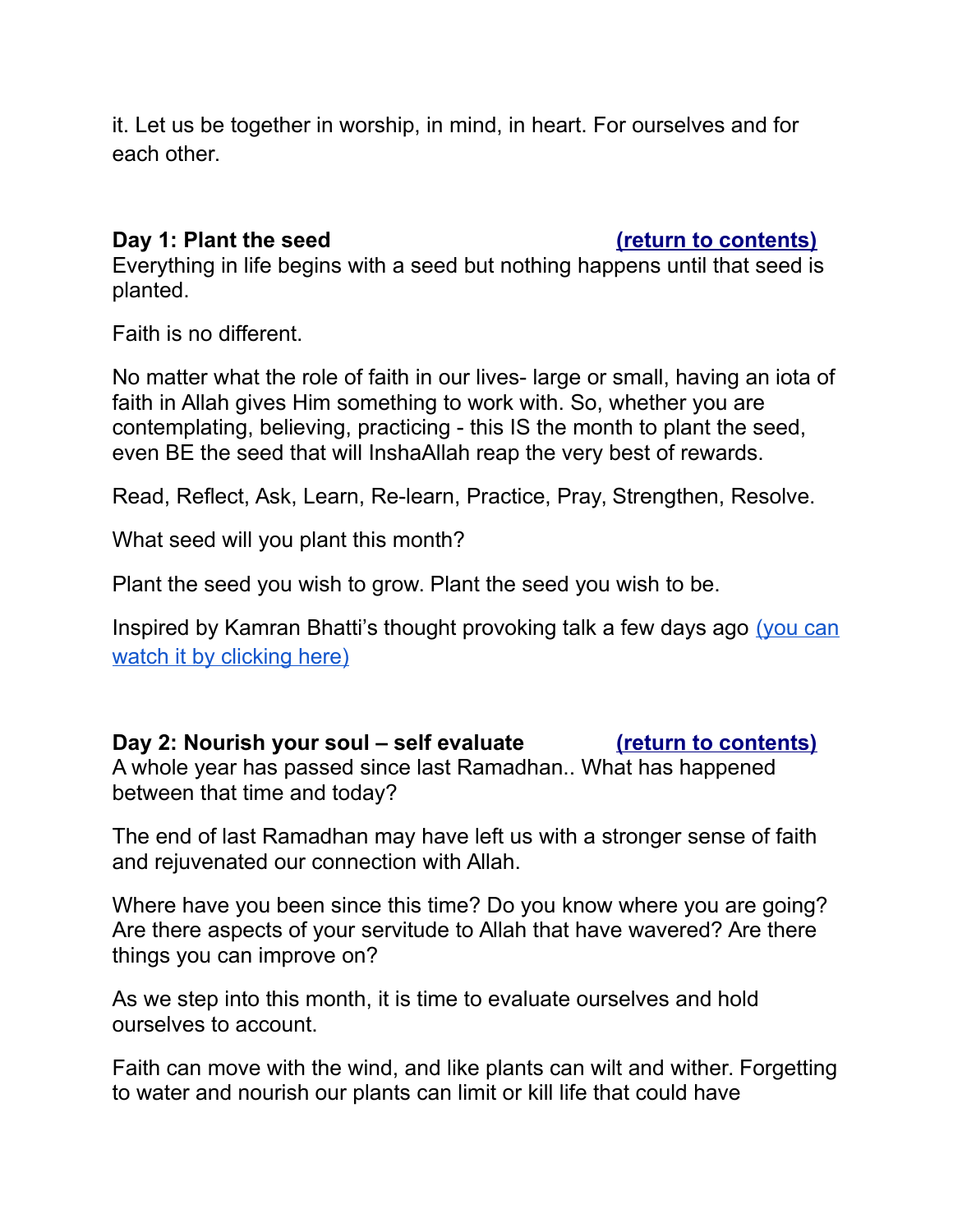flourished.. Ramadhan offers us the opportunity to revitalise ourselves again in so many ways; in every way. Let's ignite, reignite and keep the best versions of ourselves alive. Lets leave this Ramadhan better than the way we entered it.

Look inwards. Review. Evaluate yourself. Renew. Rejuvenate. Nourish your soul.

### <span id="page-3-0"></span>**Day 3: Trust and Acceptance of His Will [\(return to contents\)](#page-0-0)**

There is much we can do with the mind and body that Allah has bestowed us - from our behaviours, to our perceptions to all that is around us. We live in a world with so much at our fingertips; the internet, social media, advanced transport. The accessibility of such resource may well have increased a sense of control for us and confidence to plan and prepare for all that we can. There is nothing wrong with this of course. However, there are aspects of life that no matter how hard we might try, with all the best intentions, hopes and plans, things just do not turn out the way we wish. Times and circumstances related to birth, health and death particularly, are aspects of life which hold so many emotional ties involving fear and hope yet despite all best efforts, the final and true outcome is beyond human prediction or control.

This is where we introduce Trust. Trust is a huge entity.

Trust involves placing our vulnerabilities in that which we cannot control or predict. It is not easy to trust what we do not know or that which we have no control over.

Perhaps this is why, trust in Allah is considered one of most significant and most important acts of faith? Trust and acceptance of His Will.. If we accept the idea that all we cannot control, is Allah's will, maybe we can put our trust in Him and have faith that He will take care of things from that point on? Similarly, if we put our trust in Him that He will take care of all that is beyond our control, maybe we can accept that anything beyond our control is His Will?

Life is like riding the waves; we may be able to control which boat we get on, how we steer it and how we interact with those riding with us, but we cannot control the waves themselves or when they will come.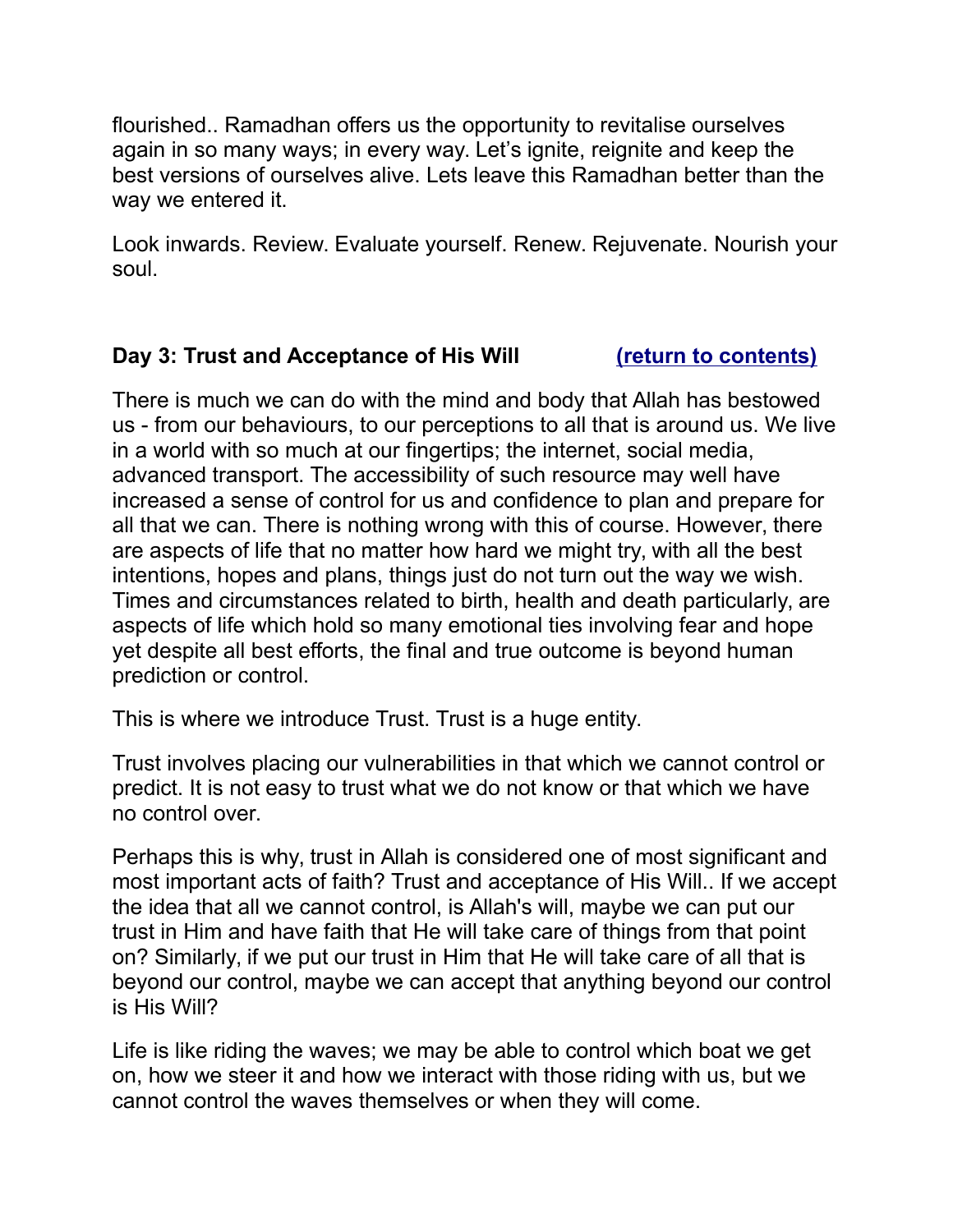So perhaps for those waves which we cannot control, perhaps for those situations which go beyond our control, imagination or understanding, perhaps we can seek some comfort in trusting in His plan. This is Allah's Will and He will take care of it.. "Whoever puts his trust in Allah; He will be enough for him" (Al-Quran, 65:3)

# <span id="page-4-0"></span>**Day 4: Zakat, Privileges and Food Justice [\(return to contents\)](#page-0-0)**

Fasting during the month of Ramadhan for many of us, instantly translates to the abstinence of food and drink. Although it encompasses much more than this -physical, psychological and spiritual aspects of self-purification and self-discipline; in fasting, we become aware of food (and drink) being a human necessity. We realise how we may take for granted having our basic human needs met and how privileged we are compared to those in poverty. Sadly, hunger is not a choice for some as it is for many of us..

Thus, the month of Ramadhan reignites our sense of gratefulness and helps us to consider the experiences of those less fortunate. Similarly, those who we consider less fortunate will be doing the exact same during this month - though they may have less, Ramadhan also offers them an opportunity to give thanks for what they have. They too, may offer Zakat (charity) according to their own circumstance.

Privilege is a word often associated with having special rights, advantages, or immunities. If we consider ourselves to be in a place of privilege, then surely, we - as individuals, families, a society, are in a position to do more than the exact same as those we consider less fortunate during this holy month?

Offering food and donations to charities as part of our Zakat certainly fulfils our duties towards our faith and is necessary to ease the pain of hunger. However, it does little to change why people are hungry.

In order to truly practice the socially conscious spirit of Ramadhan, perhaps we can reflect on the inequalities associated with poverty and try to address the systemic causes of hunger? Maybe we could orient some of our Zakat towards fighting poverty in addition to feeding the hungry? Could we seek out organisations that not only work to feed the hungry but actively work to prevent it?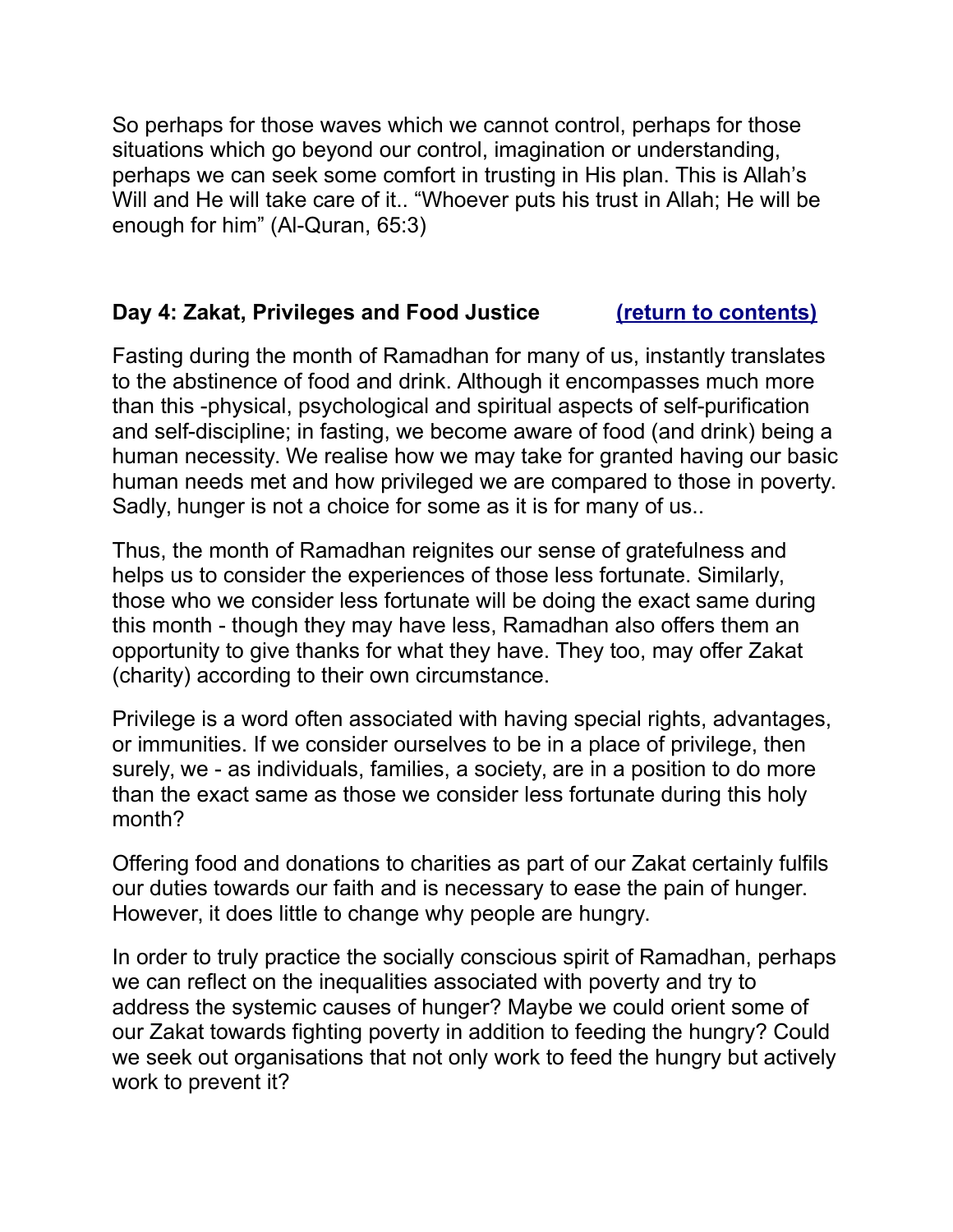We learn through our experience of fasting that food is a necessity, not a privilege. Maybe then, from our own positions of privilege, we can stand for the basic human needs of others by viewing Zakat as an opportunity not just for food charity, but for food justice..

Inspired by the perspectives of Tasnim Elbout and incredible work of Food First [www.foodfirst.org](http://www.foodfirst.org/)

### <span id="page-5-0"></span>**Day 4 [\(return to contents\)](#page-0-0)**

Some thoughts shared and questions pondered over by Hatim Rajabali today, while in his garden.

'So Fatima sent me out to get some vitamin D. Whilst out in the garden I thought how do I get multiple benefits from this one action? It was a moment of self reflection in the quietness before Zuhr.

My thoughts go back to a question we were discussing. Is Covid man made or God made or naturally made?

Nature and God made are the same, are they not? As I listened to the voices of the birds and looked around at flowers growing, nature turning green, a butterfly, for the time being it is not important who made COVID-19. We have all learnt valuable lessons and Allah will surely get us through this, we are his most precious creation.

Do we really want to go back to where we were? Or move forward or sideways in another directions?

I am fortunate by Allah's grace to sit here in our garden and will reach out, by some means, to some of those not so fortunate.

Maybe a reminder for Zuhr - the neighbour made a loud noise! Did I get multiple benefits?

Time to go in before the hay fever also kicks in'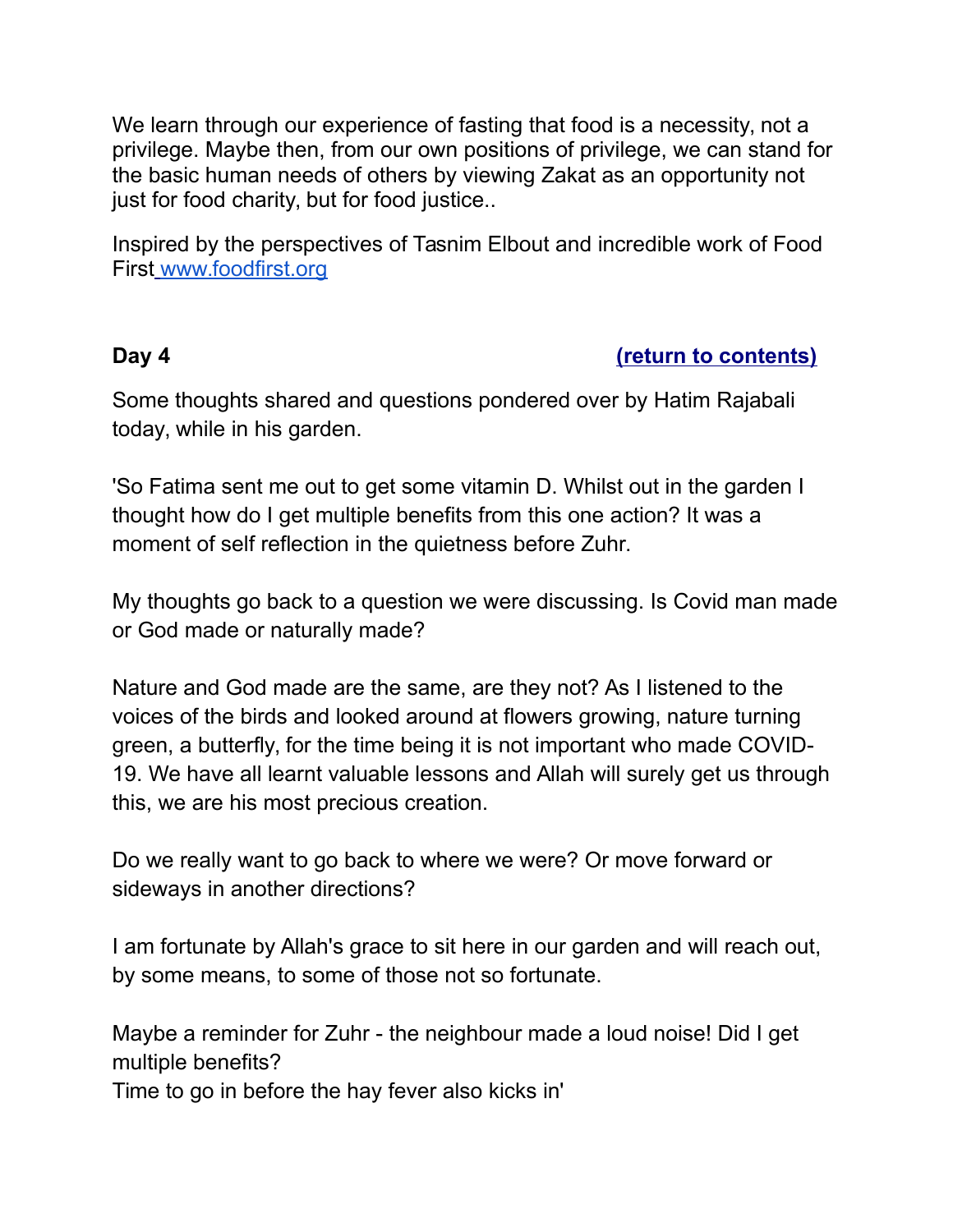# <span id="page-6-0"></span>**Day 5: Grief, Ramadhan and Adaptability [\(return to contents\)](#page-0-0)**

Strange that Ramadhan, in many ways, facilitates closeness. Not just in our developing empathy towards others, but in the physical closeness of congregated prayers, collective iftari's – whether at the masjid or each other's' homes.

What a huge difference this is to our current situation? How strange it feels to wave at familiar faces over screens or from far instead of giving and receiving hugs? How much have these last few months made us realise what we miss and what we value most?

There is a shared sense of grief experienced by all us - the loss of our freedom, of our 'predicted' futures and the day to day lives we once knew. Individually, we might grieve for our interests, work patterns, community events, friends and family- children and grandchildren. We may be fearful about our health and the health of those we love and care for, our work, our future as we planned it, or our changing world. All this, whilst we experience the death of loved ones, grieve their absence and the absence of community congregation, collective mourning and prayer.

But we must remember, this will not last forever; remind ourselves that nothing in this world is permanent but Allah Himself.

So, when this is over, we will adjust as we are doing now, to a different and new kind of 'normal'. Just as the Earth adapts to the four changing seasons- it knows every season will end and each is necessary to make way for the next.. "Autumn and Winter see the times when trees send their roots deeper into the soil, regenerating for the spring to come" (Zaid Dahhaj).

Year on year, the month of Ramadhan helps us shift from our day to day norms to something that helps us develop ourselves and our faith. It provides us with the opportunity to master the art of adaptability. For many of us, our entire day to day life changes with fasting alone. We naturally adapt ourselves to a new schedule and adhere to new rules. In this way, Allah helps us build our resilience so we are better able to cope with change and hardships that come our way and in doing so, we learn new things about ourselves and our strength, and we grow.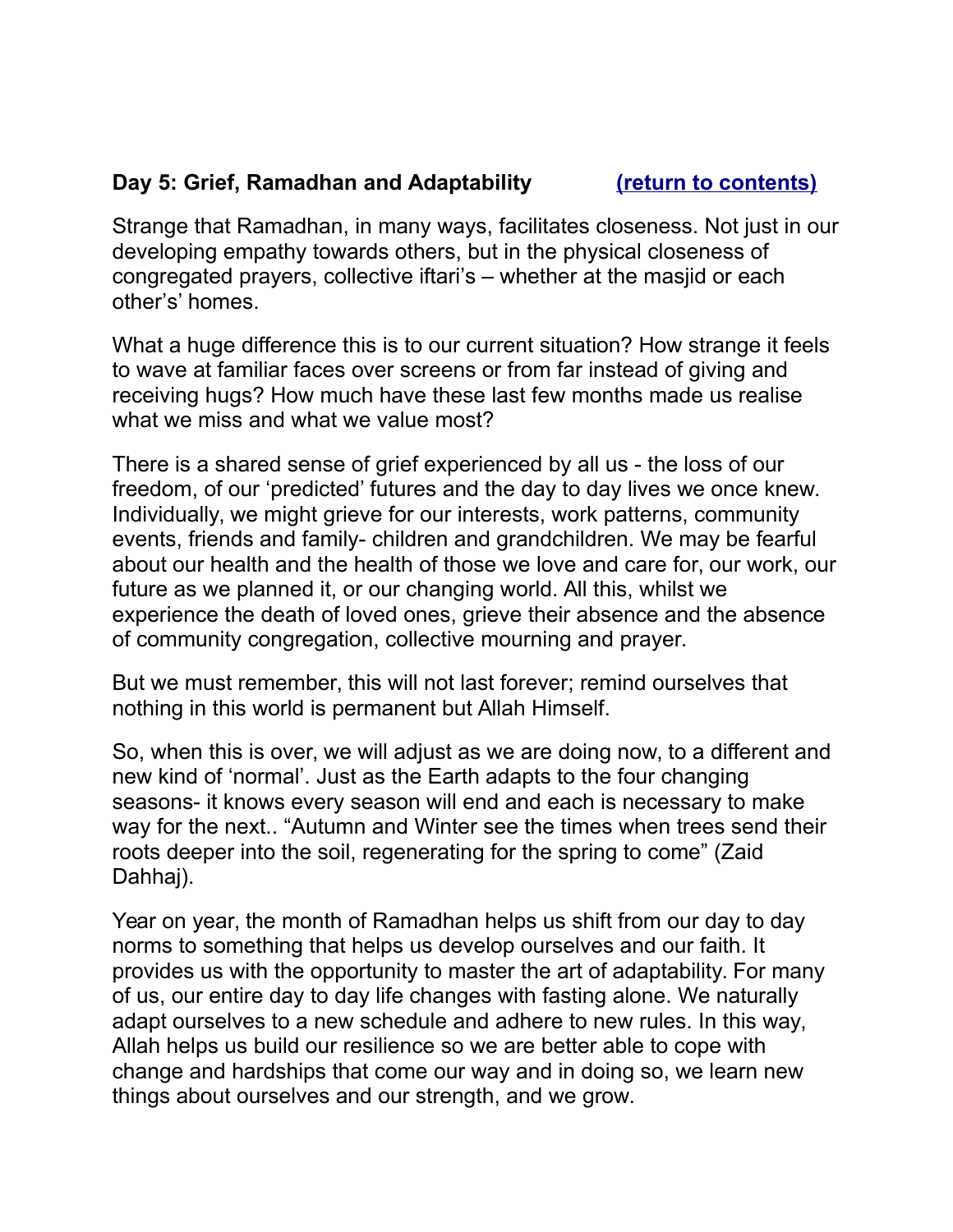Like the four seasons of change - every season brings with it, its own beauty and valuable lessons for life - and always, after every cold winter, spring blooms..

<span id="page-7-1"></span>"Verily with hardship comes ease" (Al Quran, 94:5).

## **Day 6 [\(return to contents\)](#page-0-0)**

With the world in lockdown and the Coronavirus continuing to both take lives and disrupt the lives of millions around the world, being or feeling in isolation can be mentally (and physically) trying – and it can easily lead to a loss in mental health and spirituality. In an effort to help rekindle hope, faith, and health, we must – as always – turn to the Holy Quran for guidance.

In the story of Prophet Yunus (a.s.) from the Holy Quran, Allah provides an example of deep isolation or loneliness, and tells us how we may use these examples to overcome our own loneliness or isolation:

"And indeed, Yunus was among the messengers. When he ran away to the laden ship, And he drew lots and was among the losers. Then the fish swallowed him, while he was blameworthy. And had he not been of those who exalt Allah, he would have remained inside its belly until the Day they are resurrected." [Quran 37:139-144]

This stands as a stark reminder to us all – we must never forget Allah, even in our darkest or loneliest moments – and only then can we be helped and saved by Him.

Take a moment to watch this inspiring video about the story of Prophet Yunus (a.s.) and it's powerful message...

<span id="page-7-0"></span>[https://www.instagram.com/tv/B-vtsqejK5l/…](https://www.instagram.com/tv/B-vtsqejK5l/?utm_source=ig_web_button_share_sheet)

### **Day 6: Allah knows the state of your heart [\(return to contents\)](#page-0-0)**

In Surah Taha Allah tells us the story of Musa (AS). In this story Allah recounts the apprehension Musa (AS) had felt when faced with the magic of the Pharaoh in front of him.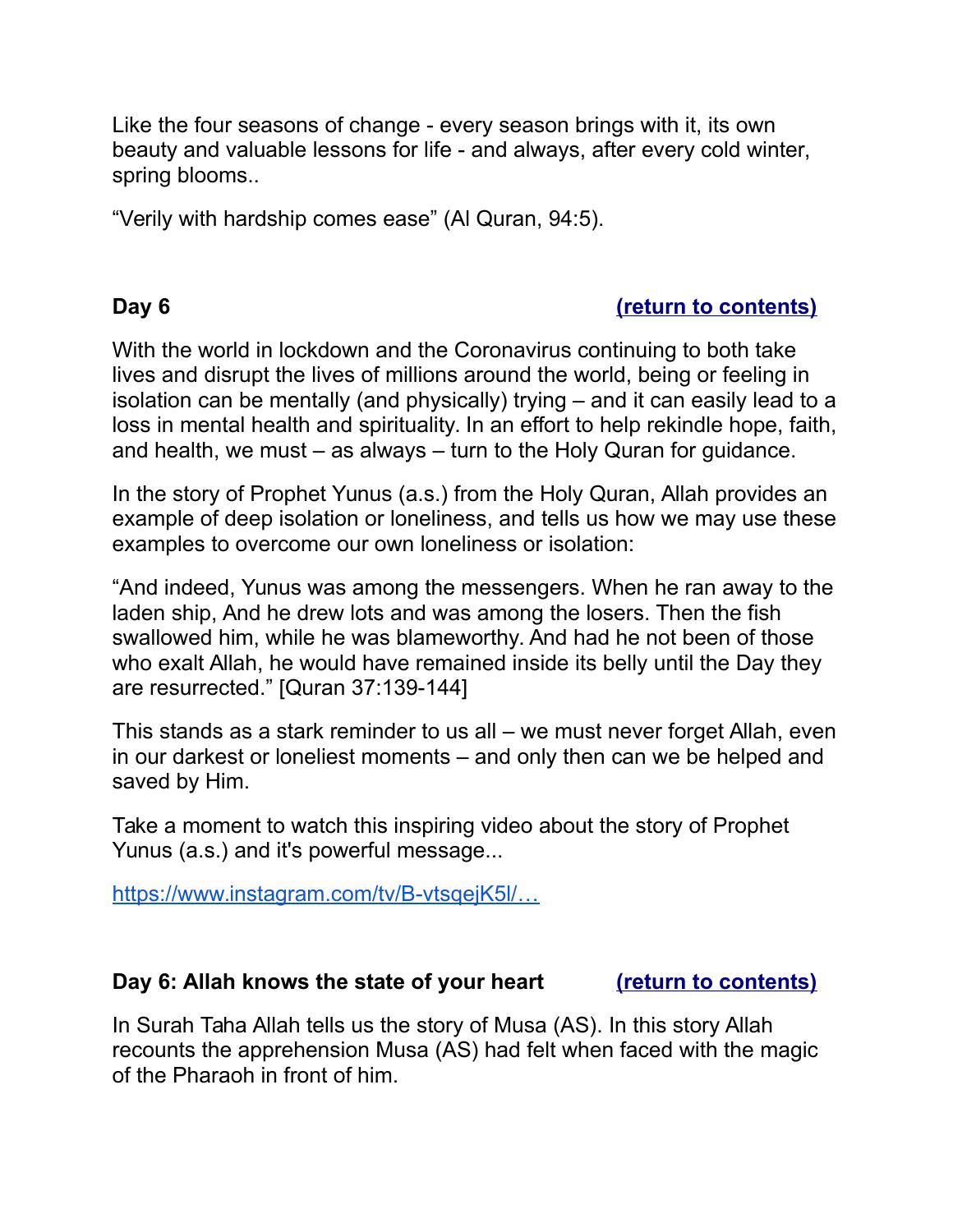"And he sensed within himself apprehension, did Moses" (20:67).

This verse teaches us about Allah's insight into the state of man's emotions. In this particular situation Allah has insight over the emotion Musa (AS) felt in front of the apparently mightly pharaoh. Just like having insight into the heart of Musa, Allah has insight in the hearts of every soul he has created. Allah knows the situation of our hearts - whether we are in a state of stress, anxiety, fear, grief, happiness, contentment or peace. Just like the maker of a watch who knows the inner mechanics of his timepiece, Allah knows the innermost state of our hearts.

So, whilst these days of social distancing and isolation may bring with it feelings of stress, loneliness, sadness and anxiety, know that these days are temporary. Know that Allah is all-aware of the condition of your heart. If you allow yourself to speak to Allah then He will guide you through this uncertain period and bring with it a sense of tranquility. If we simply open up our hearts to our Lord, He will always respond - unhesitatingly. Musa's fear in this case was met with a divine reply:

"Fear not" (20:46).

What is the condition of you heart today? When you pray today, reflect upon it - open up a dialogue with Your Lord. Ask Him to help you - whether you see the response in the physical world or not, He has promised a reply to your du'a in the unseen world.

"And when My servants ask you, [O Muhammad], concerning Me - indeed I am near. I respond to the invocation of the supplicant when he calls upon Me." (2:186)

### <span id="page-8-0"></span>**Day 7 [\(return to contents\)](#page-0-0)**

### By Tasnim Kinkhabwala

Prayer takes us on a journey. Your mind speaks. Your heart sometimes doesn't connect. But you say the words anyway. What does it mean? Who is listening?

God is listening, it means everything to Him.

Say them with your heart and your mind. The kind spoken from the heart is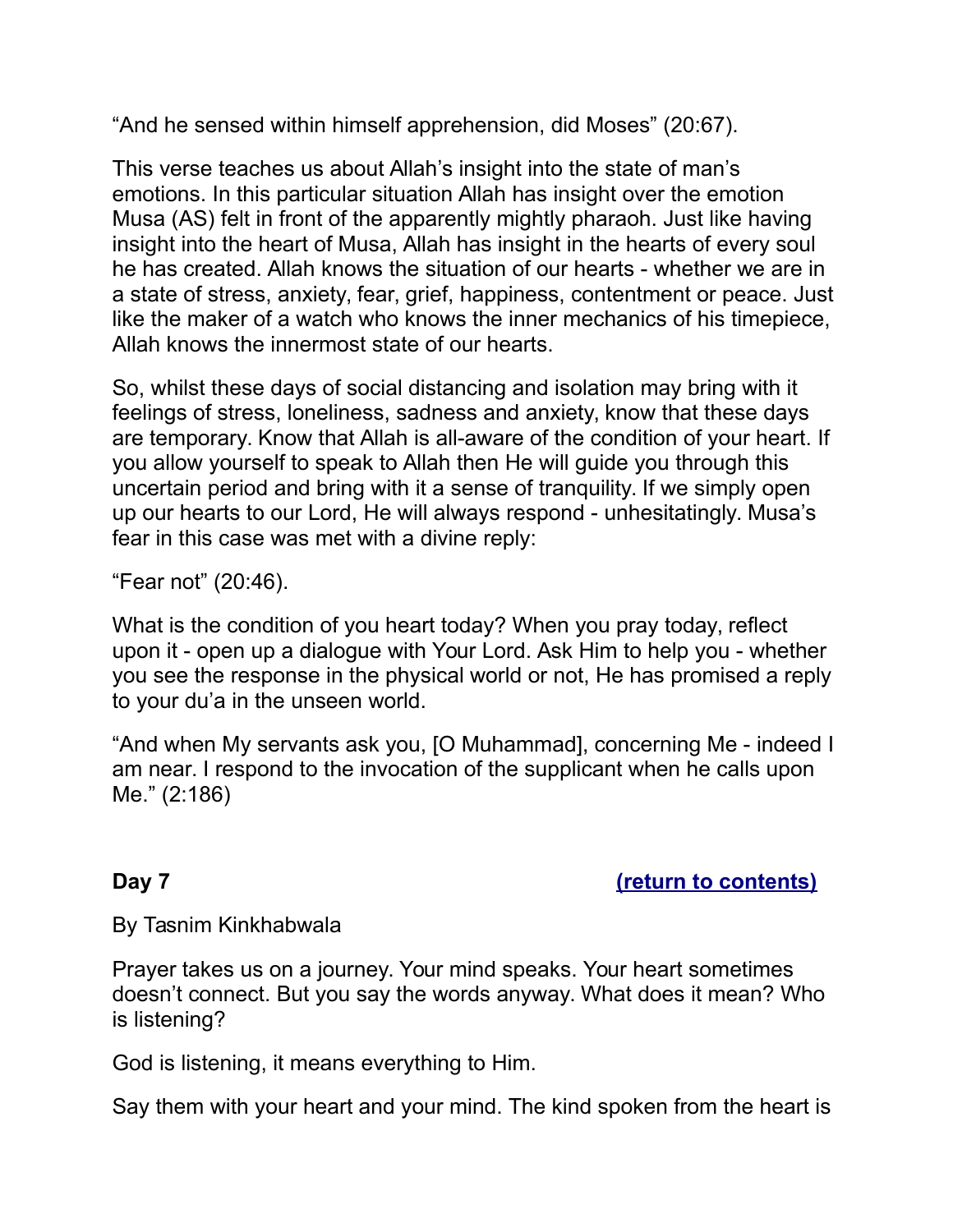spoken with love. Those voices are the loudest.

It is said that if enough people say the same prayer and recite Ameen together, God will make it happen.

We've all wished for more time at some point in life. God has listened. He has stopped the world to give us time. Time with our loved ones and time to open our eyes to what's important.

Let's use it wisely, together, this Ramzan. If we pray and say Ameen together He has to make it happen.

<span id="page-9-0"></span>Together we can make a difference.

### **Day 8 [\(return to contents\)](#page-0-0)**

Beautiful reflection written by Raasmiya Makda, 16 years old...

'With my GCSE exams round the corner, I was dreaming of the day when I would wake up without the stress of revision, lounging in my jimjams all day long and doing absolutely nothing.

And then Boom! The lockdown happened.

My dream came true but with everything turned upside down. Overnight, I went from going to school and out with my friends to being stuck at home 24/7 with nowhere to go. How will I cope! I swapped my friends for Netflix and TikTok. I played my flute, learnt to bake and taught myself how to knit. Each day rolled into the next and I lost count of the date and day of the week it is. My life felt like a song stuck on the repeat button.

But then Ramadan started and the scent of fried samosas filled the air and I knew everything would be ok. As I bow my head in my prayers, I pray for all those who are suffering and those who have lost their lives. I realise how lucky and fortunate I am. I've learned to be grateful for the smallest of things and value this time with my family. I can't thank Allah enough.

<span id="page-9-1"></span>Although I want to get back to normal I want to hold on to this time for as long as I can.'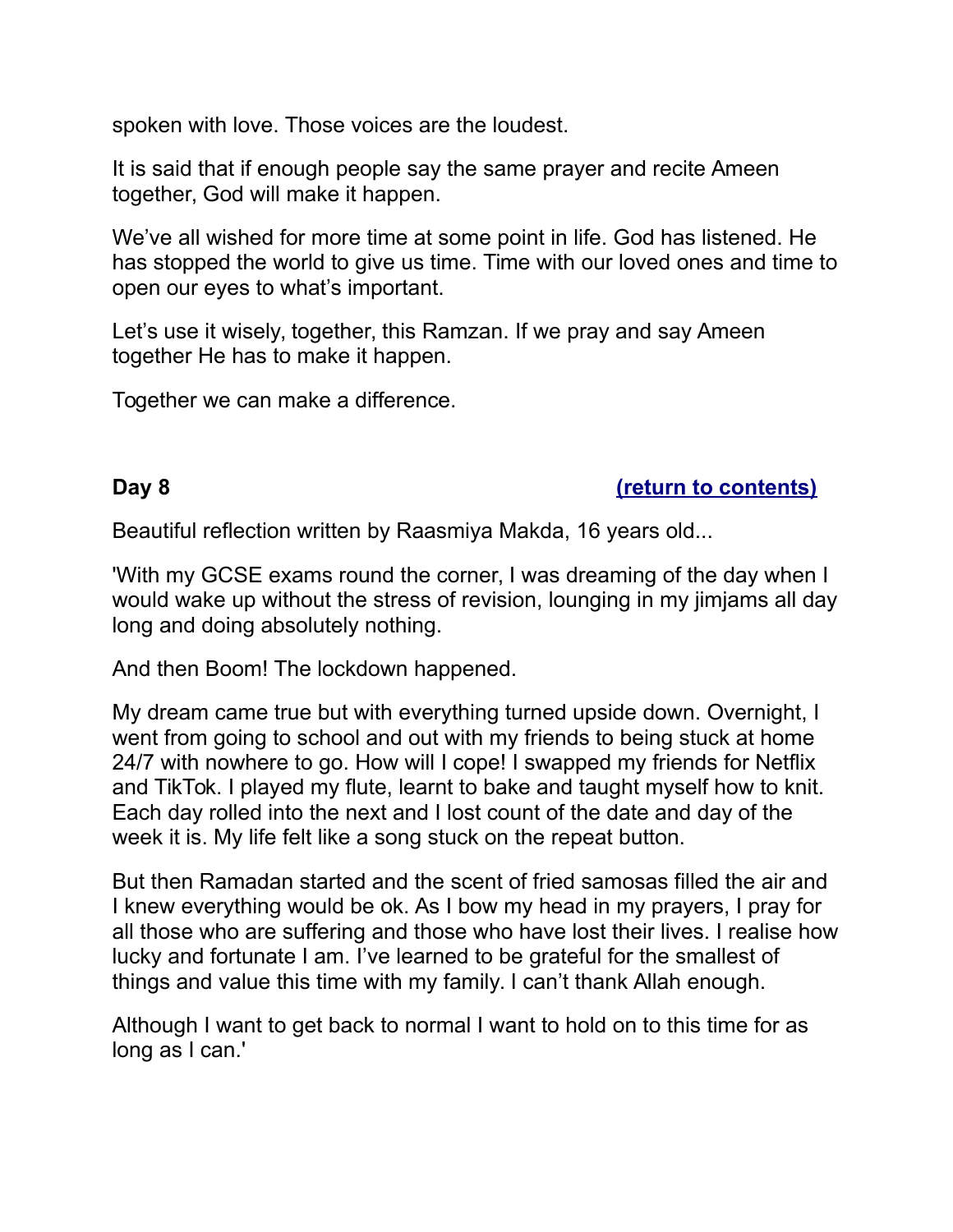### Shared today by Dr. Tariq Kapasi

I had a telephone appointment booked with a young single mother of two. She had little family support and lived with her two children. She was struggling. Her mood was low, her nights were difficult, and she was anxious – worried about how she is going to manage and fulfil the needs of her children tomorrow. I listened and validated the feelings she must be experiencing (not that they required my validation). I listened some more. I tried to normalise her situation as something lots of families are probably going through the similar problems right now. I spoke about simple interventions where she could structure her day, engage in some positive social contact digitally, and some simple techniques to try and rid her mind of the negative thoughts she was feeling from one day to another. We also spoke about medication.

There was another patient who I spoke to soon after for an unrelated issue. He spoke about how he was finding it financially difficult to make ends meet – they were reliant on school meal vouchers which they could now use on a supermarket, food banks and food parcels to help them get by.

Later that day I was walking down the stairs when I was stopped by Verse 38 of Surah 55 in Surah Rahman. I stopped. Looked at the ayat on the wall.

"So which of the favors of your Lord would you deny?"

I reflected on this in the context of the consultations earlier that morning.

Allah has given many of us many favours – some of which are not bestowed upon everyone. Some of these favours are not a right, but a privilege, and something which we should never take for granted.

There are lots of people going through much difficulty at the moment. It is time we use this month to pray and ask Allah to give them ease, but also actively change our individual and community dynamic towards the way we view poverty, mental health and social factors leading to difficulty in society. Our communities are excellent at helping people in impoverished situations abroad – but there appears to be an associate stigma, and negative stereotype of the same people who may require help closer to home. We must try and evolve, change and adapt our narrative to be more inclusive and understanding of these groups of people who may even exist even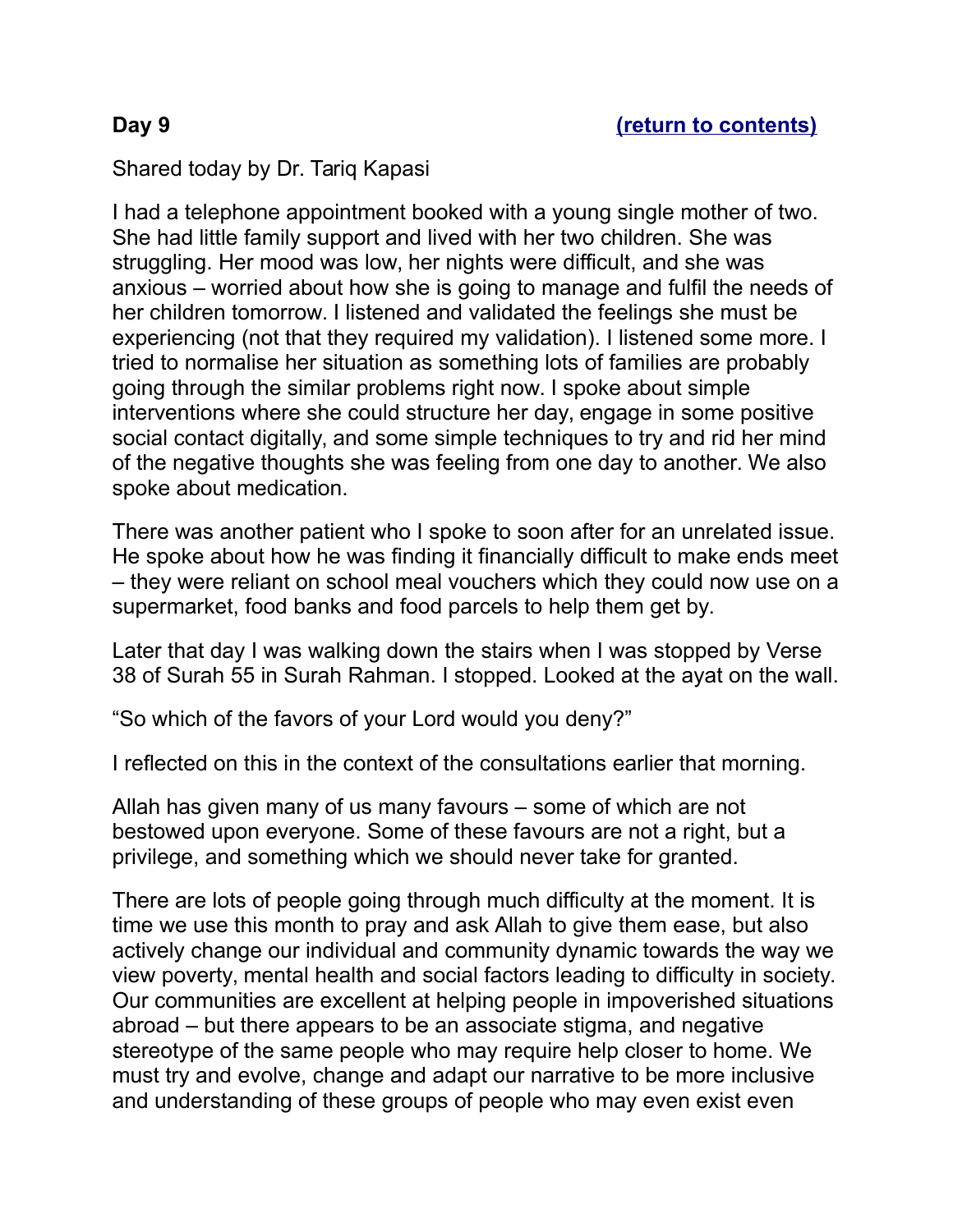within our communities.

Tonight, as I dive into whatever food has been prepared for iftari, I will have an extra layer of gratitude to Allah for the benefits he has bestowed upon me. I will also take a moment to make a du'a for all those impoverished around the world, including those closer to home.

### <span id="page-11-0"></span>**Day 10 [\(return to contents\)](#page-0-0)**

Thoughts shared by Aquil Rajabali

'I woke at 3.25am, sluggishly trudged downstairs. Glass of water, piece of toast with slapdash pasting of marg and jam, khajoor and vitamins. Not much conversation at this ungodly hour; avoid eye contact, better not start a conversation or I might be too awake to fall asleep again. Dishes away, few more slugs of water and we're back to trudging, this time upwards.

Wudhoo done with warm water, remember, don't want to be too awake and now, oh no, still 10 minutes until Fajr! To read Qur'an or check Facebook? Have more important decisions ever had to be made?

Praying namaz, trying desperately to stay focussed. What time will the kids get up? How many hours of sleep will I get tonight? How long will it take to get to sleep? I wonder what colour shed we should get?

All this like an automaton for 30 nights... Where is Allah? Where is the peace and serenity? Where is the increase in spirituality that everyone talks about?

Then getting back into bed I look out the window to see a very bright light in the sky. Is the North Star? Couldn't be. Is it a plane? No planes during coronavirus. My brain is being racked with any constellations I know. Nothing comes to mind. What is it? Quick download of Night Sky app and I'm away. It's Jupiter! And just to the left of it, Saturn! At 4am on a Wednesday in Birmingham I get to see the giant and the party ring all lined up right in front of my eyes.

I sat for 5mins not moving, mesmerised, in awe.

You see the planets on tv, in books, on the internet. You think you know where they are but how far is 365 millions miles really?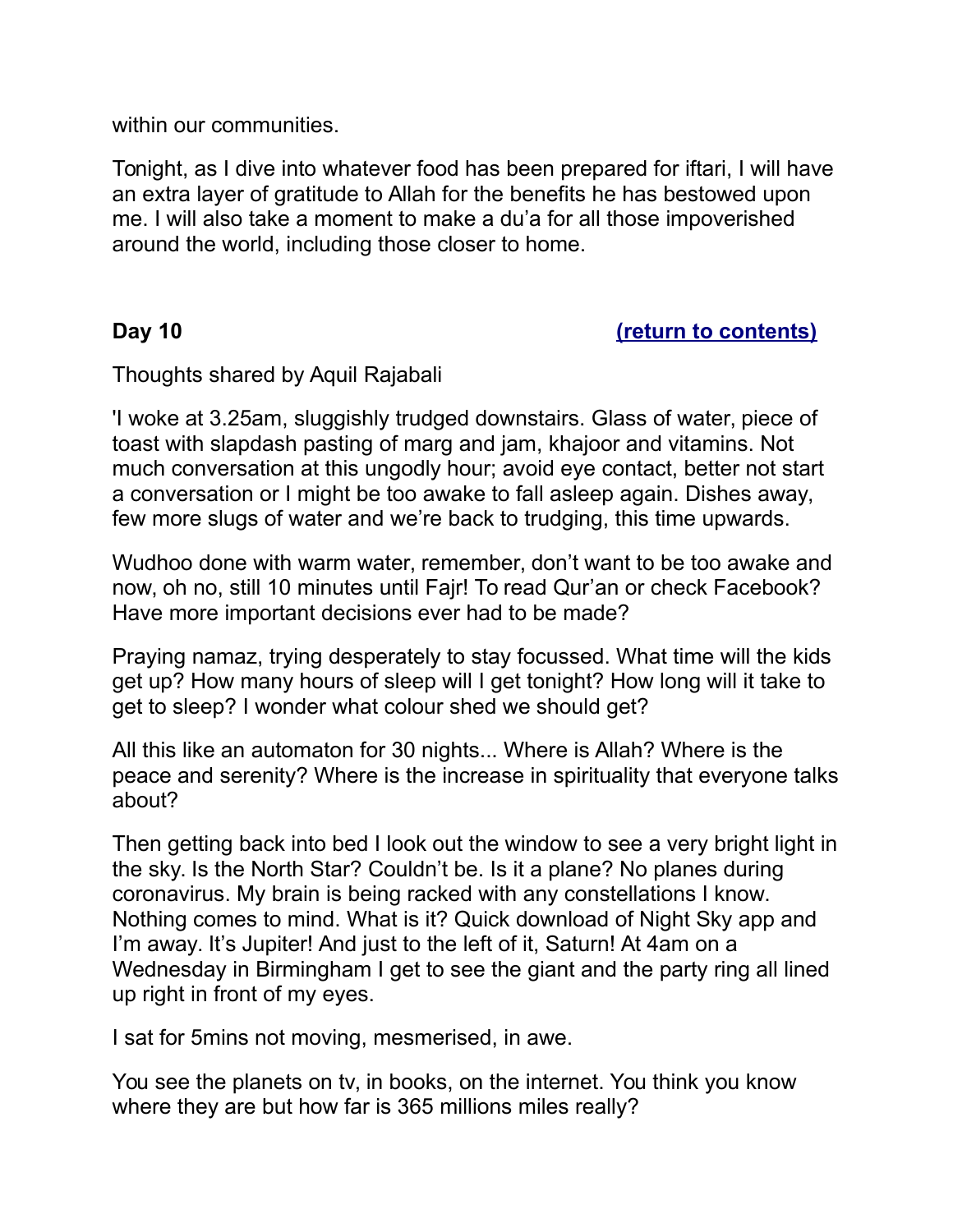At that moment I think I recognised - adding to only a handful of times in my life - Allah.

That the 4 of us, myself, Saturn, Jupiter and my bedroom window we're standing in line, humbled me to the core. I suddenly realised my apparent insignificance, and at the same time, a question; What does an insignificant thing like me have the potential to do?

I understood the beauty and grace of what we have been bestowed. 2 massive objects are suspended effortlessly in space applying their colossal forces and affecting their surroundings. How big an impact am I having on my surroundings? I have no gravitational pull, physically; and I don't have moons dancing around me. What effect do I have on my family, friends, community...the planet?

Each one of us is a planet that affects the things around us. The difference between us and Jupiter is that we have a choice. A smile, a kind word, a hug, a text, an act of charity. I truly feel like Allah was showing himself to me in that moment. In this month of all months, it reminded of this verse in the Qur'an,

قَالُواْ نُرِيدُ أَن نَّأَكُلَ مِنْهَا وَتَطَهَّئِنَّ قُلُوبُنَا وَنَعَلَمَ أَن قَدْ صَدَقْتَنَا وَنَكُونَ عَلَيْهَا مِنَ  $\Box$ لْشَّهِدِينَ (١١٣)

They said: "We only wish to eat thereof and satisfy our hearts, and to know that thou hast indeed told us the truth; and that we ourselves may be witnesses to the miracle." Al-Ma'idah (Surah 5, Verse 113)

For so long I have just been an automaton in prayer, today I feel it will be different. I pray it will inform more of decisions and actions going forward.

Let's use this month to start the process of affecting positively the things around us. Let us be patient for the spark, let us all be a little Jupiter... Inshallah'

<span id="page-12-0"></span>**Day 11** *CONTERNATE CONTENTS CONTENTS CONTENTS CONTENTS* 

By Shabana Huseinbhai

Usually Ramadhan would come and go and leave me wishing I had the time to do this blessed month justice while cursing the fact that we actually have to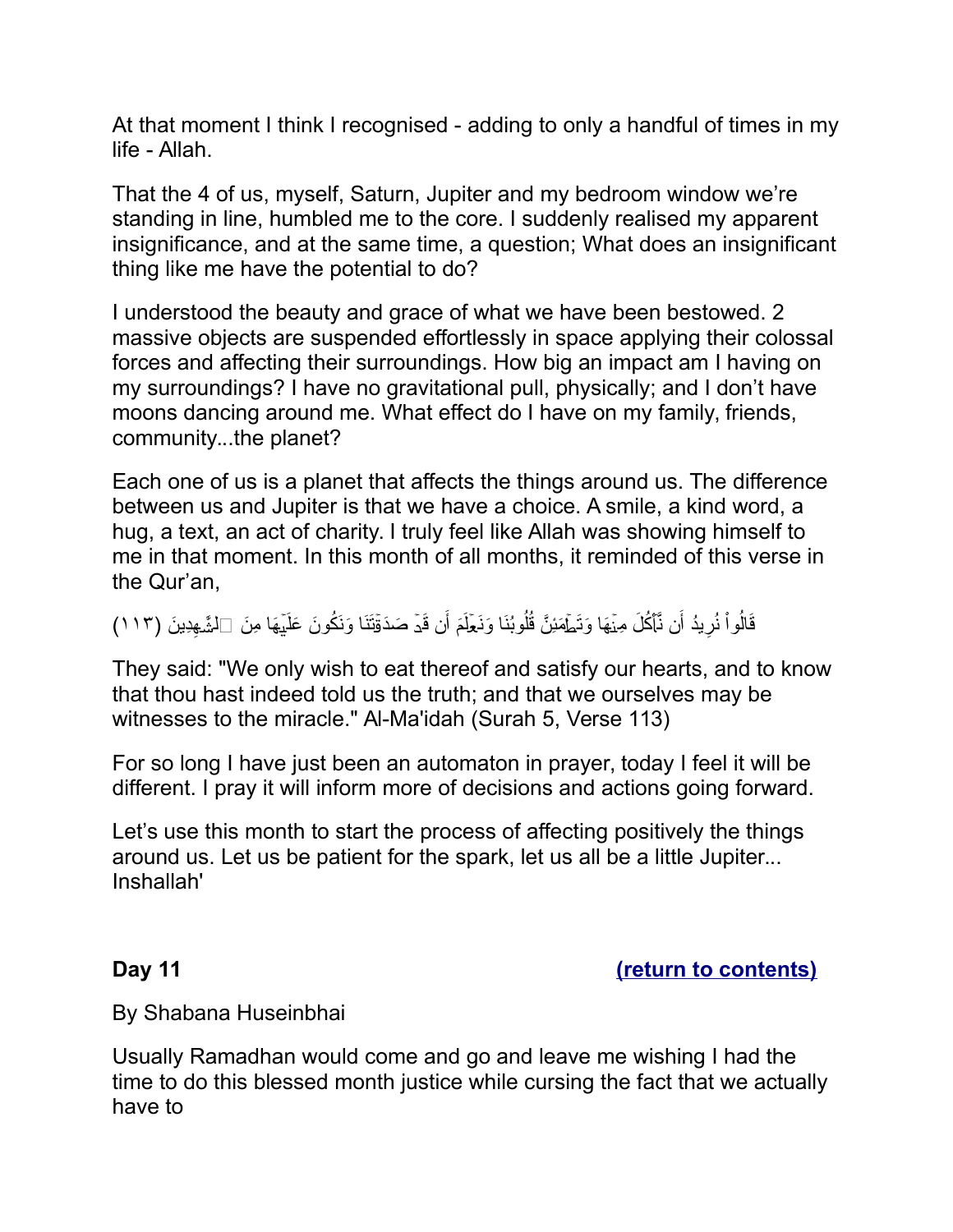Work during this month. I'd never wake up for sehri and feel envious of those who would wake up and manage to read their Fajr on time.. After Iftaar I would squeeze in 10 minutes or so of reciting and understanding the Quran all the while wishing I had the ability to take the whole month off work to be able to observe this month how i feel it should be observed.

Allah SWT answered my duas this year.. while we can moan about how awful this lockdown is, is it really that bad? I ask myself- At what point in our lives would I have been given this blessed month off work to wake up for sehri, pray fajr and try to complete Quran and just increase our imaan and grow closer to Allah .. I see this lockdown as a blessing as I have been given the gift of time.. and while it comes with it's fair share of struggles I.e home schooling a restless 4 year old, and not being able to see extended family- we have to count our blessings and say Alhumdulillah for what we have- a roof over our heads, food on our table and our loved ones around us...

And for everyone reading this- can we spare a thought and Surah Fateha for everyone whose lost their lives from this virus and for

<span id="page-13-0"></span>All the front line nhs staff who have lost their lives trying to save ours..

### **Day 12 [\(return to contents\)](#page-0-0)**

by Zarina Hirani (London)

Every year the month of Ramadan comes and goes, the people gather for prayers and iftar,

people holding iftaries with loved ones over the weekends, but this year, it is different. The

Masjids are closed, no shared iftaries, no visits from family.

When I sit down, reflect and try to make sense of this situation, that the lockdown has happened in the month of Ramadan, I can only conclude that this must be the Will of Allah.

Ramadan during the Covid-19 Pandemic may seem disheartening but it is the ideal time for reflection. For those who would normally be working or in school, they are now are at home, and I see many positives in this. I see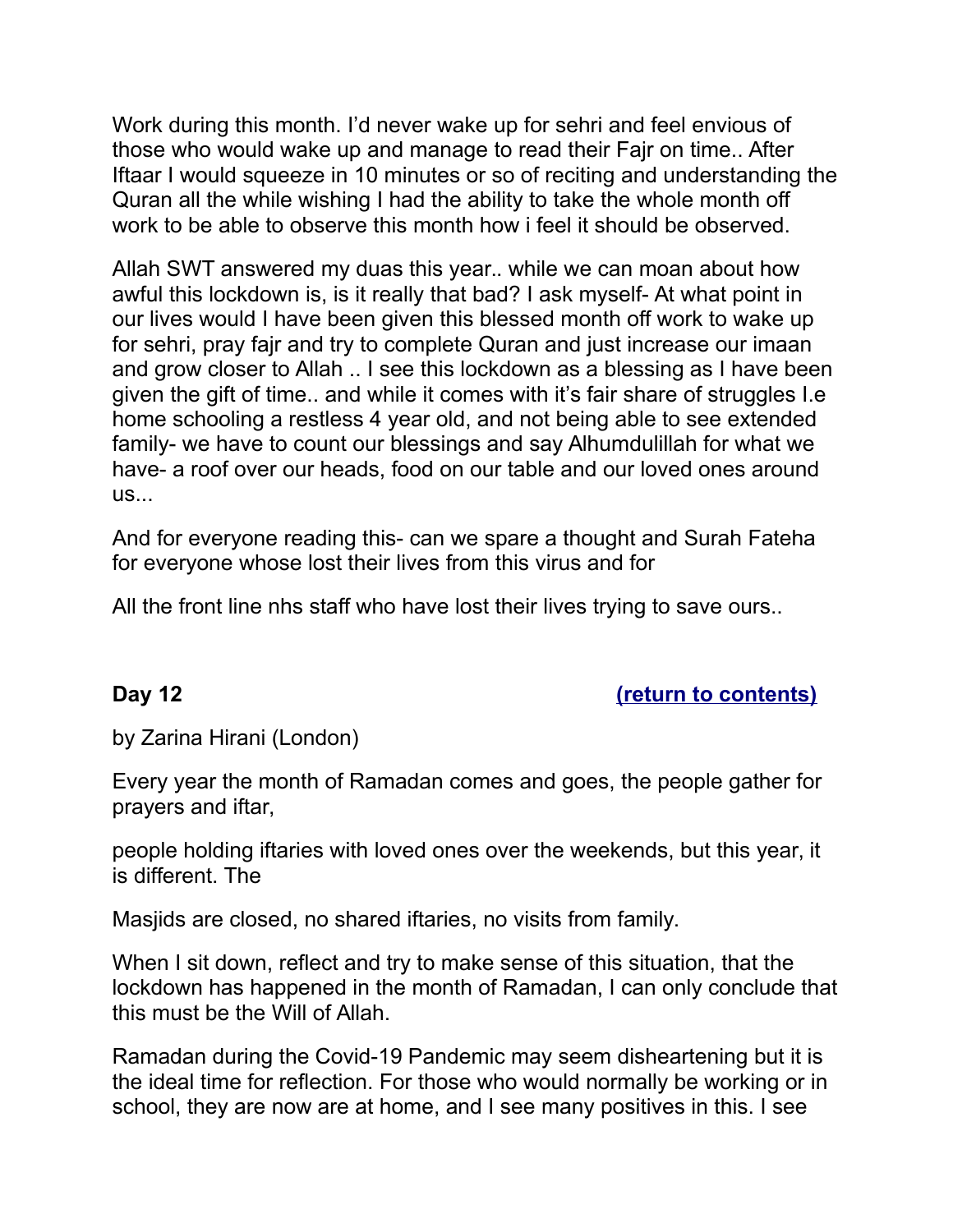that children are fasting and doing their prayers, instead of using the excuse of being at school. Parents have had more time to spend with their children, observe their daily prayers and read Qu'ran. People have started gathering together virtually, whether it is a chat with a long, lost friend from the other side of the world, participating in Online Yoga Classes, reading the Qu'ran or doing SadakAllah together online, which we have not done on this scale before.

I am really looking forward to spending this month focusing inwards without the burden of Social activities. I have been using this time to reflect on my own relationship with Allah SWT and how I can strengthen it.

As we know Shaytan's primary goal is to make us ungrateful, always needing more and forgetting what we have. I am grateful for my health, and the health of my family and my loved ones. In our daily lives we forget to be grateful for the things bestowed upon us, such as our health, the plentiful food on our tables, the roof over our heads and our NHS who has been doing an excellent job. Only when such things are threatened, do we understand gratitude.

Each day we should make with a list of 5 things that we are grateful to Allah SWT, share it with someone close, who in turn will share their list back. Teach our children to do the same. This small act will hopefully make us more grateful, humbler and get us closer with Allah SWT.

### <span id="page-14-0"></span>**Day 13** *[\(return to contents\)](#page-0-0)*

### By Masuma Kapasi

It feels so beautiful and blessed to practice my first Ramadhan with my husband and the entire family, Alhamdulilah. Yet a challenging experience in a new country, getting through a new schedule as to what I have been used to for years and definitely not the same without my parents and friends.

I also observe this Ramadan is different for every Muslim throughout the world. Being home with family for the entire days and weeks being away from the community rituals, not having the same gatherings at iftari, expanded Quran time - a different direction for Ramadhan, and maybe for the better.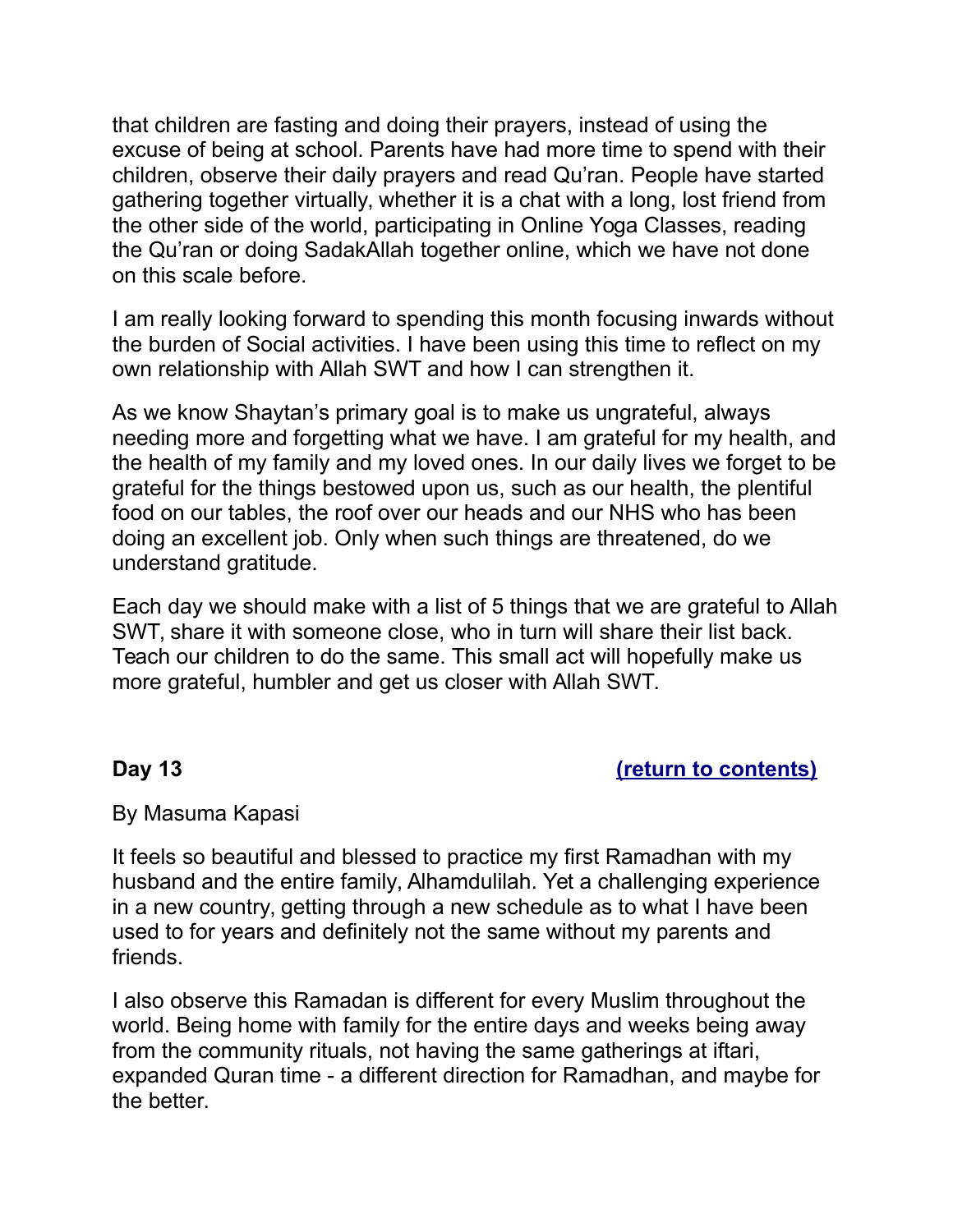Ramadhan in Mumbai is all about the Mohammed Ali Road Food stalls - Paya, Nalli nihari, Saat handi, keema pav, Shuwarma, Seekh paratha and the list goes on.

While I arrange the ifatri tray with Khajoor, Fruits, Biscuits, cookies and cakes and not forgetting either samosas, spring rolls, cutlets, nachos or pasta with Glasses of water and then chai….I sometimes feel Oh! I wish we could make one more item to fill in the gap on this tray.

Few days ago, all of us sat for ifatri, we were reciting the dua. All I could see is the iftari tray filled with food items kept in front of me. I was thinking of my Ramadhan in Mumbai with my family and friends. This yearning gave me the time to reflect on:

How will the crazy streets of Mumbai be shut at this time in life?

How would it feel?

How will people earning their yearly profits through these food stalls be surviving?

How are the daily wage workers like maids, labourers like haath gaadi walas be able to arrange iftari?

How about those who stay away from home in the city of Mumbai be managing during this lockdown?

How about the ones in slums and how about the homeless?

So, Ramadhan this year is not new for me, but for everyone in a different sense.

My different Ramadhan gives me a satisfying meal at sehri where siblings sit around you, parents are concerned of what you would like to eat, husband is lovingly aware of consuming healthy food.

But their different Ramadhan have taken away the whole and sole food from their plates.

This reasoning made me think of all the weddings, parties, iftar gatherings, celebrations where food was wasted and thrown into the bin.

Even now, during Ramadan due to the fear of scarcity around people, they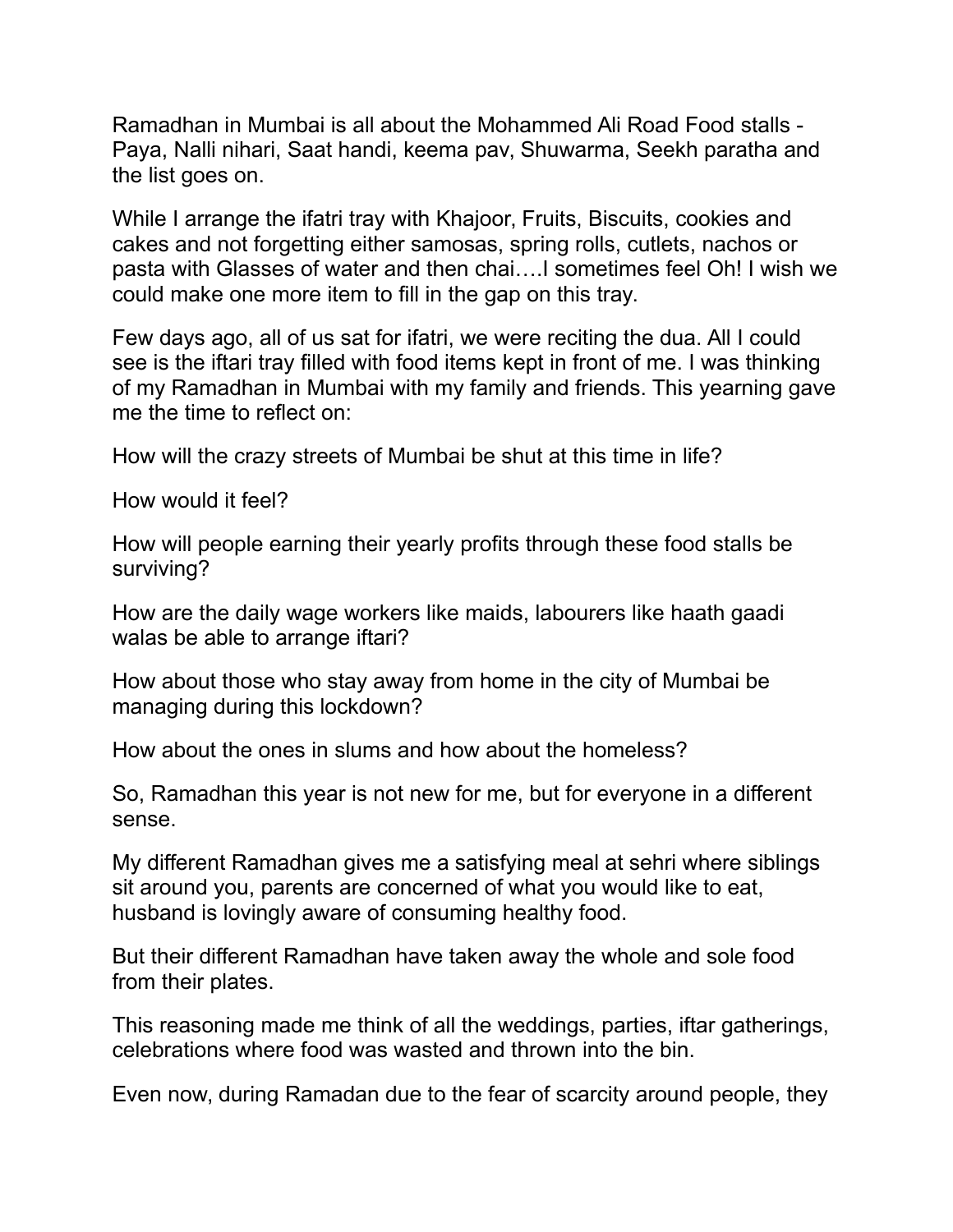tend to buy more than their normal requirements for self-consumption. The quantity of food needed to be consumed by people in ifatri is made in large amounts where food is wasted. The demand for fresh food increases as majority of people are willing to spend an extra for the better quality of food.

"Allah is with those who restrains themselves." -- Quran 16: 128

Fasting teaches restraint; the ability to control worldly desires and spend time in prayer and meditation. Fasting is a noble act that is much beloved by Allah (SWT).

Fasting teaches sacrifice, patience, and repentance.

"So remember me; I will remember you and be grateful to me and do not deny me" Surah Al-Baqarah (2:152)

Fasting teaches gratefulness, appreciation and the efforts of creating the food we have on our plates.

We need to be different now more than ever and learn in life for our futures after this different Ramadhan. Being conscious and alert of not laying the table with more food than people can eat. This is mere wasting of the Rizaq Allah(SWT) has given us. We need to develop better food habits and respect Allah's Nature so we can be successful as humans. This problem of food wastage is deeply embedded in our socio-cultural norms and requires behavioural change - one step at a time, one meal at a time. Checking the food items in our fridges and freezers ensures its used before it becomes waste as freezing food has been a trend in western countries.

May Allah give us the wisdom to listen, understand and follow what he wants from us. Ameen

May we be able to give away the excess which is not a necessity. Ameen

May Allah grant everyone their daily bread. Ameen

<span id="page-16-0"></span>May we become sensitive this Ramadhan of using resources wisely. Ameen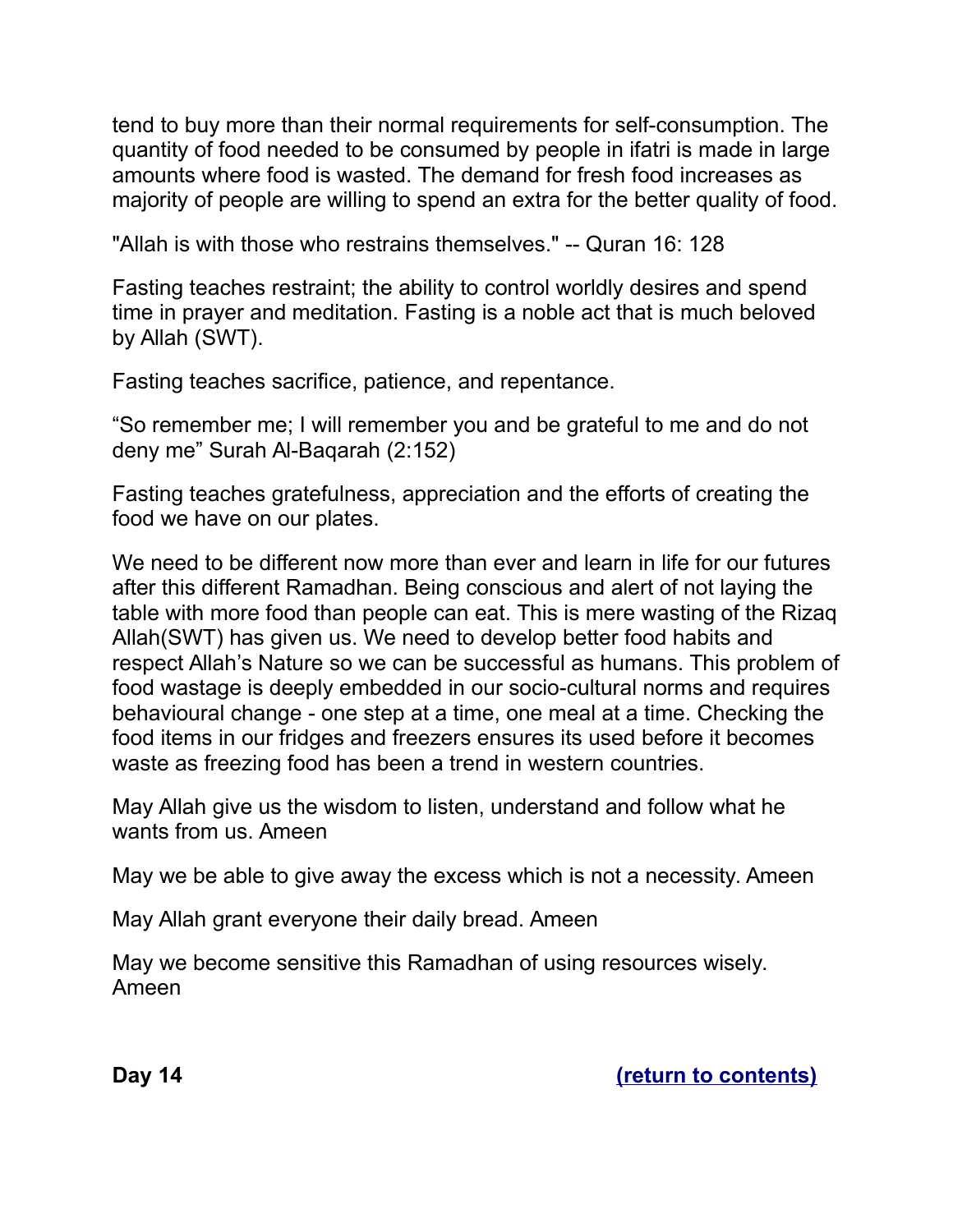A member's reflection...

'Ramadan is like no other this year. As the chemotherapy ravages my body, I know Ramadan is going to be different. My lockdown started the day my chemotherapy began, well before covid-19 had cast its far reaching net.

Every year, Ramadan was my chance to solely reconnect with Allah (SWT) and focus purely on all the prayers, fasts and reading the Qu'ran. I would especially enjoy reading the Qu'ranic and Namaaz translations. This enriched my connection to Allah (SWT) and increased my knowledge of Islam. It was the month where the small daily things that clutter your mind, faded into the background as you focused on the bigger things, Allah (SWT), and all that we should be grateful for. The entire month felt meditative. I usually came out feeling refreshed, rejuvenated and spiritually content.

Ramadan this year is different. The chemotherapy has left me incredibly weak and overwhelmingly tired. I struggle to pray and often I am unable to. I cannot fast. I cannot concentrate long enough to read the Qu'ran. I am not waking for Sehri and I am not joining in Iftar.

Ramadan this year is different. Have I lost my connection to Allah (SWT)? I would simply say my connection is galvanised. I am grateful for my simple being. I am grateful to Him for giving me the strength to eat the little that I can. I am grateful to him for giving me the energy to do simple tasks, such as, getting out of bed or taking a shower. I am grateful to Him for having some days where I do not vomit or feel nauseous. I am grateful to Him for allowing me to stay connected with my family and friends.

I pray for all those that are living with cancer, that are fighting cancer, that have survived cancer and for those that we have lost to cancer. Ameen'

<span id="page-17-0"></span>**Day 15 [\(return to contents\)](#page-0-0)**

by Fazle Abbas Kinkhabwala

Ruminating and reflecting in Ramadan and lessons in Lockdown.

Ramadan was upon us before I knew it. Must be the progressing years, time seems to fly from Moharram to Ramadan. I had only just recovered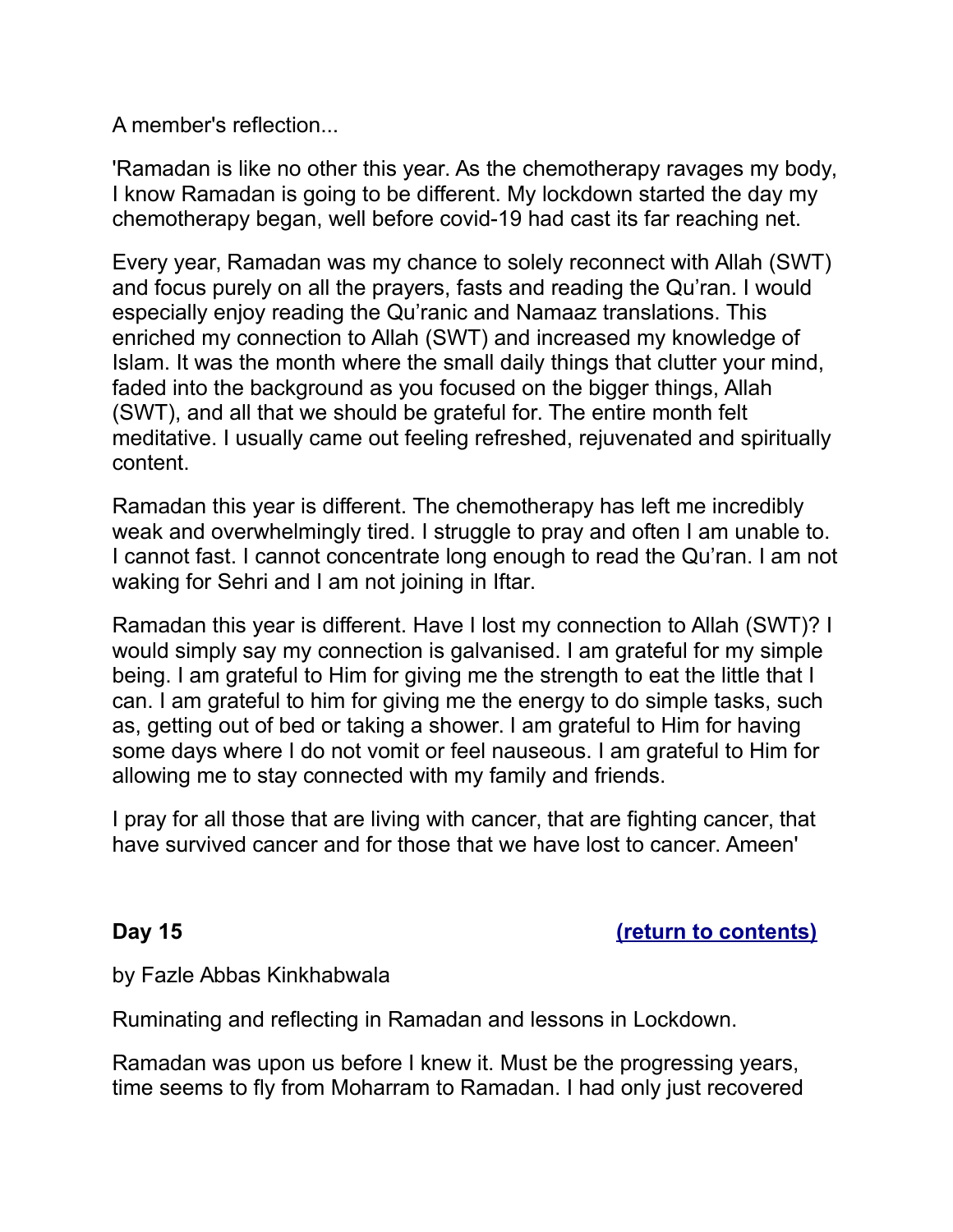from the loss of a dear friend FHK or so I thought.

This Ramadan has been different for a number of reasons mainly the lack of opportunity to participate in communal iftari.

So what do I miss most?

FHK or affectionately known as Faju Kaka, who sat in close proximity at the dinner table at iftari in the Jamaat Khana would encourage me to finish off the Oogi (-a rice drink lovingly prepared by Maa) after all had consumed their quota.

I also miss the communal prayers and eager to see how the virtual Lailatul Qadr lands and if I manage to stay awake till dawn.

Most challenging

Learning to read the Quran. When reading silently all seems well, it is not till one begins to recite out loud that you recognise the mistakes.

Moizbhai and Nasreen Rajabali have recommended I deconstruct all I know and go back to basics. I feel challenged but with a childlike spirit want to improve my recitation. The Quran Khani every evening at 18.45 offers air time to recite and improve. I can only get better. As dad would say you can't get any worse- he was an award winner at Arabic, at school in Surat.

# What do I enjoy?

Marvels of nature – The fox family has 4 cubs and the youngest Firozi is most daring and comes to the French windows to say hello at around 6 am. I enjoy feeding the robins, finches, blackbirds, magpies and crows. The tree at the back has a pair of woodpeckers and oftentimes you can hear the owls also nesting in a nearby tree.

Covid 19.

Whenever we face a disaster it is good to reflect apparently.

I imagined my nana Kaderbhai Haiderali being born in 1900. On his 14th Birthday WW1 started ending on his 18th Birthday resulting in 22 million fatalities. Later that year Spanish flu epidemic hits running till his 20th birthday. 50 Million people died. On his 29th Birthday great depression began. Unemployment at 25%, world GDP drops 27%, he is blessed till 33.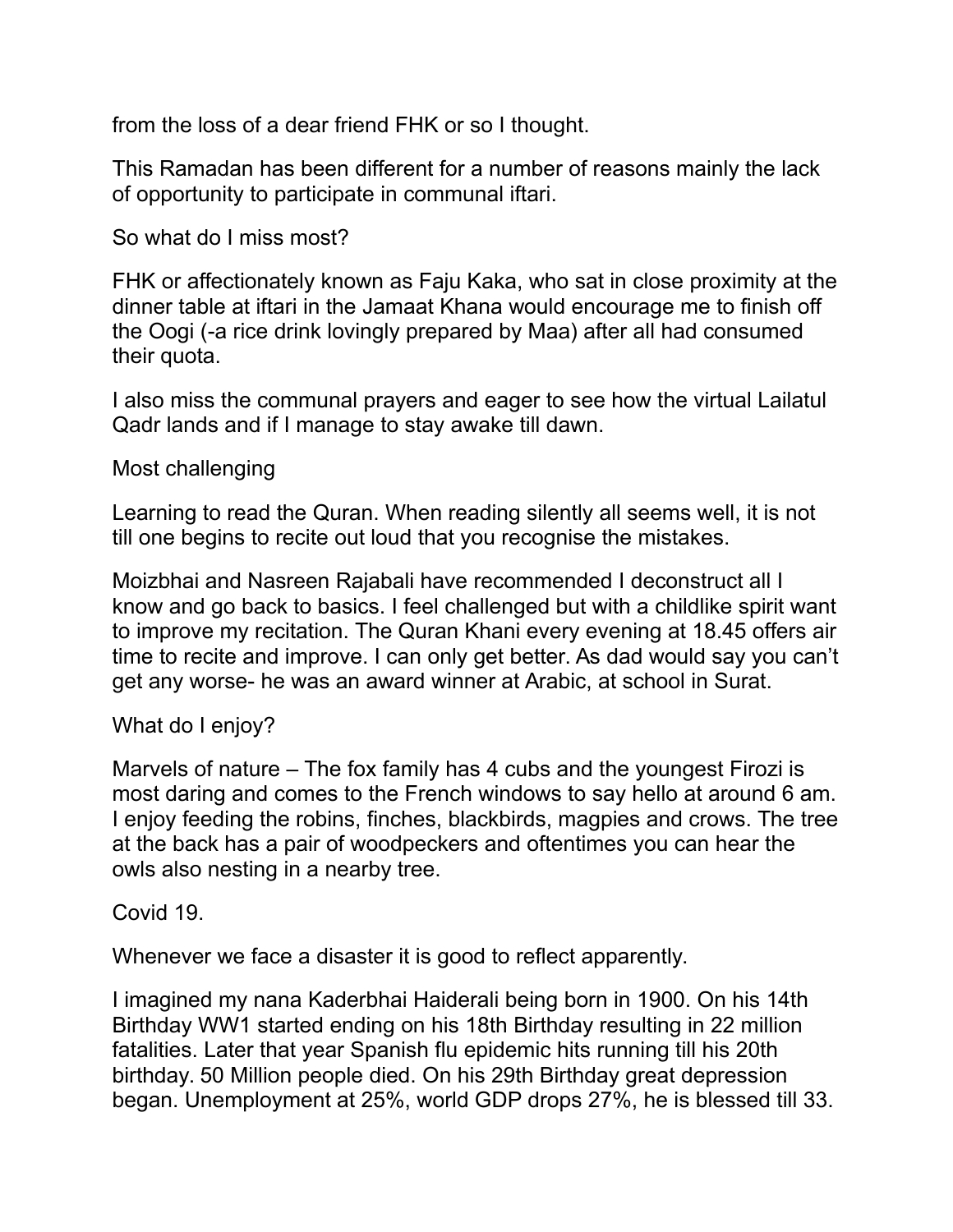On turning 39 WW2 started and by the time he was 50, 75 million had perished. At 62 the Cuban Missile Crisis. At 75 the Vietnam war ends. As a child born in 62 in India I didn't think my nani and nana understood how hard St Philomenas Convent School was in Nashik. I would travel daily from Deolali to Nashik a very long way as a child. Yet they had survived everything.

Lets put the pandemic into perspective.

What are the lessons in lockdown?

Routine.

This week marks the 7th week in lockdown. Routine is good for you and encouraged by psychologists. Some have action lists. Anika has adopted the Rebecca Robeson approach and my list of things to do never ending.

Try something new

With less time on trains, metro, tube and cars and more time on our hands good to try something. First time I have attempted to grow broad beans and the green peppers from seed I have 31 seedlings.

Shilpa Shetty yoga videos and Joe Wickes are good to follow.

**Communication** 

This will never be the same. I remember the chairman at a recent committee meeting saying zoom will never catch on. Understand new technology and avoid the pitfalls of the member from the Welsh Assembly.

### Speak up

On stress and burnout, it is emphasised that you should understand and recognise the signs of stress at the earliest opportunity and speak up or share it.

Build in social time

With boundaries blurring from not going out of the house and deadlines seem more demanding.

We moved our office from dinning table to Pool table and this made a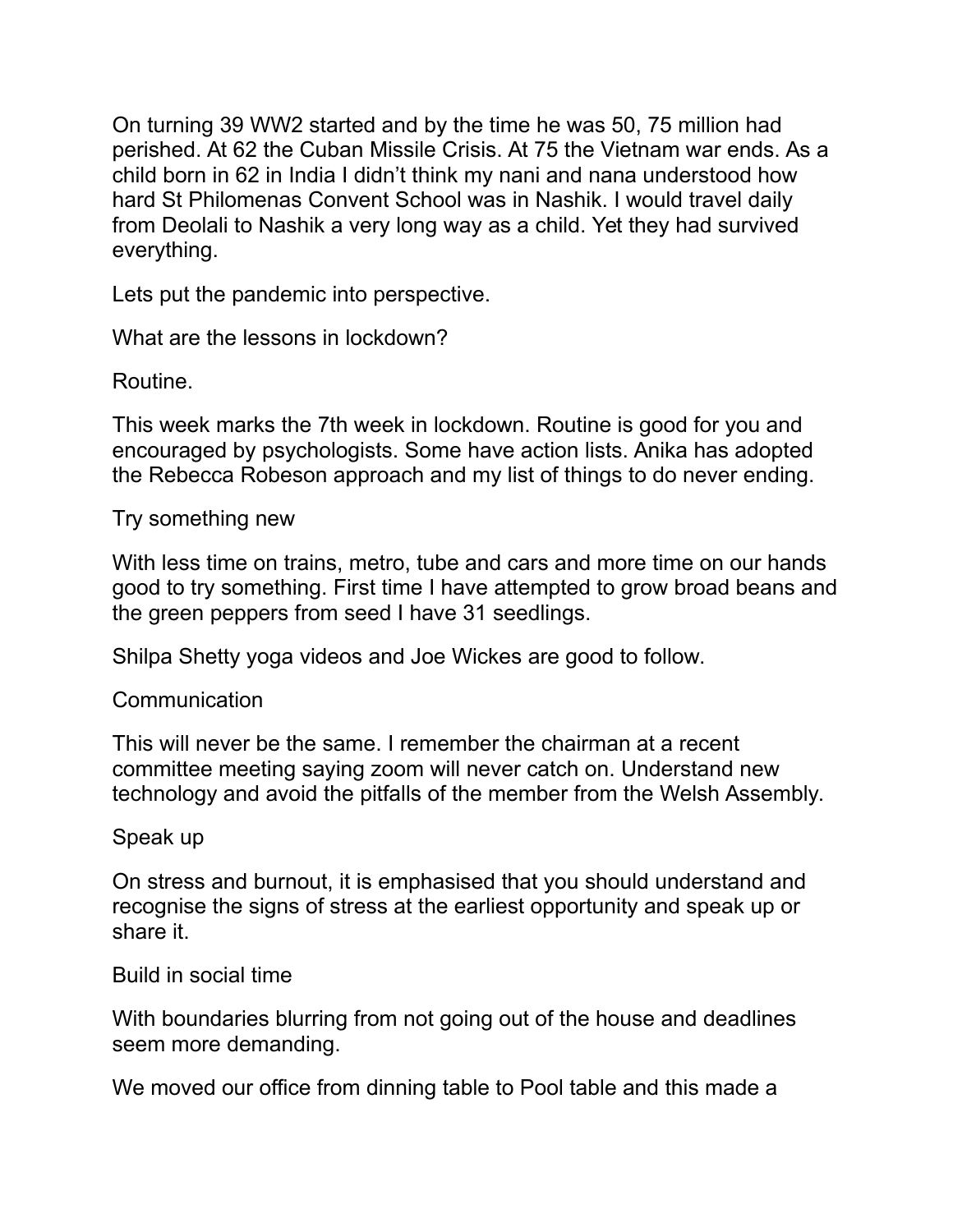tremendous difference.

We know that we will not be in lockdown forever they called it the blitz in yesteryear and that little by little, social distancing rules will be relaxed. When that time comes we will all need to be ready to work together to rebuild our community and to consider how we respond to and learn from recent events In the meantime, the most important thing that one can do is to look after oneself and those around one. The simple value of kindness has too often been under- appreciated right now, and must be at the heart of everything one does.

Finally as young Mr Grace would say from the series "Are you being served" (must watch an episode if you can - good clean family humour)" You are all doing very well". Stay well stay safe and remember me in your duas this Ramadan. Ramadan Mubarak to each and every one of you. May you be blessed with lift out of lockdown for Eid but maintain social distancing.

# <span id="page-20-0"></span>**Day 16 [\(return to contents\)](#page-0-0)**

By Hannah Babrakar,

Age 16 years (Southend-on-Sea)

As-salamu alaykum my dear Elders, Uncles and Aunties, Brothers and **Sisters** 

Ramadan is the special month that allows us to do many things. But the one thing that we can never do is know everything- there are ways we can improve our knowledge, understanding and become wiser. So, a thing we can do is learn more about our Messengers of Allah! Here is a short little story, with our Prophet Muhammad- set in Ramadan:

Iftar

Anas Malik was one of the companions who had served the Prophet Muhammed (S.A.W.) for many years. He therefore knew the Prophet's habits very well.

When Hadhrat Muhammed (S.A.W.) observed a fast, he usually broke it with milk and dates, and in the small hours of the night, he would take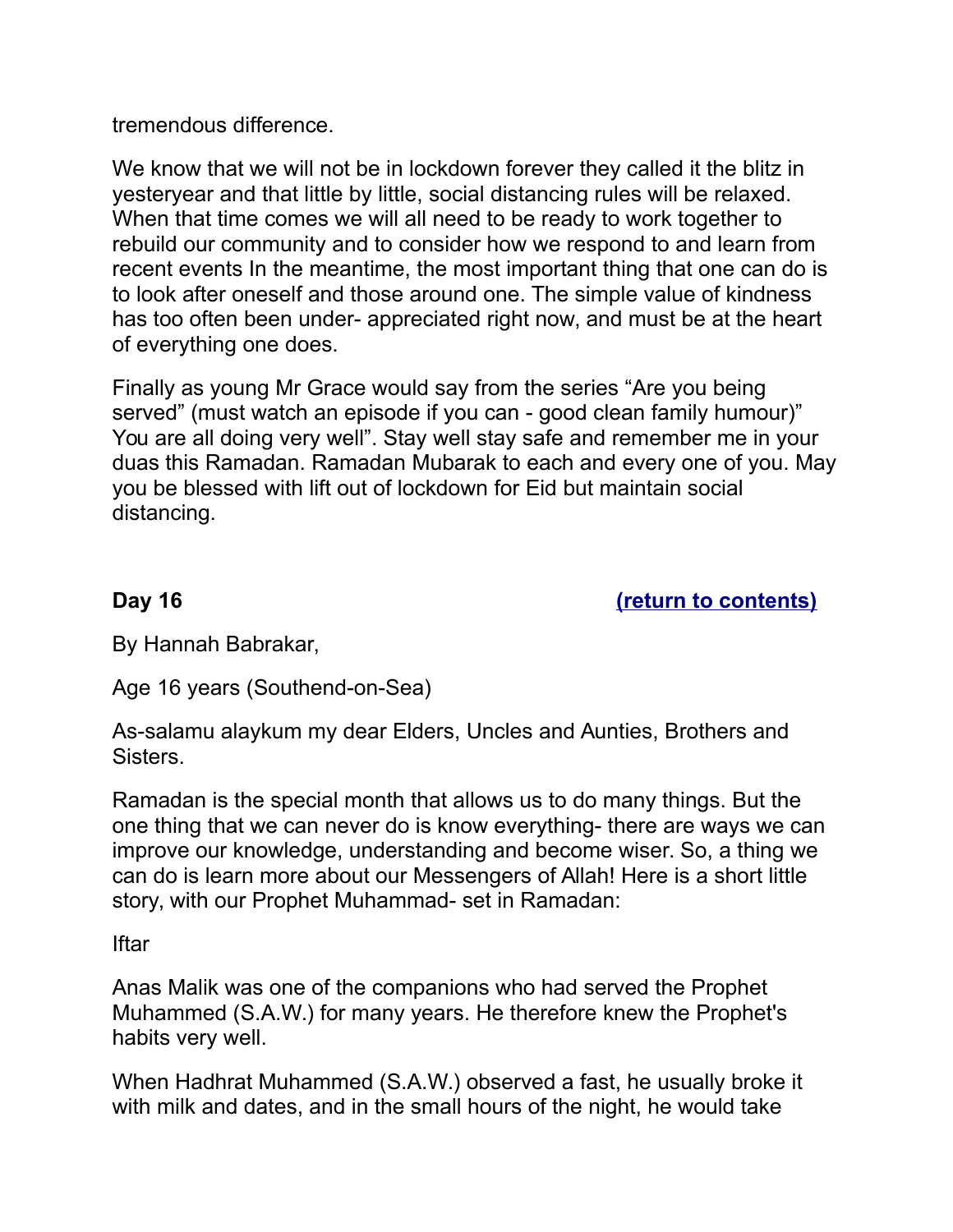simple food for his sahar.

One day, Malik knew that the Prophet (S.A.W.) was fasting; so he arranged for his iftar. He kept the milk and dates ready. At the time of iftar the Prophet (S.A.W.) did not appear, for the breaking of the fast. Malik thought that the

Prophet (S.A.W.) might have accepted an invitation and broken his fast elsewhere. So Malik ate the food himself and retired.

When Prophet Muhammed (S.A.W.) entered the house with another companion, Malik inquired from the companion whether the Prophet (S.A.W.) had already eaten. The Prophet (S.A.W.) had been dealing with some urgent work and was delayed, and he had not eaten. Malik felt so ashamed.

There was nothing left he could offer to the Prophet (S.A.W.), if he asked for food. Still he waited expectantly, ready to explain the situation to the Prophet (S.A.W.). Hadhrat Muhammed (S.A.W.) immediately sensed that Malik was hesitant, so he remained silent and retired to bed hungry.

Malik used to say: "The Messenger of God never mentioned this incident during his lifetime to anyone."

From this one incident we can learn many things about The Prophet:

- He put others before himself
- He did not like to make others uncomfortable
- He had good initiative & would find alternatives and other ways to keep peace and a clear air
- He never bad-mouthed

• He had powerful strength and determination to continue fasting til next Iftar, yet still working very hard

• And wonderful patience to not get disappointed or angry

We may not be faced with this exact situation, but we can take note of the traits he possessed and decisions he made, so we can try and apply it into the situations we face in the future.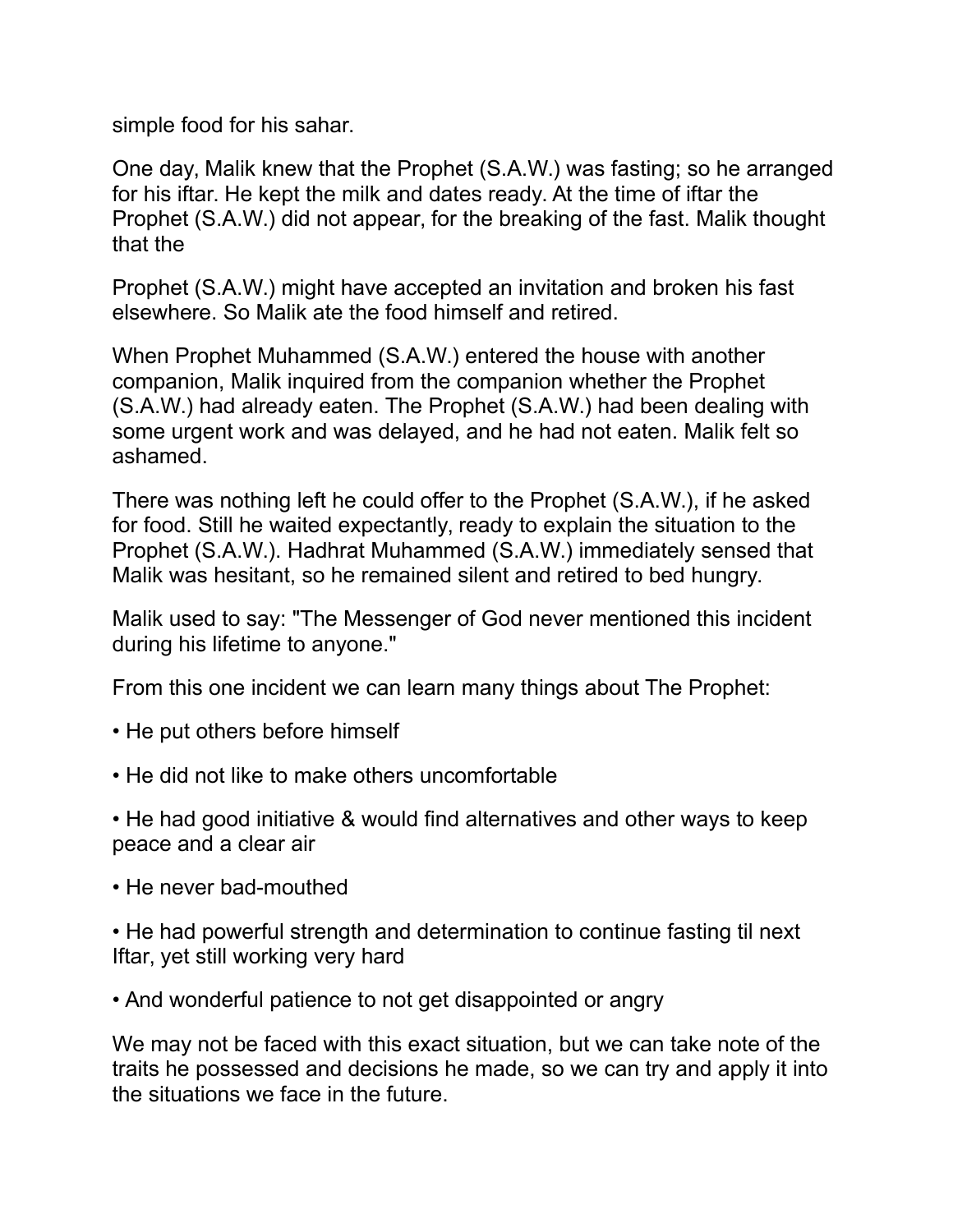Thank you for your time! Have a happy Ramzaan! Hope you all are keeping well and safe- and indoors!  $\odot$ 

<span id="page-22-0"></span>**Day 17** *[\(return to contents\)](#page-0-0)* 

By Kutub Najmuddin

(Part translated from Gujarati)

As many of you know, I am in India, in lockdown.

I have decided to start doing charity work for the poor who are in lot trouble and out of work. Those who used their daily income to put food on the table for that same evening, now have lost that daily income.

I have been escorted by the police to buy and give 'ration kits' which may include lentils, flour, eggs, oil, sugar, teabags – daily supplies. I make the kits myself with others in the Muslim jamaat here who are my friends (and my team). The kits vary depending on the need. There is also a charity supplying food – fresh rotli – to around 65 homes daily which I contribute to.

I would like to thank all my brothers and sisters in, and outside, the community who are supporting this cause. May Allah bless all of you who have contributed to this cause. We live in the UK – and being here, I realise, we live in paradise. We have a home, and we have food.

Coronavirus is causing difficulties for everyone back home too – I encourage you all to think positively, help your community – both in the jamaat and in your local communities and cities – as best as you are able.

I do wish I was in Leicester, but I feel my Sara has sent me to India. Sara's family and my daughter Shabnam and her family are looking after me here immensely well – through their support, I have the strength to perform charity work. I feel good to be able to do this work especially since it is the month of Ramadan. I hope some of this work gives peace to Sara's soul, and helps those who are in trouble at the same time.

I miss everyone.

Please pray one Fatiha for my dearest wife Sara and for all those who have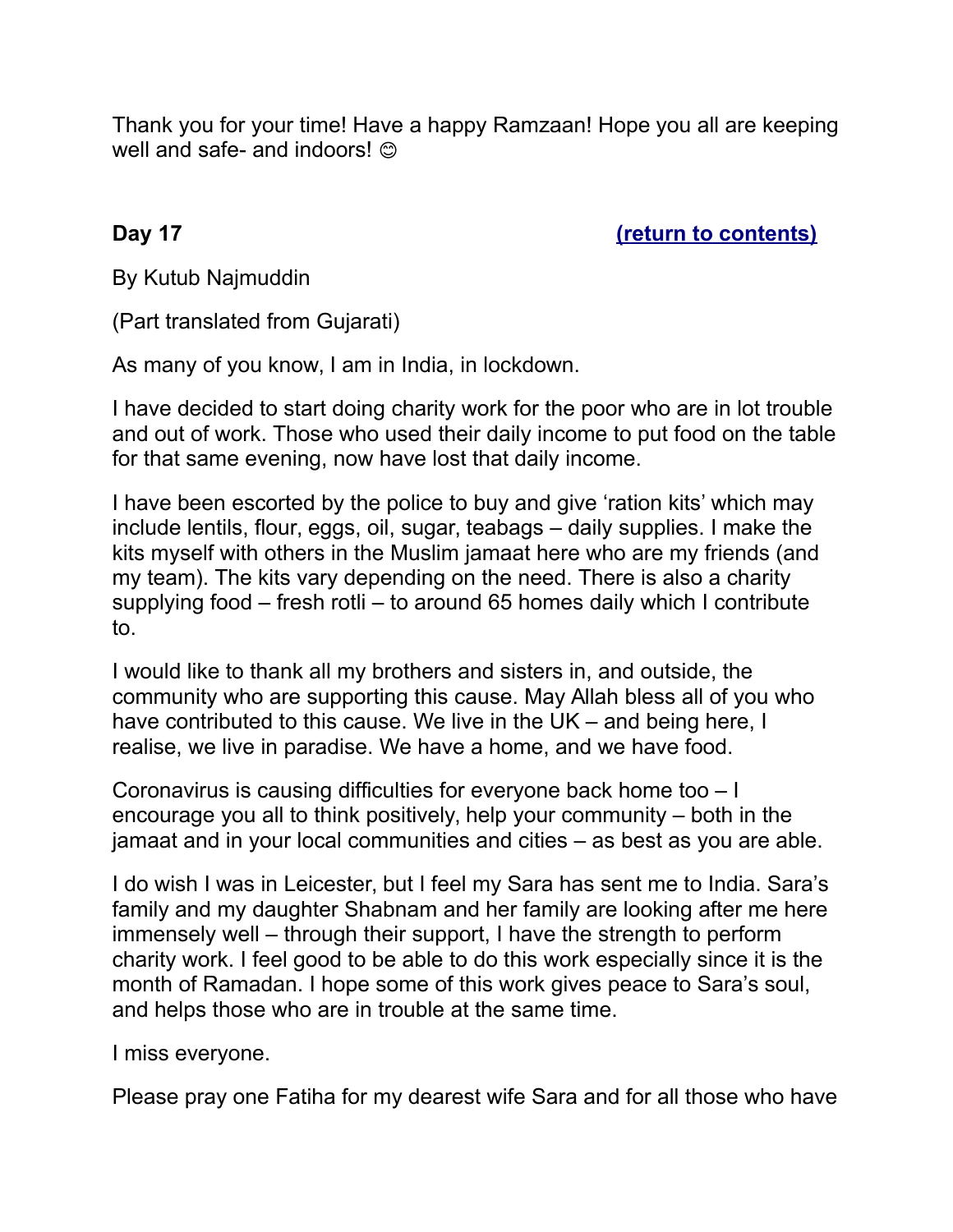<span id="page-23-0"></span>gone to Allah.

## **Day 18 [\(return to contents\)](#page-0-0)**

By Aadil Kapasi, 11 years.

As Salam Aalaikum to you all and I hope you are keeping safe and sound in this blessed month of Ramadan.

Ramadan has been a good time for me, I have learnt lots of old and new surahs, I have prayed Namaaz 5 times a day, which is really tough because mum forces me to pray Fajr Sunnat even though I am half falling asleep. This is my first year of trying to attempt to do all 30 fasts and I have not missed any, it has been a good time so far! It has taught me to have more self-control over junk food and be grateful for all the things we have.

It may not be spiritual to all but for me Ramadan has meant mummy has let me play

Fortnite a lot more to pass time  $\bullet$ ;-) which is amazing as I normally only get to play in the holidays which is upsetting. In some ways COVID 19 has been a blessing for me. I have been given the opportunity to do all 30 fasts at home, but for others it has been one of the hardest time of their lives , people have lost loved ones, children can't interact with each other and some children have had to keep going to school because their parents are working for our great NHS. In reality I am one of the luckiest kids in the world right now.

When my class found out that school was closing, we were all in tears because we knew we wouldn't be coming back to school and because we knew we would not be seeing each other again. I am in year 6 which is the last year of primary school. I have known these children for 7 years which is longer than I have known my brother Aidan. School had organised lots of fun trips for all of us after the SATS which we are now all going to miss. Right about now we were supposed to be going to Devon for 3 days to do lots of fun outdoors activities and have fun with our friends. This was supposed to be the most memorable and exciting trip of primary school. Instead I have been at home for 6 weeks and I am fasting. The first few weeks were horrible because mum made me do lots of work. When we weren't working though, it was fun because I could play Fortnite and talk to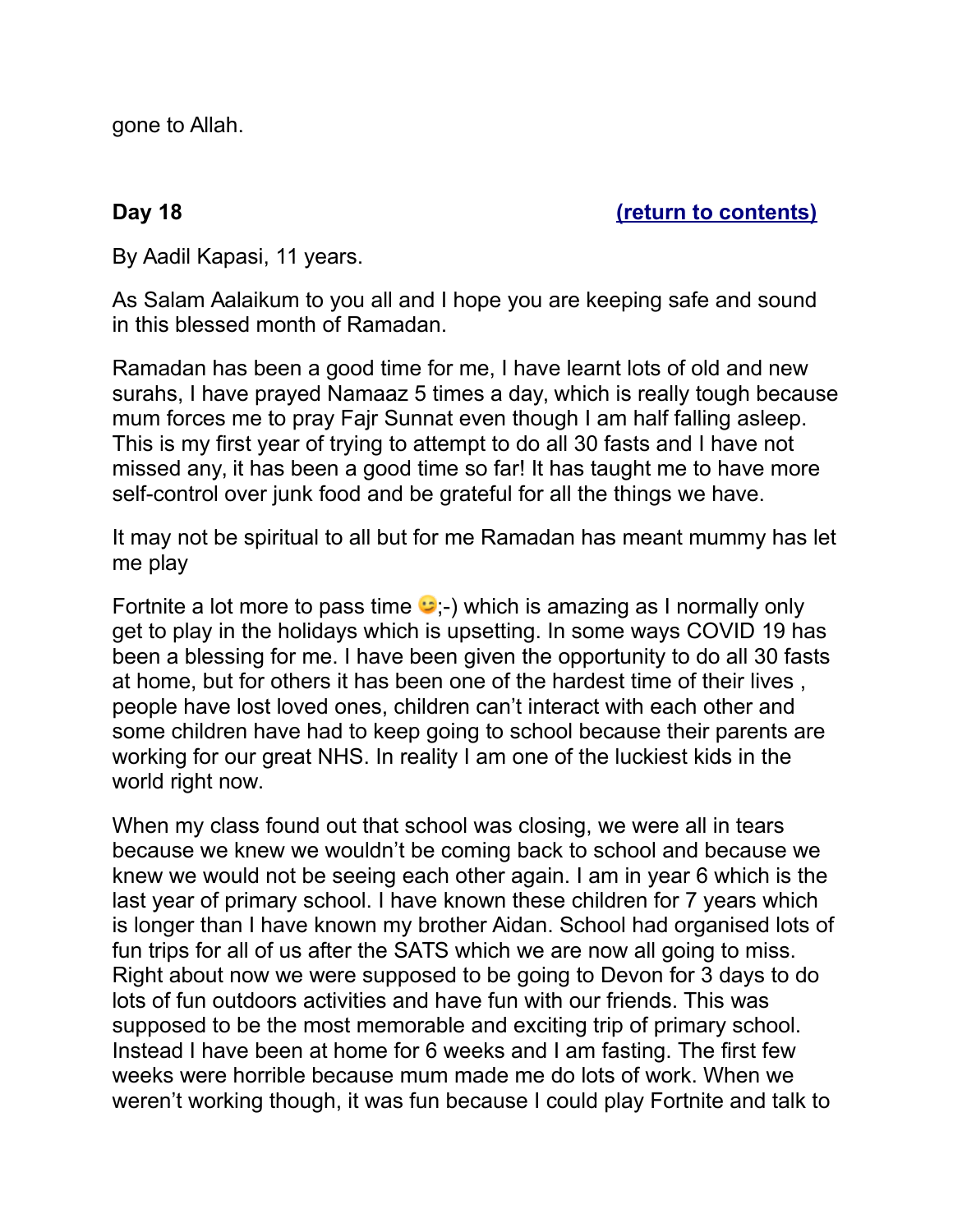my friends on my new phone.

From September I am supposed to be starting a new school; it will be very difficult as I don't know any of the people there. I am both excited and nervous at the same time because there will be a lot of new faces and the school will be a lot bigger so it will be a lot harder to get around.

Before then, I want families to rejoice and feel like they are safe once again.

<span id="page-24-0"></span>Salaams to all at home

**Day 19 [\(return to contents\)](#page-0-0)**

By Nasima Arif Hamdani

Salaams to you all and I hope this Ramadan is finding you good health, prosperity but mainly feeling even closer to Allah SWT.

On January 2, 2019 I became a widow at the age of 51. No one can ever prepare you for the immense pain the rest of life will feel like. The day I lost my Husband Arif Mohamed Hamdani who was also 51 when he returned home to Allah SWT was the worst day I have ever gone through. I thought that was it how could Allah SWT just take my husband and leave my children Nadia &Mohamed without a father at ages 23&21. Life is a full circle my late husband was the same age as my daughter Nadia when his father passed away in 1991. In all honestly the time my husband spent in hospital that is when I Really became more in touch with Allah SWT. The Duas from everyone in different parts of the world kept us going slowly; The power of dua is all that we have.

As my journey into iddat began I dug deep into the holy Quran and to allah and prayed he continue to watch over my children, my Arif but also my beloved mother Kubra Kadibhai. One year ago at this time we were in the month of Ramadan and I was ending my 4 months& 10 days of iddat. I was getting ready to travel to england and be with my momma. The only lady and that of great strength determination and perseverance would tell me "Nasima tu himut rack" everyday I was there is what she would say in times of great sadness and she was right. To play the roll of mother and father to my children; Allah SWT blessed me with two amazing children who have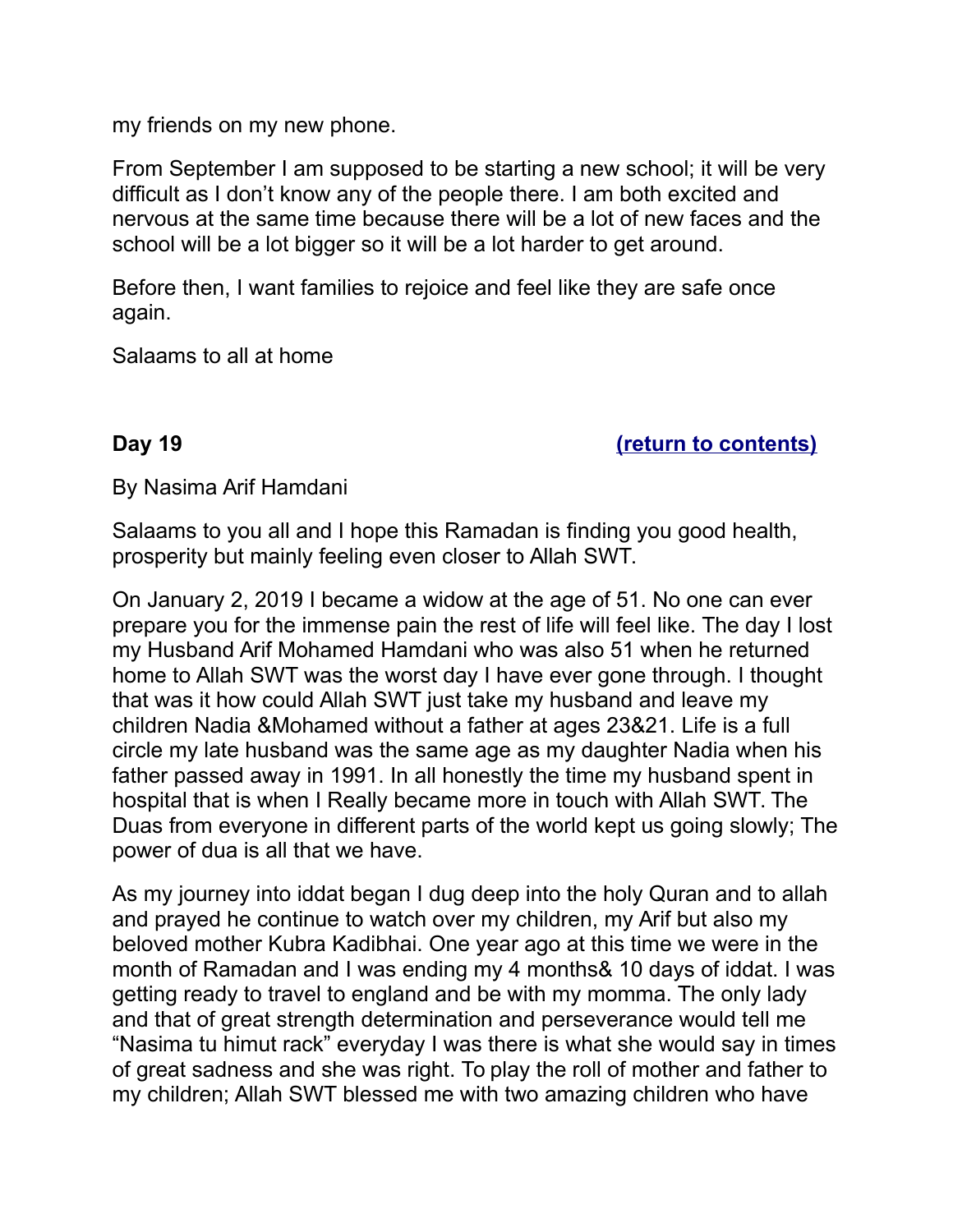the strength to try and carry on. My children have been through a lot in a short time but everything and with allahs guidance we slowly have to Carry on.

Upon my arrival to my mothers house in Leicester I found my sense of peace, the house I grew up in and to spend 5 weeks with my momma I didn't want that time to end and to leave her again. All that knew my momma knew her health was against her but that did not stop my momma. Cooking away slowly in the kitchen she never let her health stop her. She found great love from preparing different Indian delights and pass along to the Huseini Manzil. To be there and spend that time with her helping to prepare all the food will remain apart of me for eternity.

One year later....

We have entered into the Holy Month of Ramadan and the world is at a standstill COVID-19... iftars look different, we can not be with our extended families we can not even hug each other...

April 24,2020 the second day into Ramadan on such a beautiful jummah Friday my beloved Mumma Kubra Kadibhai a pillar in the Lecister community took her last breath and I could not be there.... innna Lillaahi Wa Inna Ilayhi Rajioun

I have cried many tears and experienced a great deal of loss but Allah SWT is where I turn too.

Imam Ali ibn Husayn (as) in his treatise on rights (Risalat ul-Huqooq) recounts the sacrifice of a mother in raising her children and reminds us that whatever we do for her but we cannot repay her debts upon us or show a true gratitude to her:

So when some someone asks what it is like too go through great loss in the holiest month of the Islamic religion I say Alhamduliah. This is how it is meant to be.

-Varily with hardship comes ease. (94:5-6)

This passage has helped to try and heal from the loss of my husband&mother;

'That Heart of yours was made to heal. If you allow it. And it will be stronger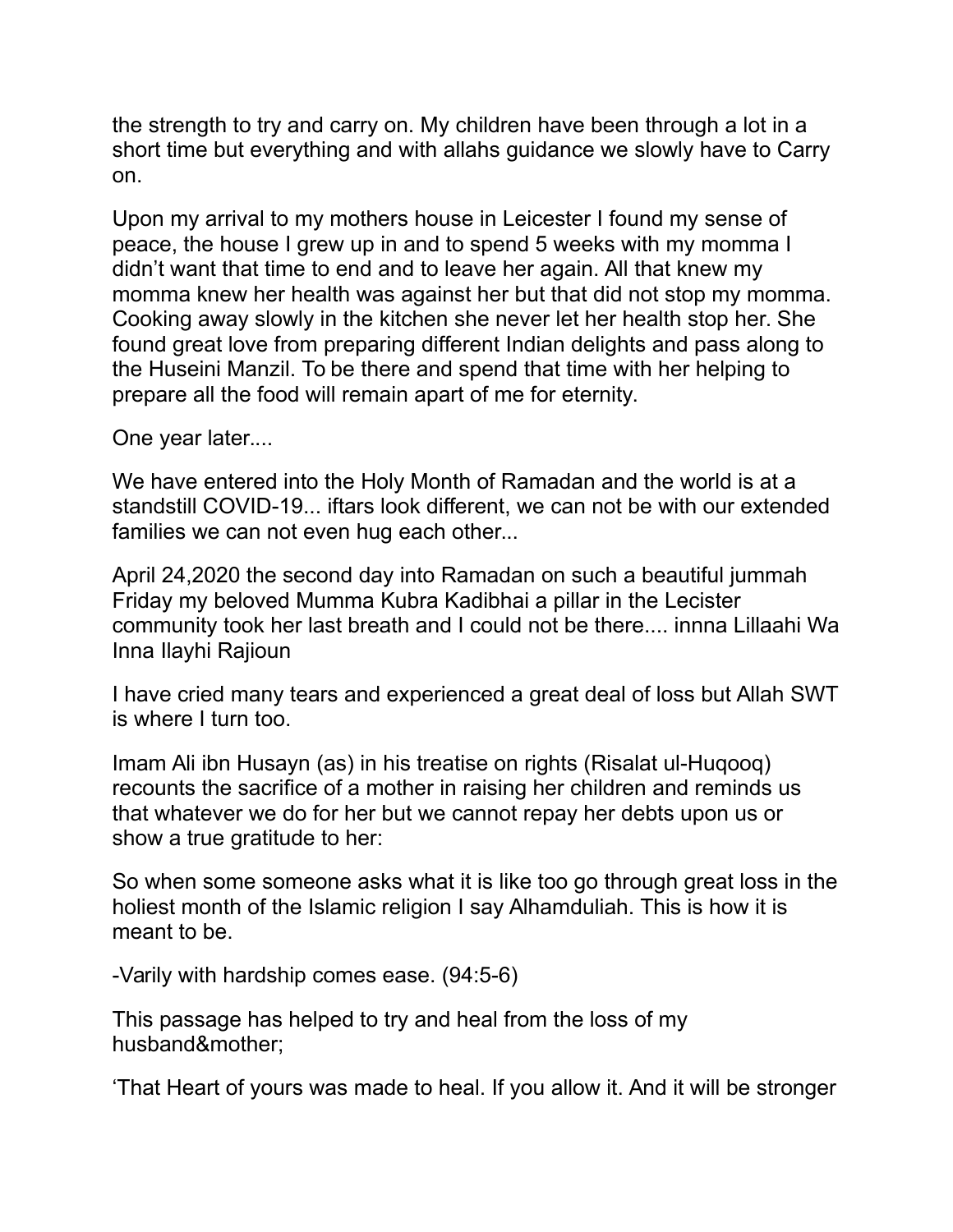than before. Better then before. Naseeb Does That. Do not let your tests make you lose hope in the mercy of Allah. Let it soften you and bring you back to him. Source Al-Firdus)

Inshallah I will return to England to say goodbye and do zirrat to my momma.

<span id="page-26-0"></span>Alhamduliah.

**Day 20 [\(return to contents\)](#page-0-0)**

By Zeba Lokat

Salaams to each and everyone in our wonderful community.

We are all aware how different , not only how this holy month of Ramadhan, but life in general has become for all of us. I myself am working throughout this period and adapting to change at work and the dynamics of adaptation of home life too.

This virus has caused many reasons to be frightened and worried especially with regards to our nearest and dearest but I also very much believe that it has in some ironic way brought us all so closer together.

The importance of such simple things that we once pushed aside or did not have the time for in our busy hectic schedules of everyday life, I feel have been highlighted and bought back to the forefront.

Allah has reminded us what is important and has guided us back to the ' basics of living '. A detoxification of the mind and soul which has for many been lost, in the pursuit of material wealth.

The value of family, focusing on our inner selves, having the time to take a breath. Social distancing has some

how in reverse made us bond more closely together with our families and are wider communities.

I appreciate and embrace the time I have at home with my husband (sometimes) and my children. We are creating wonderful memories of playing, cooking, learning, growing together. We have been adapting to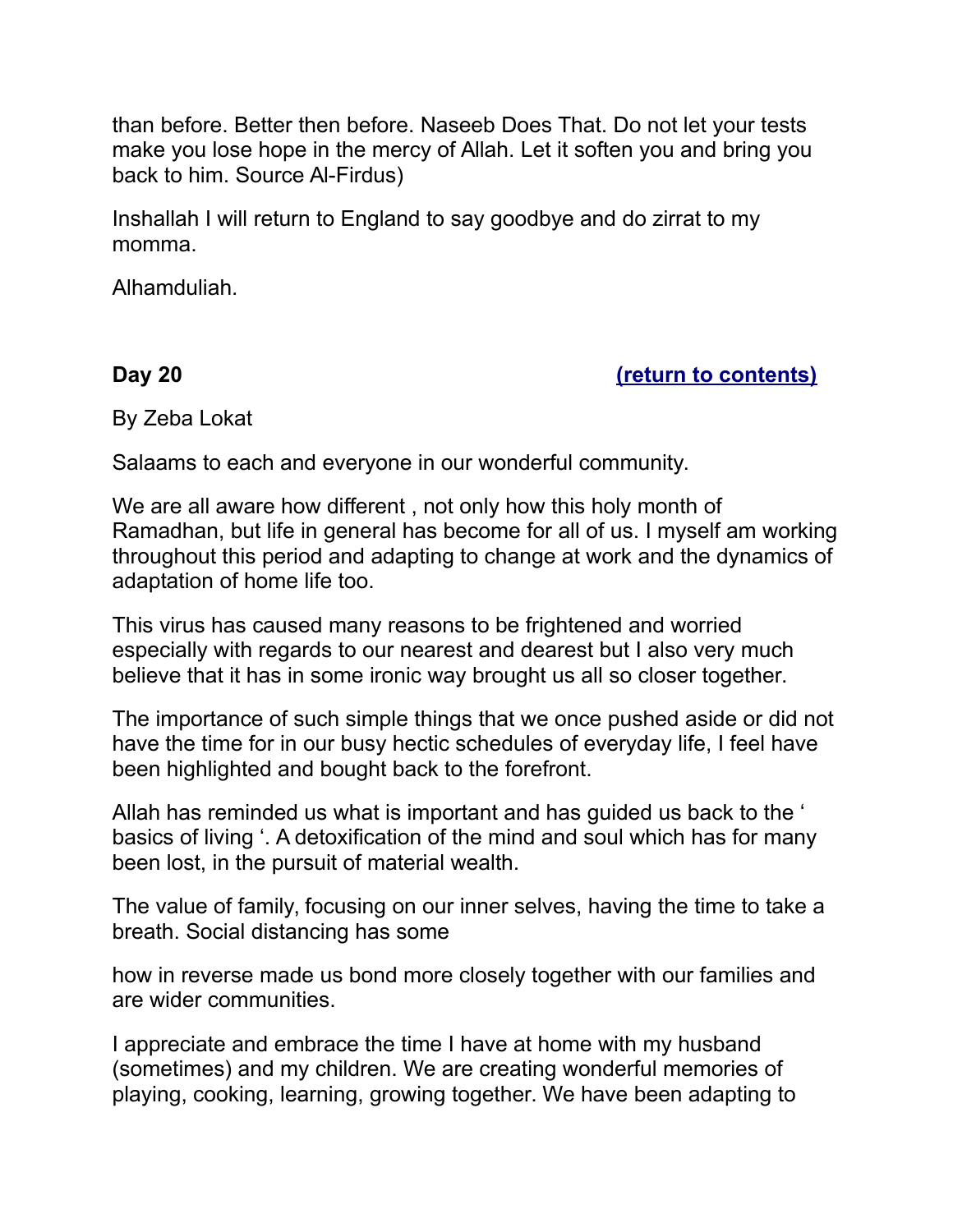online learning for madaressa and the children's Ramadhan workshops which have helped increase there knowledge during this holy month.

I have had the time to teach my children the true meaning and practice of Ramadhan. Reading the Quaran, focusing on our daily prayers and thus we are growing day by day spiritually stronger. Due to home schooling and the flexibility of a very different day Anisa has kept many roza and we our immensely proud of her.

I am missing the social aspects of Ramadhan with our extended families, the joy of praying and breaking fast together. However, I am truly grateful and humbled by the sheer generosity, kindness and effort for all those who are volunteering in helping the elderly in our community. Those who are providing the interaction through social networking to ensure that are community remains, strong, informed, safe, vigilant but always united throughout this time.

On a final note, I hope and pray that once we come through this period in our time, we do not forget all the positive things that this pandemic has taught us.

### <span id="page-27-0"></span>**Day 21** *[\(return to contents\)](#page-0-0)*

By Tahseen Ali

Ramadhan a month to mark the revelation of the Qur'an. A holy book to guide and enlighten our being.

I remember every year during this month especially, along with what iftaris we will have because it was almost certain that we would consume a whole years worth of fried foods within this 30 days, which is i guess a norm really in all homes I suppose. Or isnt it?

However, more importantly my fondest memories of my parents always reminding me to learn and understand the qur'an. "Come let's start reading" dad would say to me and my brother at sahoor with our droopy eyes and the faces of 'can we sleep now' coupled with the thought in our heads of dad do I have to!. A time that will always be so real in my mind.

As a child you dont really understand the true power of a guide nor the time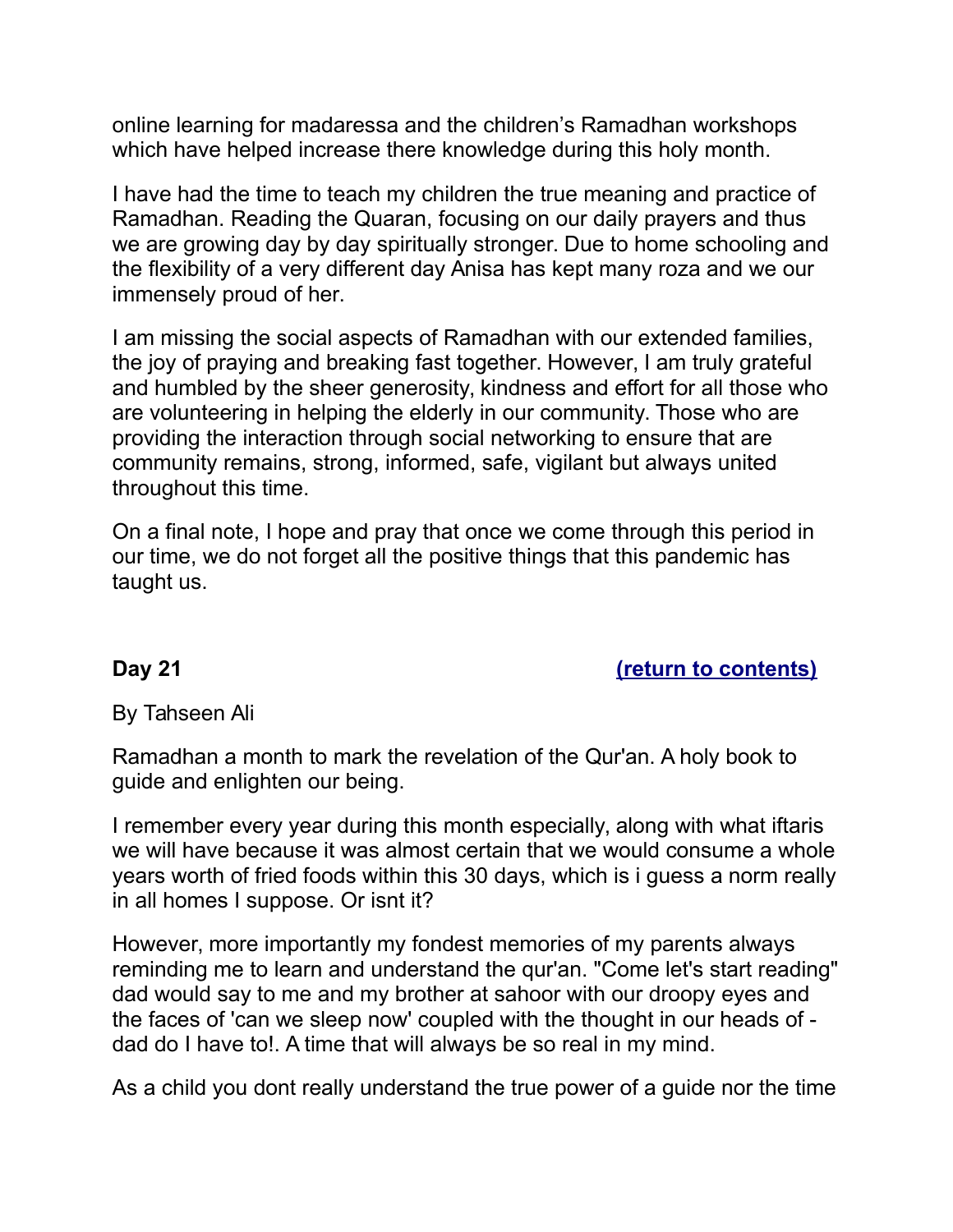for reflection until you have your own young ones. I know cliche right!

I beg to wonder how many other things also come to enlightenment when we are parents or of age?

Now that I'm a parent I understand the intensity of the mammoth task it is teaching your mini ones all that came so easily to us growing up whilst amidst my own.

This is the first ramadhan of many inshallah where my sons have the niyat to fast the month. It is now my task to help support and encourage with the same enthusiasm and joy albeit a little surreal. I know it's a different time or lifecycle but My duas and desire for my children(nieces and nephews) is to grow up with the same love and togetherness I felt. I wish for them to feel the support, the guidance, the care I felt. I wish for them to understand that family isnt just those at home but all those around them especially during these testing times.

I wish for them to learn amidst their own surrounded by growth. Inshallah.

Ramadhan is truely a special month in so many ways for me. I miss those that have departed, growing up I saw and learnt alot especially from all our elderly.

I remember my grandparents and their teachings, their gentleness and appreciation. All those days when our dinner table was as big as the street because it was never just 'Us' alhamdolillah.

I remember how as a small community we gathered at faju kaka and kakis home all arriving before maghrib ready with a huge smile and eagerness for kakis uggi (I think that's what it is anyway) and the selection of iftars that came from all present. I remember the days when on auspicious nights like washeq raat and specially Lailatul qadr we sat with our siblings on the masalah ready with our fully loaded goodie bags in hand comparing and negotiating whilst happily ready to pray the night away.

I remember the laughter and the togetherness of family on a journey of learning and of being one.

Family first - I'm sure you have all heard this. I use family generically. Be them in the home or the larger community as family. Flaws or no flaws who are we to judge.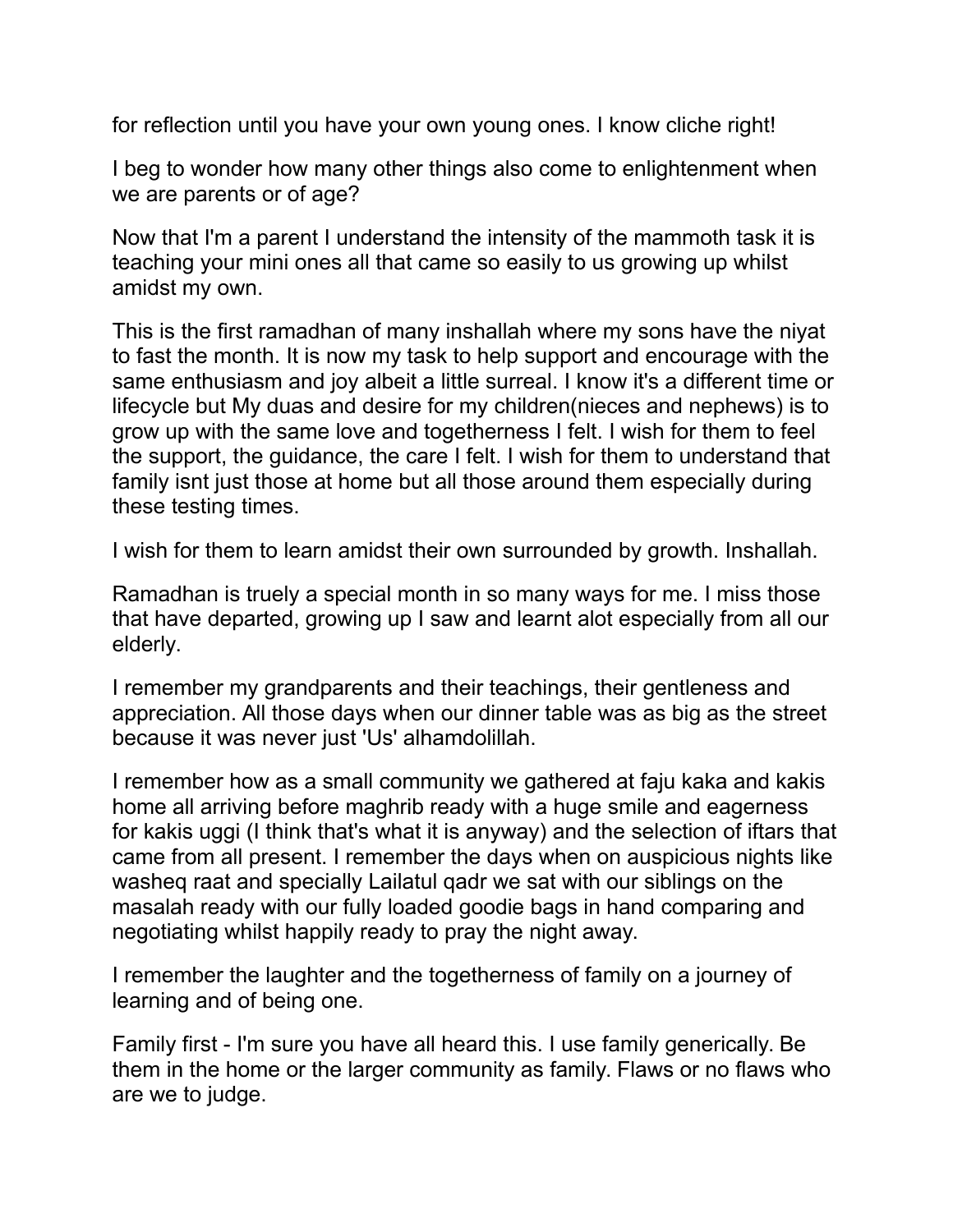So I ask you to think

Isnt this ramadhan? No judgement, just as one

Isnt it about forgiveness? Not just for you but for all.

Isnt it about Introspection? How can I improve on myself and reflect on the way I have been this last year.

Isnt it about sharing? Sharing our sustenance, our knowledge.

Isnt it about learning from our book of guidance - the Qur'an? The beginning to end of all that is and that shall be.

Isnt it about looking after one another? Caring for those who dont have anything that we are so readily privileged to have.

Isnt it about gratitude? The true belief that what you have is a blessing and what you cant have is also a blessing.

In hind sight this should be the everyday norm. Pandemic or no pandemic we will continue as always and continue we shall.

Dont you think that the month of ramadhan is so awaited and then it comes and goes so speedily that your left feeling was that enough time?

I've always been one who plans for the tomorrow, but this year is different. As I sit here today writing this reflection on my 40th birthday I contemplate that we truly dont know what tomorrow holds let alone the next minute or second in life. So many plans, so many wishes, but one reality which is now is the current moment that we are in.

A very apt quote by the extraordinary Khalil Gibran:

"And ever has it been known that love not knows not its own depth until the hour of separation."

On that note remember to turn your intentions into actions this month and make it count.

You never know you may make it a good habit thereafter inshallah.

Learning is a daily part of life be it small or big, just keep going. The quran is our guide our lifeline to what shall be a even better hereafter inshallah.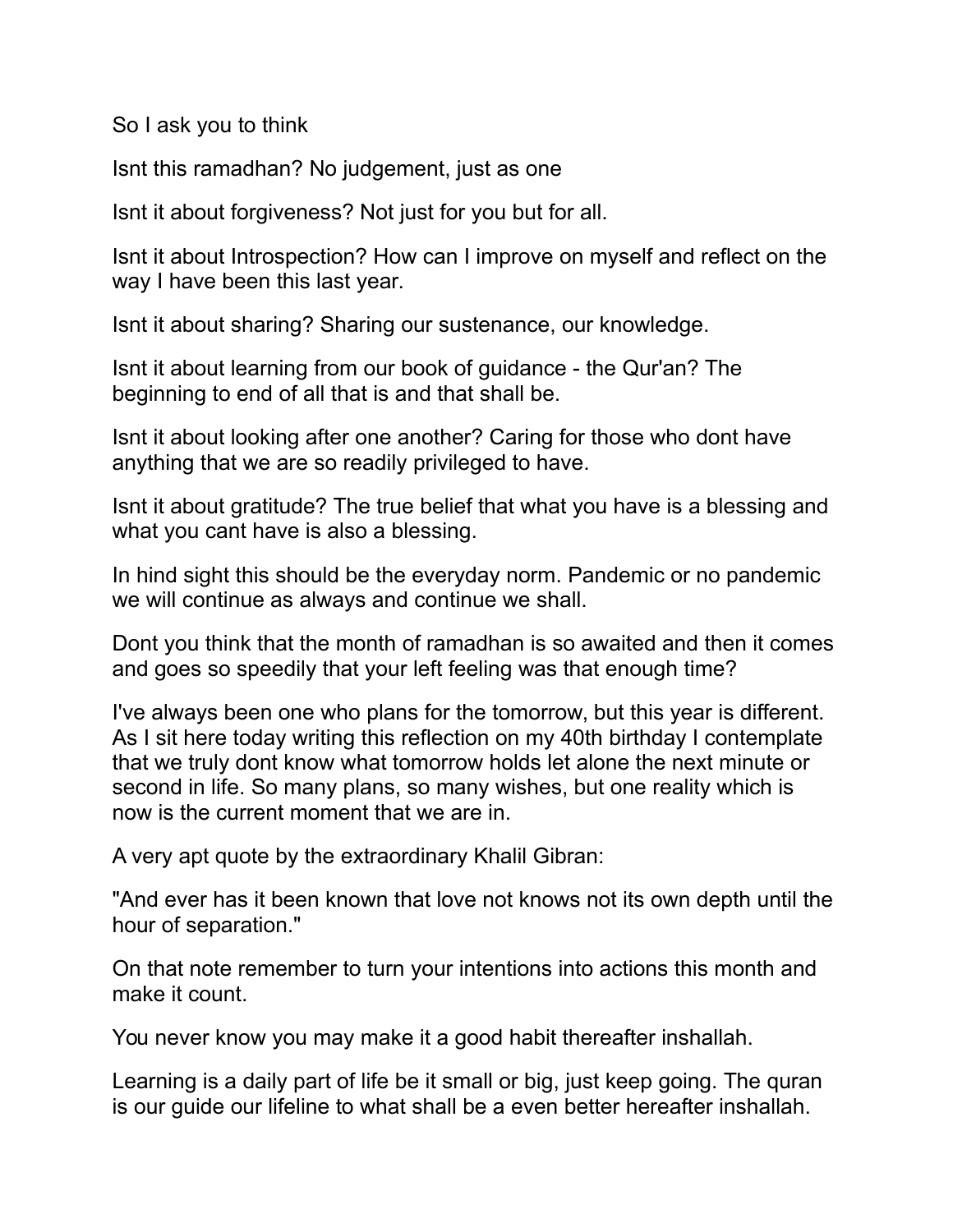So I'd like for you to think of something.... what really are the finer things in life?

Ramadhan kareem to you all and may all your duas and efforts be noted by the almighty. May we continue to seek guidance through our learning and become the humans who our creator wills. Ameen

Plz recite a surah fateha for all those who have left us to seek a more humble abode.

<span id="page-30-0"></span>**Day 22 [\(return to contents\)](#page-0-0)**

Get ready, get set for Lailat-ul-Qadr

Covid -19 has brought with it changes in our lives this Ramadan and for some of us it has resulted in a struggle to reach that deeper connection that Ramadan usually brings about. This year Lailat-ul-Qadr will be a very different experience for many of us as community members pray at home and the doors for our communal gatherings remain closed.

In light of this we thought we would share some tips for how to thrive and not just survive this Lailat-ul-Qadr.

The answer, as always is in the quran. With regards to thriving the Quran reminds us that..

'Verily, in the remembrance of Allah do hearts find rest'

(Qur'an 13: 28)

In Islam, thriving has always meant to be mindful of Allah. To glorify Him under all circumstances, to turn to prayer in routine and for comfort, to be in the present no matter what we are doing but especially if we are having a conversation with Allah. Allah puts us through difficulty so we may humble ourselves and when we humble ourselves through prayer and dhikr (remembrance), Allah has promised our hearts will be at rest.

The last nights of Ramadan are seen to be the most powerful, starting with Lailat-ul-Qadr on the 23rd Night.

Here are some ways that you can prepare for the auspicious night...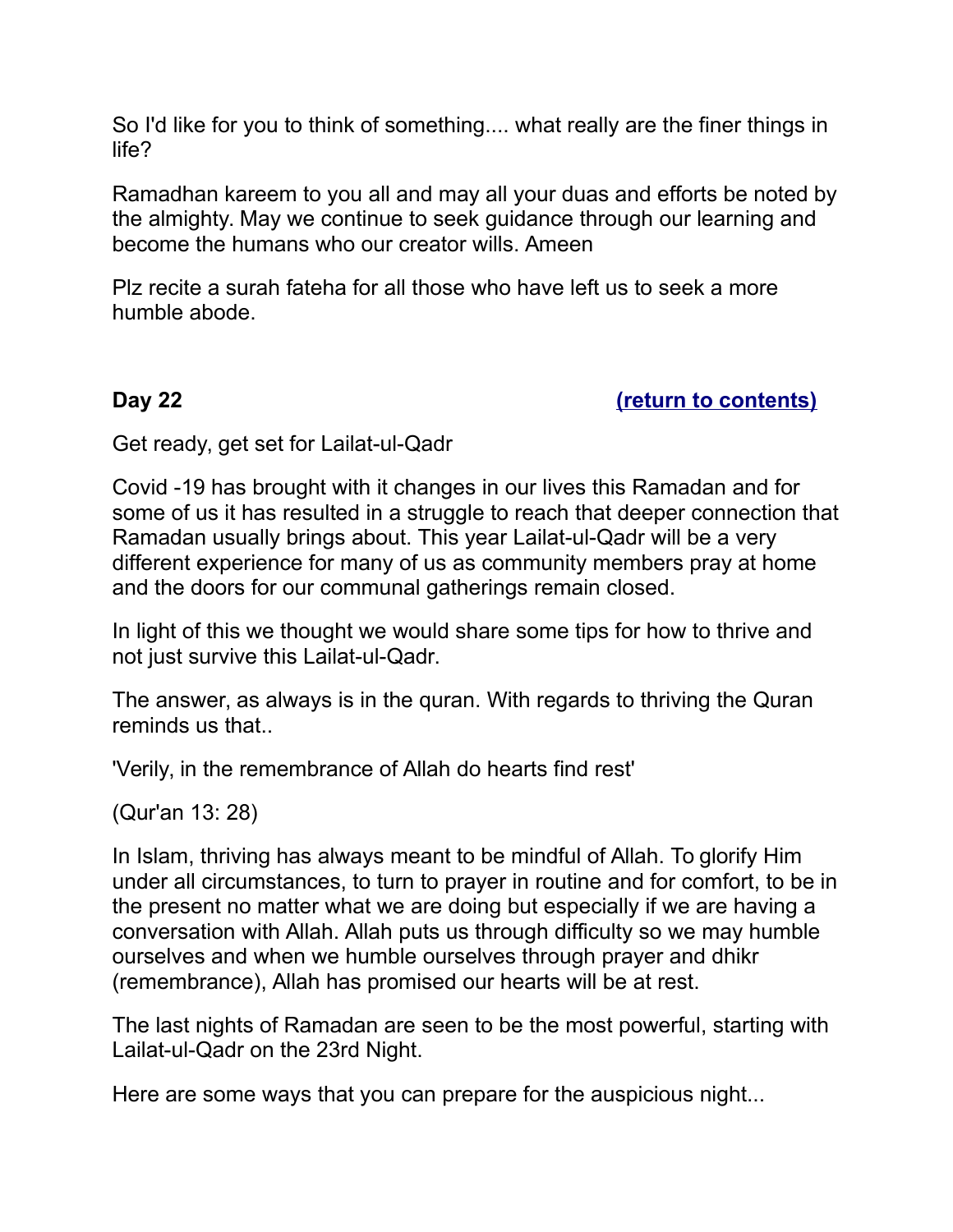1. Don't feel overwhelmed, just try your best to connect to Allah and open your heart, so you can feel His Mercy and Blessings.

2. Start with a positive, sincere intention. Don't let your performance until now affect Lailat-ul-Qadr and the last nights of Ramadan. The moment of forgiveness could be today or anytime in the last few nights. Do not give up. If you sincerely wish it to be better then be positive and get ready to make it your best.

2. Take a moment to read the meaning of Surah al-Qadr, to understand what actually happens this night. You will feel its power and greatness so much more.

3. Prepare a short dua list. Remember this is an awesome night – The Night of Qadr, of Destiny. Take a moment to consciously pick each and everything you crucially wish for in this dunya, in your deen, family and in your after life. Don't forget to include those who maybe suffering as well.

4. Take a nap during the day, if possible. Eat well and stay hydrated.

5. Inspire your children to stay up for some of the night. Prepare them, make them excited, plan some activites for them to do, and don't forget the traditional 'Bhaag'.

6. Make an effort. The way we dress and prepare has an effect on our psychology. Wear something special, spray a nice scent and feel good in yourself.

7. If you feel sleepy – vary your acts of worship or break it up. Alternate between prayers and heartfelt duas and reading the Quran and it's translations.

8. When you ask, remember you are asking the Most Generous King. If you hope for the best, he will grant it – so don't hold back! Trust Him, pour your heart in front of him and let no doubt, no barrier no evil thoughts keep you away from Ar-Rahman, Ar-Raheem.

<span id="page-31-0"></span>**Day 22 [\(return to contents\)](#page-0-0)**

By Imran Kapasi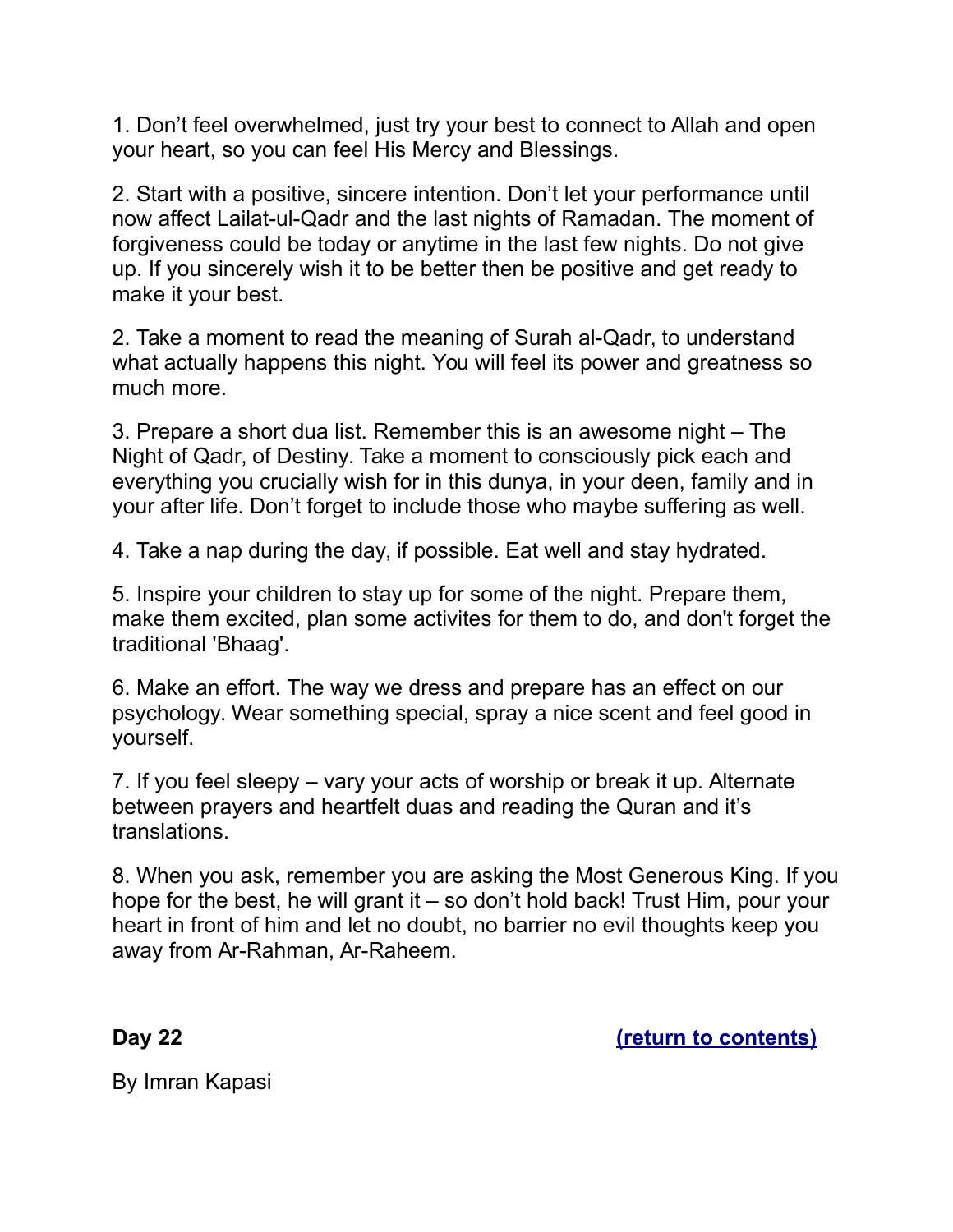Laylatul Qadr has always encompassed some core things for me: copious amounts of bhaag where you became an entrepreneur for the eveningexchanging these valuable goods of nuts and chocolates with your peers; an opportunity to socialise until the early hours whilst jogging in between to your masallo; and for some reason putting your cheek on the floor for a shocking amount of time where you begin to question your own fitness levels. As much as these are pleasant memories, what it means to me now, is priceless.

I anticipate this night as soon as the month of Ramadhan begins. Most iftaris during this month involve sitting together on the floor, sipping a well deserved cup of mint chai whilst experiencing the weird yet awesome sensation of something 'thicku' and 'garam' at the same time. It is the part of the day, where we become fuelled with energy and end up talking together until one of us reminds us we better pray ishaa before the time runs out. On Lailatul Qadr, the time to leisurely enjoy this sweetness of iftari is swapped with a greater need to make every moment past that first kajoor, count. Imagine the trolley rush in one minute but instead of grabbing material items, you have an opportunity to gain that which is far more valuable; Instead of running through aisles, you hurry to your place of supplication. For me, that is locking myself in my room with my masallo, my water and whatever duas and recitations I want to pray. For me, this night is finding a space wherever I can find myself fully present which allows me to simply speak to Allah.

What one does whilst observing Laylatul Qadr will vary from person to person. There are so many different ways to benefit from this night, but making sure you are fully present is the first step in attaining that benefit. Take a moment to break your mind free of people, place, time and emotion that causes your heart to be heavy or your mind to be distracted. Do not chase after words that are unfamiliar to you but seek and speak words that are sincerely your own. Wherever your faith is, remember Allah always knows the whispers of your heart. "We believe that God sees us from above. But he actually sees us from within" - Shams Tabrizi.

God is Most Generous and Most Merciful, and we are ALL entitled to benefit from that generosity and mercy. Laylatul Qadr gives us the opportunity to seek and benefit from this on an infinite scale - don't let anyone, including yourself, take that away from you. Give yourself permission and an opportunity to let this night fill you with hope, love and compassion in whatever way you can.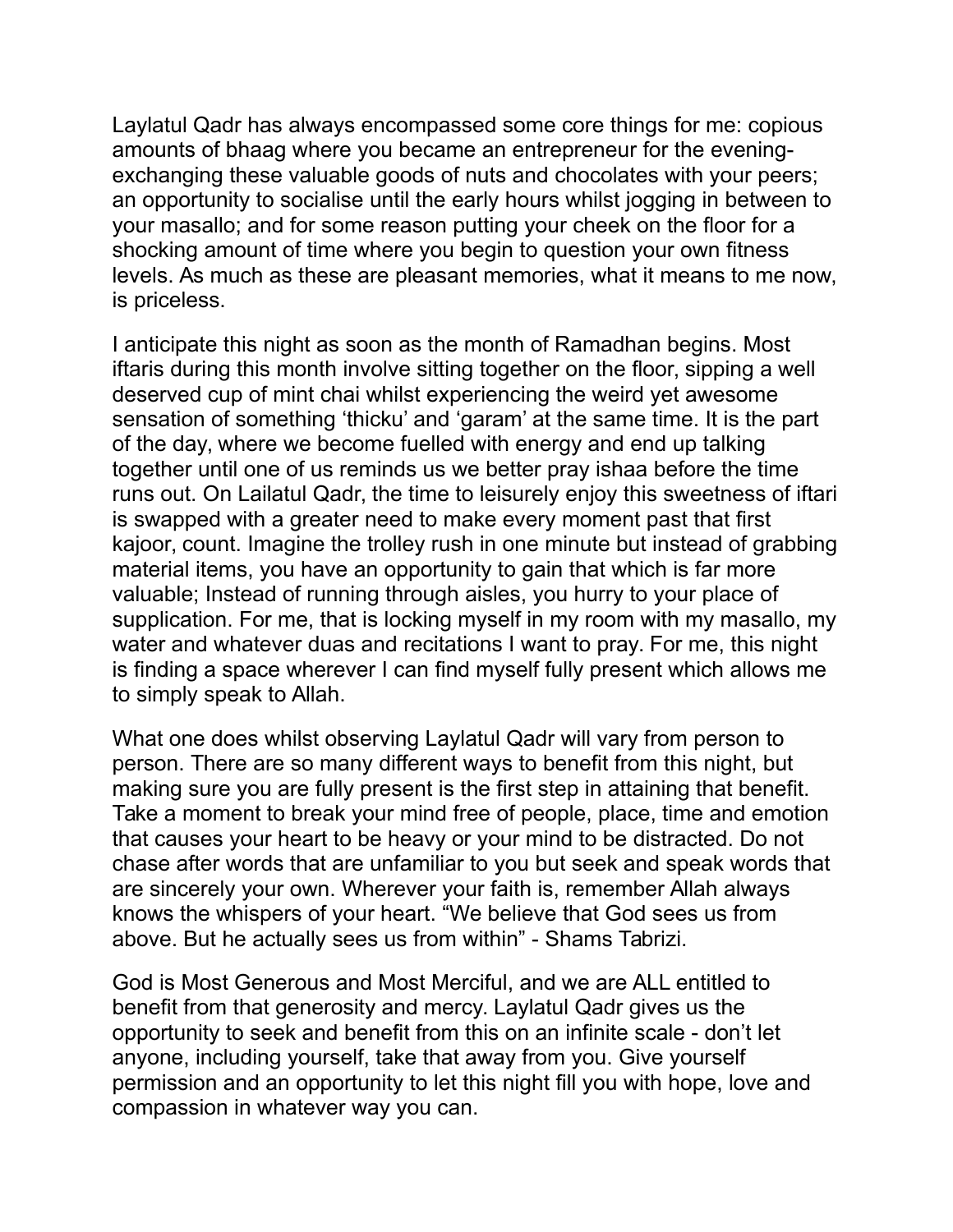My own prayers on this night are split by taking a moment or two to stand outside in the dead of night. Try it - you will feel a peace unlike any other. It is said that on Laylatul Qadr, angels from heaven descend around you, ready to write down your supplications and deliver Allahs mercy, blessings and peace. I pray on this night, we are all able to soften our hearts, seek and speak of what lies in its depths to Allah - the All Hearing and All Knowing and whose door is always open for us. I pray our prayers and duas be the spring in our hearts and our faith be the light which always comforts and guides us.

I thank Rumi, for his reminder of the possibilities and opportunities Allah has bestowed on us: "You are not a drop in the ocean. You are the entire ocean in a drop."

And I end this reflection, with one of my favourite Ramadhan duas. It may pull on your heart strings but I think it's totally worth it.

<span id="page-33-0"></span>[https://www.youtube.com/watch?v=OoWeSZqwy-Y](https://l.facebook.com/l.php?u=https%3A%2F%2Fwww.youtube.com%2Fwatch%3Fv%3DOoWeSZqwy-Y&h=AT1x_lO0drZg_RPIAdsKNW8ErAXxN5rdXEaq1Tv_D-uhe3ESKeFUHCZ-DtGzKYyZ_8C2PZqi45XFB4T2h1kjq6A93Q8uB2yt6JVxE0zjjB5c7duNqJbQpl7TpEeGfOX6fxPo4dTvqFSFxzDN5IqLq8nI2YFqlBgcqmAsRrtYUBpxYf4D8S831-PhhyPovzP4Vqduk96rxPu8uhbUSjUybPMG32frD3jLvz_jfAZ_sWcfcDipJ-Zdg9WgMXMPFNtieZeM-I-y5cVd2vC0GJlMeBo59J4jPZL3VUm8eweNbn_fnCy1ka9MOCU0f9L2rt_qux5lpAAZmQ5dV5L1QhwztePovyP_l409EnJ7hdAX2ReUwCUj5nzvjctE1AHVg6BEZ5iIoUUDcxnahLyuXk9sbWou0ip_gQkPCErOHXfMW9WnQJKbcOToN8i7LnW3Gt0_MIcQClxN-5jT-ai5yBStv-m3YR4OHwir1CzVMqc8PK__0dHnHvYh5D9VWfrB6VEjnG5Tu1nJKAR5bimVMaqCNeoUgyQMKHM3lSjcCBmujwClBnWHjYzukj5DGtjHREqp7XReKVX5F9FD05UBhf7w8O8DaN1dPvzPRLzgj_MHeBZ4flB4VtL88T54tDFxkfuQWqeJu3ct5LxO-NI2VW_GtAzcsyUoSmY6vLz-BBel)

**Day 23 [\(return to contents\)](#page-0-0)**

By Faizan Bharmal, Age 9

Assalam Alaykum, everyone. I hope you are all keeping well and are making the most out of being home and are enjoying the new way of learning. Here is my reflection.

As it is Ramadhan, we are all trying our best to fast. However, due to the Corona Virus we cannot leave the house or see our family and friends. This has had a big effect on people.

My positives are that it is the first year that I have managed to complete most fasts. This can be difficult when you are at school because you might have P.E, you may not be able to concentrate during exams, the smell of the delicious food from the lunchroom is hard to ignore and you're likely to play and tire yourself out during break and lunchtime. In that way, Ramadhan has come at the best time for us. I have learnt my namaaz and the best thing is that I have been able to pray with my family. At the same time, I have had more time to do the things I enjoy most: be creative, help to prepare nice meals (and bake lots of delicious cakes) and be with the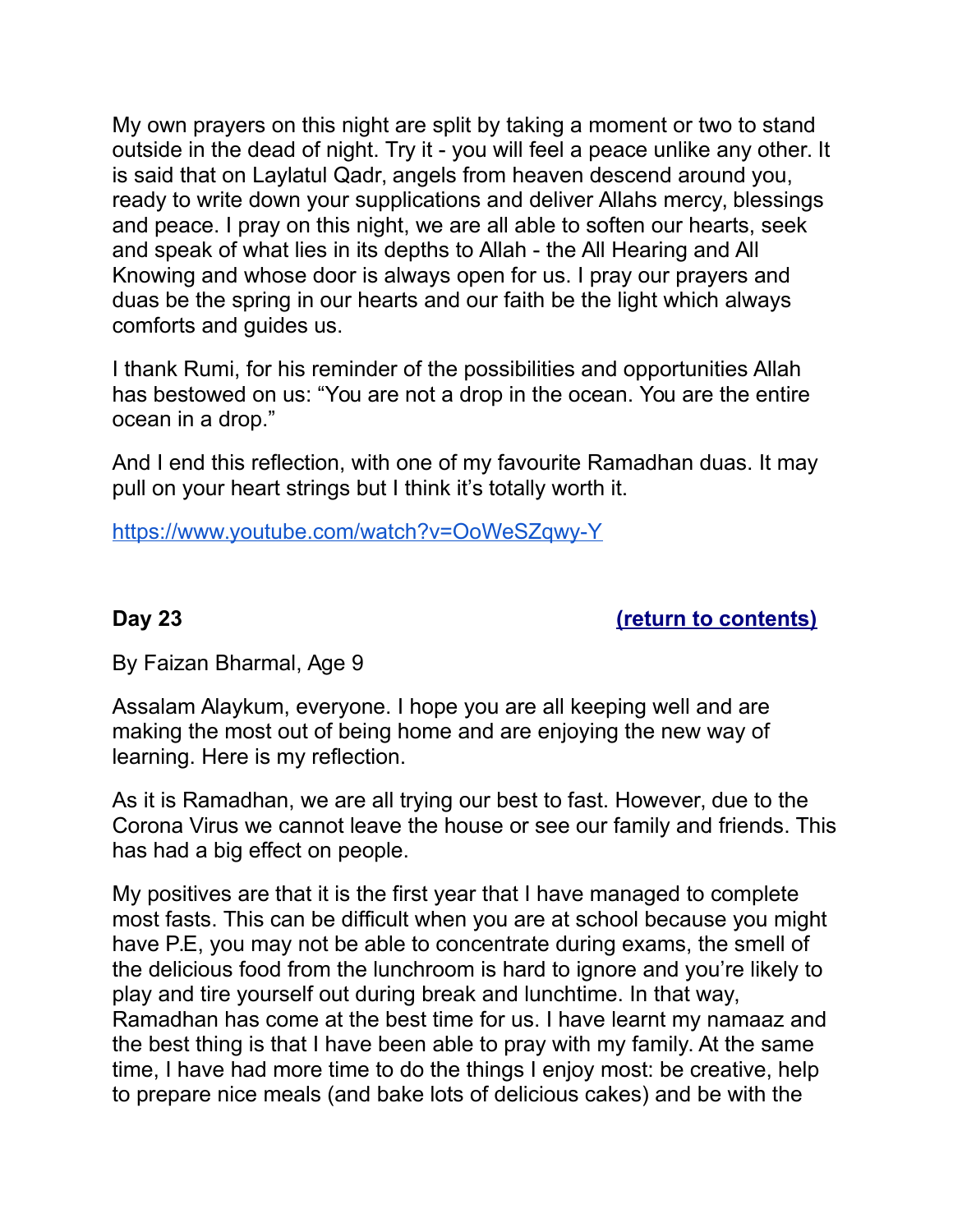people that I love the most.

The odds and outs are that I have not been able to see my family, cousins and friends. I miss many of the sports I normally do and I'm not learning as I do at school. I'm sure that many of you are also experiencing similar things. It is like a different life: different, because we have never had to live like this before. But maybe that is okay, because you might learn something you wouldn't have learnt in your normal life. You might learn madrassa in a new way or do school work differently.

The difficulties are that you might struggle with work or might not get help easily. You should keep going and ask your parents and teachers for help.

We can look at this in different ways. You might take this as a blessing, as Allah SWT might want us to experience a different way of life. This might not be a blessing because if one person does something bad everyone should not be punished... So what do you think? A blessing or not? Well, that's up to you to decide…

I hope you have all enjoyed my reflection and learnt something. Thank you for reading. A big thank you to the NHS and key workers. Have a good day.

# <span id="page-34-0"></span>**Day 24 [\(return to contents\)](#page-0-0)**

An NHS keyworker member's reflection

As the last 10 days of this month approaches, I have been thinking a lot about this unusual Ramadan... there has been no communal iftari, no coming together with the extended family and no jamat prayers... in truth I ask myself how I have fared this Ramadan - I have definitely done less Ibadat. I haven't managed to do a Quran khatam, I have been fasting and praying namaz but I have not fulfilled all the washek.

As an NHS key worker, this has been a stressful few months. There is so much uncertainty at work, there is the constant threat of "catching it" and of course ultimately of dying from covid. At times it feels melodramatic as I am young and healthy. But I have lost patients who have also been young, and healthy... my friend has lost her father and as I type another friend, aged 49, is spending his fourth week in intensive care and I don't know if he is going to make it.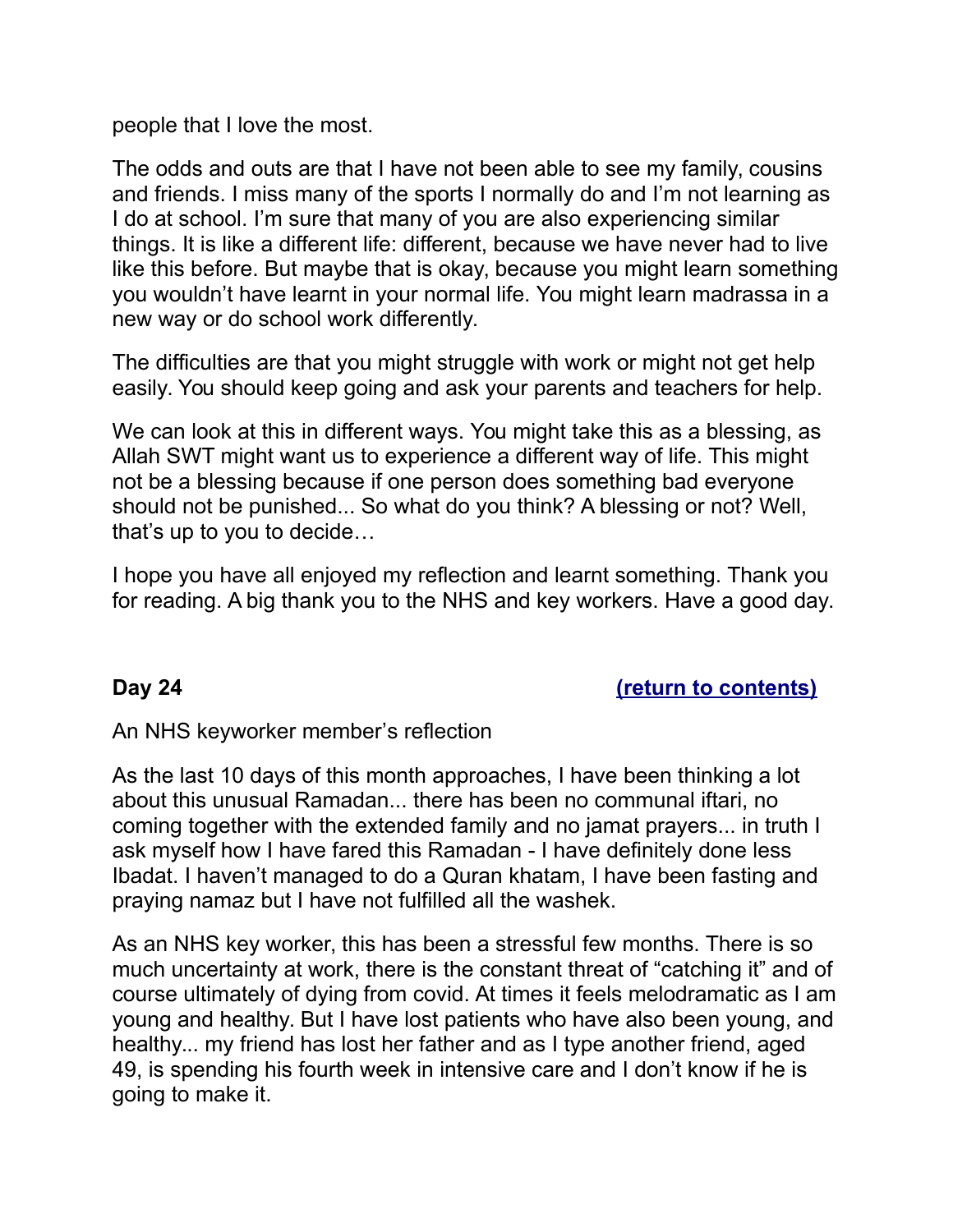This is the first year that my child has fasted. I'm trying to make it a positive experience, to encourage waking for sehri and fajr, and to start making a spiritual connection with their Lord.

It's been a strange experience this Ramadan. How can I encourage Quran recitation when we have to sit 2 metres apart? How can I begin to teach the basics of meditation and spiritual connection when my own mind is in turmoil and I'm worried that I might accidentally pass on something I'm carrying on my clothes, my hands, my breath, to my child or my elderly parents?

So this year I've decided to give myself a break. If we can all come through healthy, and safe and relatively happy both from lockdown and from this holy month then I won't ask Him for any more. If my child has done the basics, and is developing a love for their Lord then I will prostrate and give thanks, and learn to be content with my efforts. For if He is all-forgiving, who am I to be without hope, or to not forgive myself?

<span id="page-35-0"></span>**Day 25 [\(return to contents\)](#page-0-0)**

By Nurudin Kapadia

As Salam Alaykum

Ramzan is the ninth month in our Muslim calendar. It is a spiritual month. Muslims, world over, are expected to fast, pray, recite Quran, take part in charity and reflect on ones worldly and spiritual life. Empathy to needy people in all countries is fostered through the act of fasting.

Traditionally Ramzan is a time our community in Leicester looks forward to the daily programme at Husseini Manzil. Communal Qurankhani, Magrib, Iftari, and Isha namaz become an enjoyable nightly routine.

With, Mula sahib Mohmedbhai Sarangpurwalla, we have translations and discussions on various topics from the Quran. Often these are interesting, thought provoking and controversial. We try and set the worlds problems right with debates on current affairs and politics. How easily we find solutions to all!

One of course cannot forget the Iftari. Sharing food at the end of a long day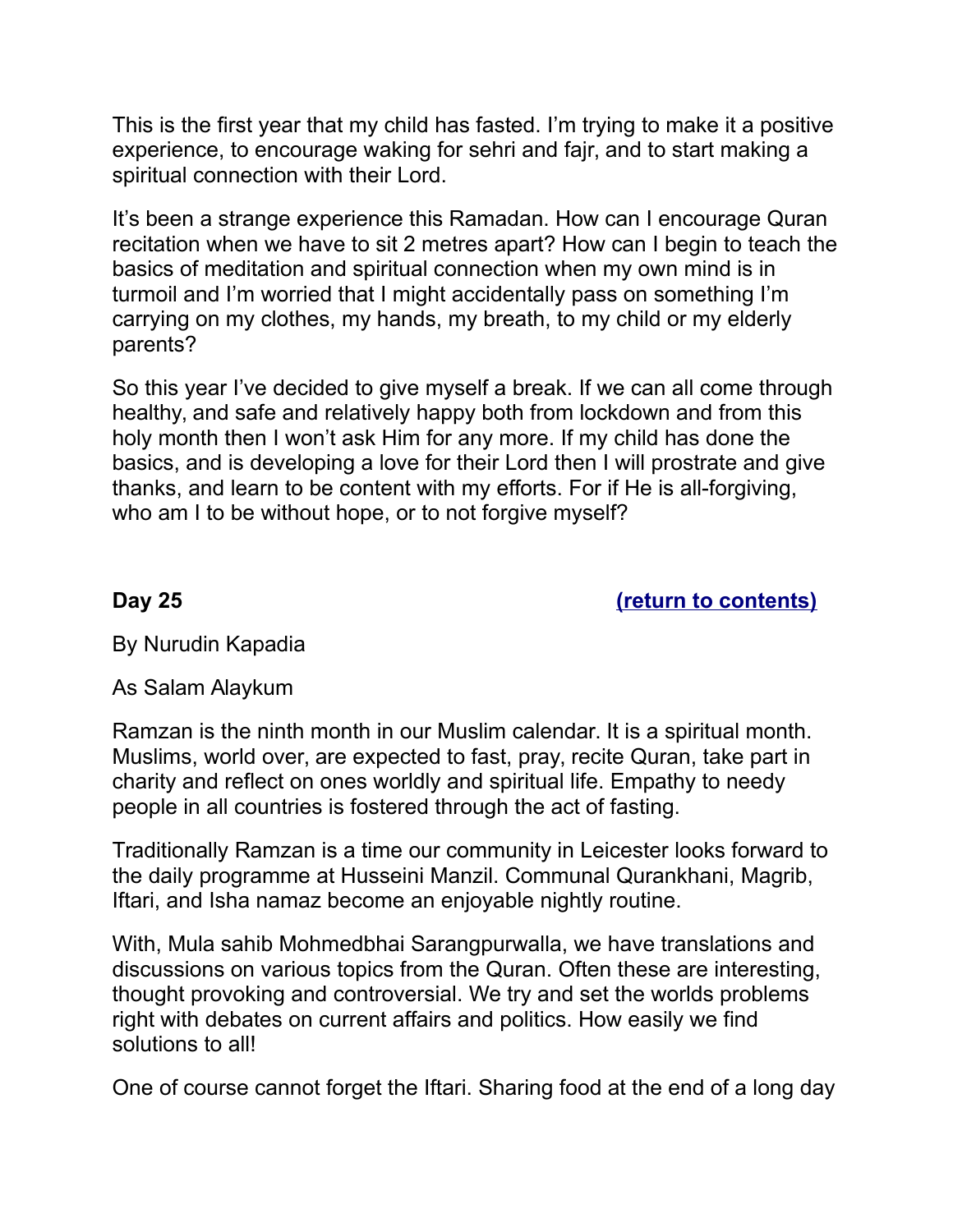of fasting creates a special Ramzan atmosphere and community spirit.

All this was to be abandoned this year. However, one does not need to despair. Our committee volunteers have not let the spirit Ramzan die. With the technology available to us they have created a virtual Ramzan programme.

They have organised daily Qurankhani for men and ladies, Children's sabak, Reflection on Ramzan by various speakers on Facebook and expert Covid 19 advice from professionals from our own society. They were also able to arrange Kubraben's virtual Sipara. After each programme there were few minutes to chit chat and catch up with each other. The children's programme encouraged our younger members to get interested in our our way of life. All this involves lots of thinking, planning and hard work.

This exercise has encouraged many to acquire computer & digital skills with in the community who were always rather reluctant to make a start. An additional bonus of the virtual Ramzan has been that it has enabled many who may not be able to physically attend Huseini Manzil, in normal times, to participate from the comfort of their homes. Perhaps when normality returns this can become a parallel feature to our programmes to allow more to participate.

I would like to congratulate our volunteers and community workers who have managed to create a Ramzan experience for us all in these challenging times.

# <span id="page-36-0"></span>**Day 26 [\(return to contents\)](#page-0-0)**

Day 5 of the Final Countdown

Give whatever you can in Zakat and Sadaqah (big or small) but remember to...

'Give for God's Grace, Not for People's Praise'

'Aim to live in this world without allowing the world to live inside of you, because when a boat sits on the water, its sails perfectly, but when water enters inside the boat, it sinks' - Imam Ali

Zakat and Sadaqah are ways to empty the ship of our heart from the weight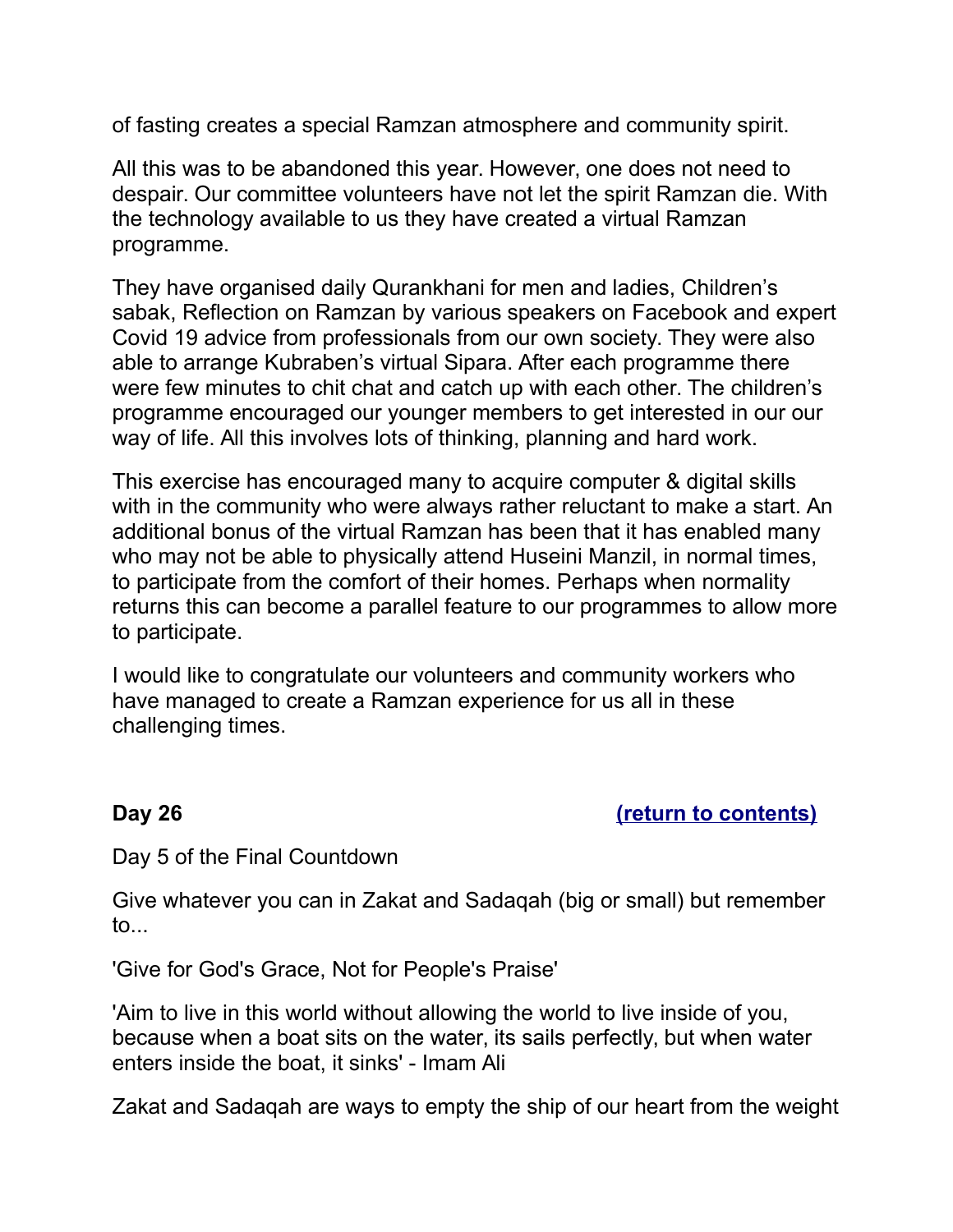of greed, attachment, and stinginess. The one who spends his wealth not for honor or praise, but rather to purify himself before Allah, is the one whose ship of faith will stay afloat. As Allah says :

'He who spends his wealth in order to purify himself, not as payment for any favors received by anyone, but only seeking to gain the pleasure of his Lord Most High, and indeed he will eventually be satisfied' (92:18-21)

<span id="page-37-0"></span>(Inspired by A. Helwa)

### **Day 26 [\(return to contents\)](#page-0-0)**

By Mohammed Nabee

I distinctly remember the time, many moons ago, when I first arrived in the UK coinciding with the start of Ramadan. Having been born and raised in a Muslim country, I found it so strange to realise that the notion of Ramadan was alien to some in this country.

Over the years, I've lost count on number of times I have had to explain to friends and colleagues the concept and purpose of Ramadan - or "Ramaman", "Ramdan" and "Radaman" being some unique variations I have heard in the past.

Although, this annual reoccurrence has subconsciously allowed me to reflect and refine my answer on what Ramadan is all about, why we do it and what it means to me.

As we are all aware, fasting in Islam does not just consist of refraining from eating and drinking, but from every kind of selfish desire and wrong-doing. For me, it is not merely about the body, but essentially that of the spirit as well. It is a month of purification, truthfulness, generosity, compassion and reflection to mould our actions and behaviours into ideal human beings – a day to day framework we must all strive for.

As the Holy Month transitions its way across the summer, the hours of fasting have not been so kind. We must endure long hours without food or water, making our bodies weak and fragile at times. In those most vulnerable moments come our greatest test of mental willpower, patience and self-virtue. It is a simple reminder of how insignificant we are and how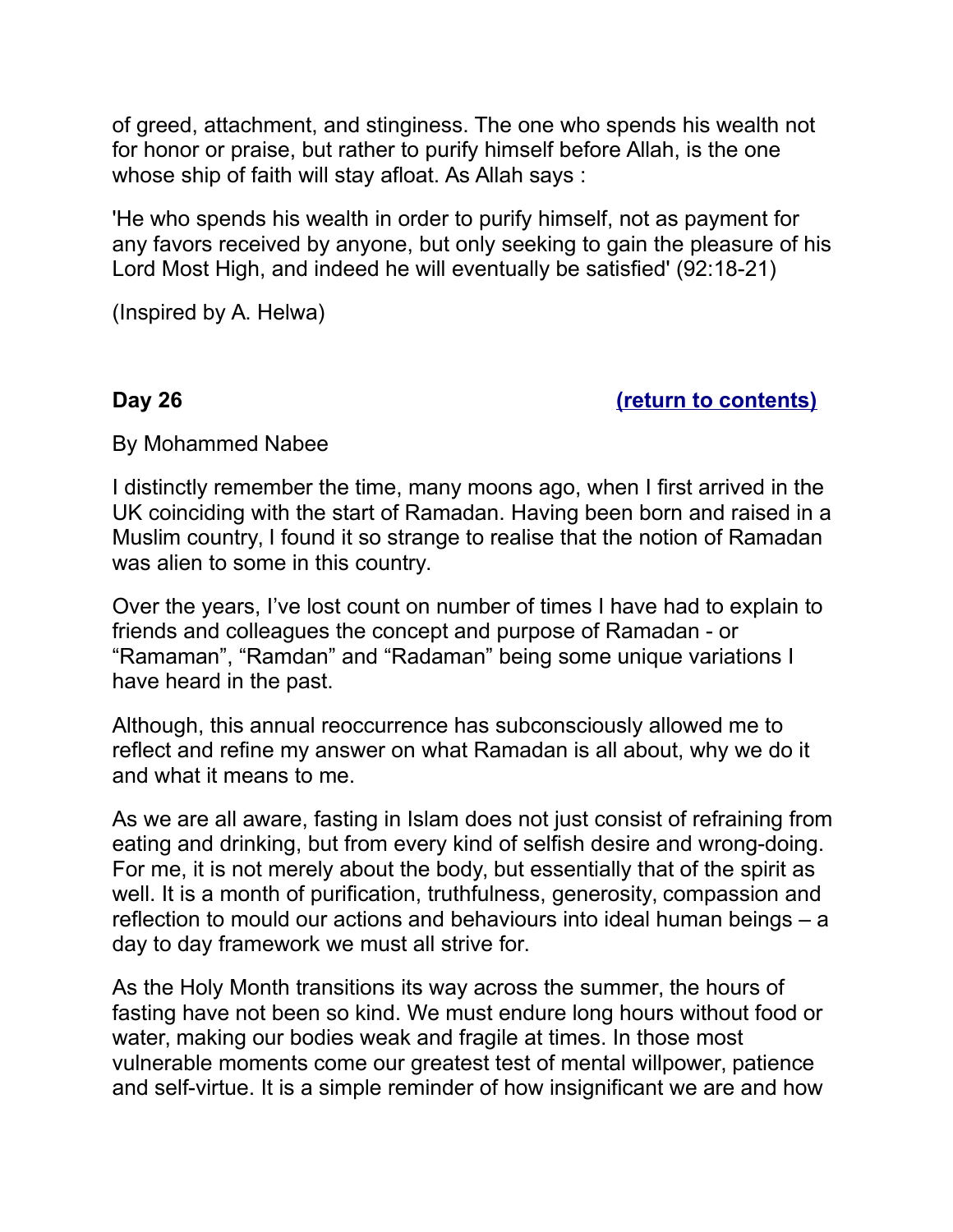dependant we are on God's creations for survival. Yet, we all possess this unexplainable strength and energy to keep going. Whether it's the Love for our Faith, the Fear of our Lord and/or the Gratitude of our Existence – we persevere.

However, let us not forget those who are neglected, less fortunate or suffering who endure such hardships every day. Let us be thankful for all that we have been blessed with including family, friends and all the special bonds we share so we are not alone. Let us take this month as an opportunity to seek forgiveness, expand our knowledge, reflect and discover ourselves. Who knows we may never get a better opportunity to do so….

<span id="page-38-0"></span>**Day 27 [\(return to contents\)](#page-0-0)**

By Abbas S

Day X of lockdown.

The first Ramadan with mum in India due to the Lockdown and home alone. A mix of longing and relief. More relief, as regardless of your opinion of Indian politics, it's very difficult to catch an infectious disease if you're beaten by the police for leaving your house.

A lot of free time to cook and reflect. The gift of reflextion has been so precious during this lockdown journey. Thankful for family, for friends, for food and shelter. Thankful to have the ability to read and write. Thankful for the freedoms we have been afforded, even when it may not seem like it.

I think about fasting. Without mum to prepare the food and not wanting to live off takeaway's for the entire thirty days, I'm now able to feed myself! Learning how to perform a 'wagar'! Who knew daal doubles in size when you just leave it in water!

We go without food for 18 hours. We give charity. We pray for ourselves and those less fortunate. Are animals included in this "less fortunate"?

As Muslims we understand the laws of 'halal meat' don't only include the time of death but include the welfare of the animal prior to this.

When thinking about what to cook to break my fast, I ask myself would our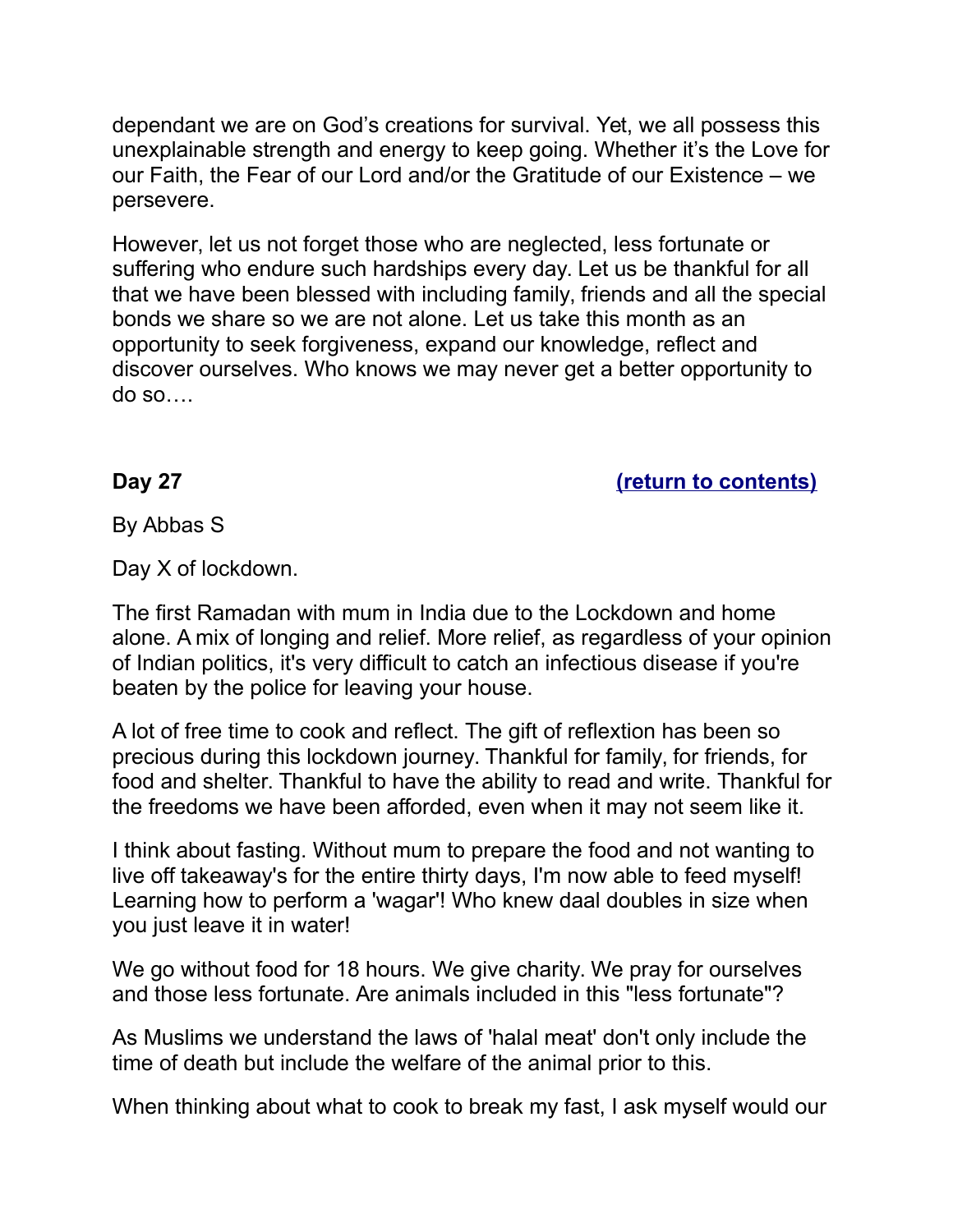prophet (pbuh) - who said "A good deed done to an animal is as meritorious as a good deed done to a human while an act of cruelty done to an animal is as bad as an act of cruelty done to a human" - be okay with modern farming practices?

Would he be okay with keeping hens in a cage less than the size of an A4 piece of paper? Or the debeaking of these birds using infrared lasers, as keeping them in these confinements causes them to fight their neighbors? (debeaking happens to 'free-range' chickens too).

What about the horrific treatment of dairy cows? Again, would our prophet (pbuh) – who said "May god curse anyone who maims animals." – approve of the early separation of baby calves from their mothers just to satisfy human dietary desires for more and more milk and dairy products?

Has it become too easy to hide behind a 'certified halal sign' when confronted with these questions? Don't we exercise more rigour when it comes to other dietary aspects, like whether a product contains even trace ingredients of alcohol or gelatine?

Why not just eat organic, non-factory farmed meat and chicken? We face a catch-22 in 2020. Given our global population, we simply don't have the space and resources to raise high-welfare meat to satisfy current demand (currently 95% of chickens in the UK are factory farmed). So, to continue eating meat, either we destroy the environment by raising organic meat (and even then that might not satisfy demand) or we continue to torture animals (i.e. torture God's creation) to decrease the land and water usage.

What does this mean for me? It means I can't make excuses for "a cheeky nandos" for myself anymore, even if I am craving it after a whole day without food. It means I can't be pro palestine whilst being pro oppression elsewhere. It means I can't refrain from bacon whilst enjoying factory farmed chicken or beef. If I am unable to stop causing suffering to other living beings, then what does that mean for my own right to be treated well?

"Do unto others as you wish to be done to you" isn't a golden rule. It's a golden responsibility. Because it starts with me first.

The Navajo People (Native American Tribe) defined 'Beauty' (Hozho) as inner life and harmony. To make the most of all that surrounds us. A positive, beautiful and harmonious environment that must be constantly created by thought and deed.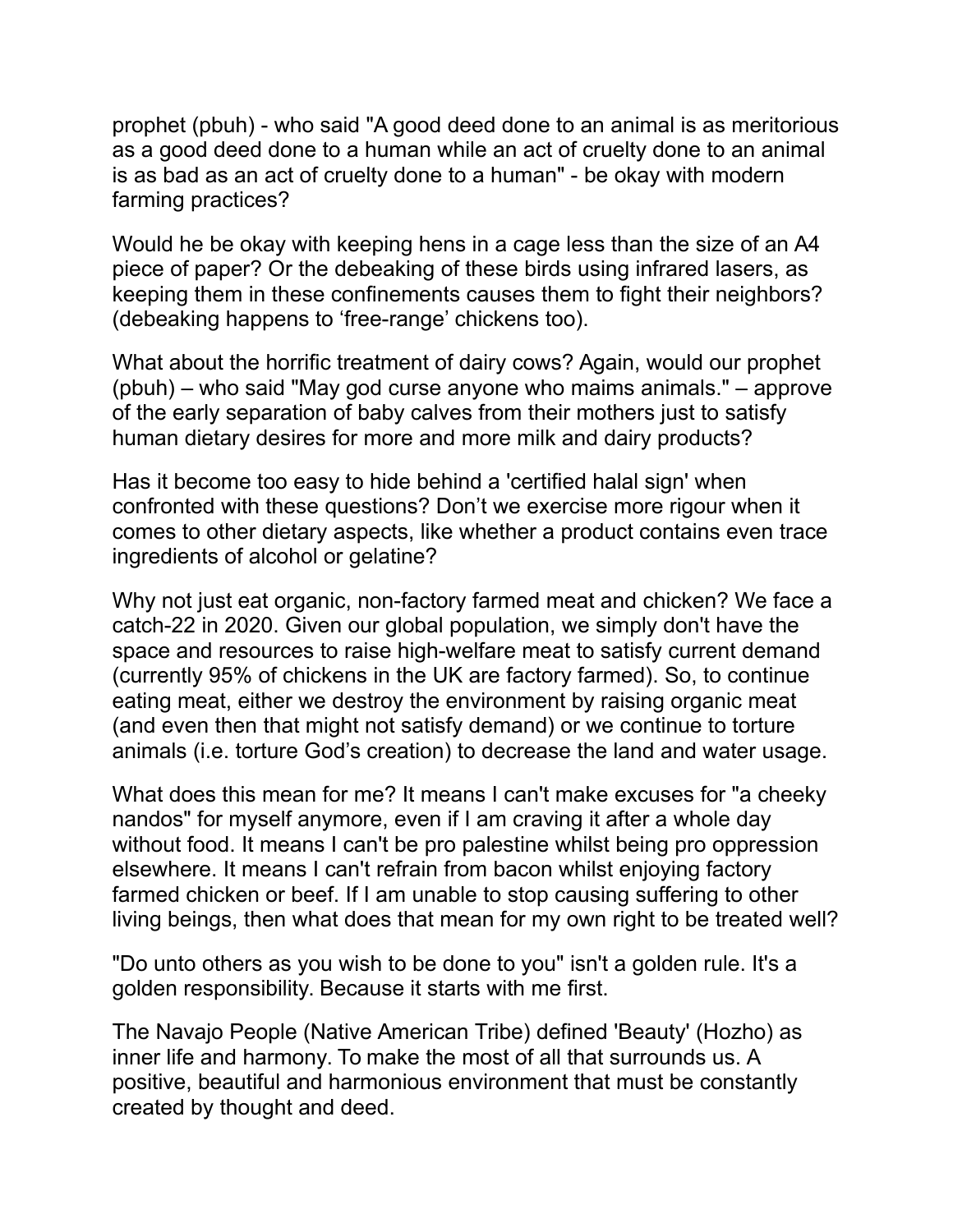May you always walk in beauty

P.S.

A bit about me - I'm a number 1 hypocrite who's been trying to remove all animal products from my diet for over a year! Miraculously it seems to have stuck during lockdown!

I've been a meat advocate for 95% of my life and every Ramadan before this, I've opened my fasts not with dates but with chicken samosas. So first and foremost a reminder to myself.

The beauty of life is although we may not get to change our past, we are able to shape our future, no matter our age or currently held blind spots.

If anybody would like to learn more about the devastating impacts of meat/dairy/eggs on humanity/the environment/animals or some tips/advice on transitioning to removing these items from your diet, please feel free to get in touch! Or alternatively if you have advice for me that would also be appreciated  $\bullet$ 

# <span id="page-40-0"></span>**Day 28 [\(return to contents\)](#page-0-0)**

# By Zeeshan Jiwani

"Maybe it's a blessing, maybe it's a curse, only Allah knows". This is an interesting notion to ponder on and something that I have been thinking about especially during Ramadan. To some extent, we are in control of our own fate. We cannot just abandon our intellect and leave it all up to manifest destiny. We have to remember that we have a choice to take many different paths. The ultimate goal here is to attain the ultimate spiritual fulfillment with Allah. However, one should be much more vigilant and pickup the clues that Allah is putting out there.

There is a story that illustrates this notion:

A fellow was stuck on his rooftop in a flood. He was praying to God for help. Soon a man in a rowboat came by and the fellow shouted to the man on the roof, "Jump in, I can save you."

The stranded fellow shouted back, "No, it's OK, I'm praying to God and he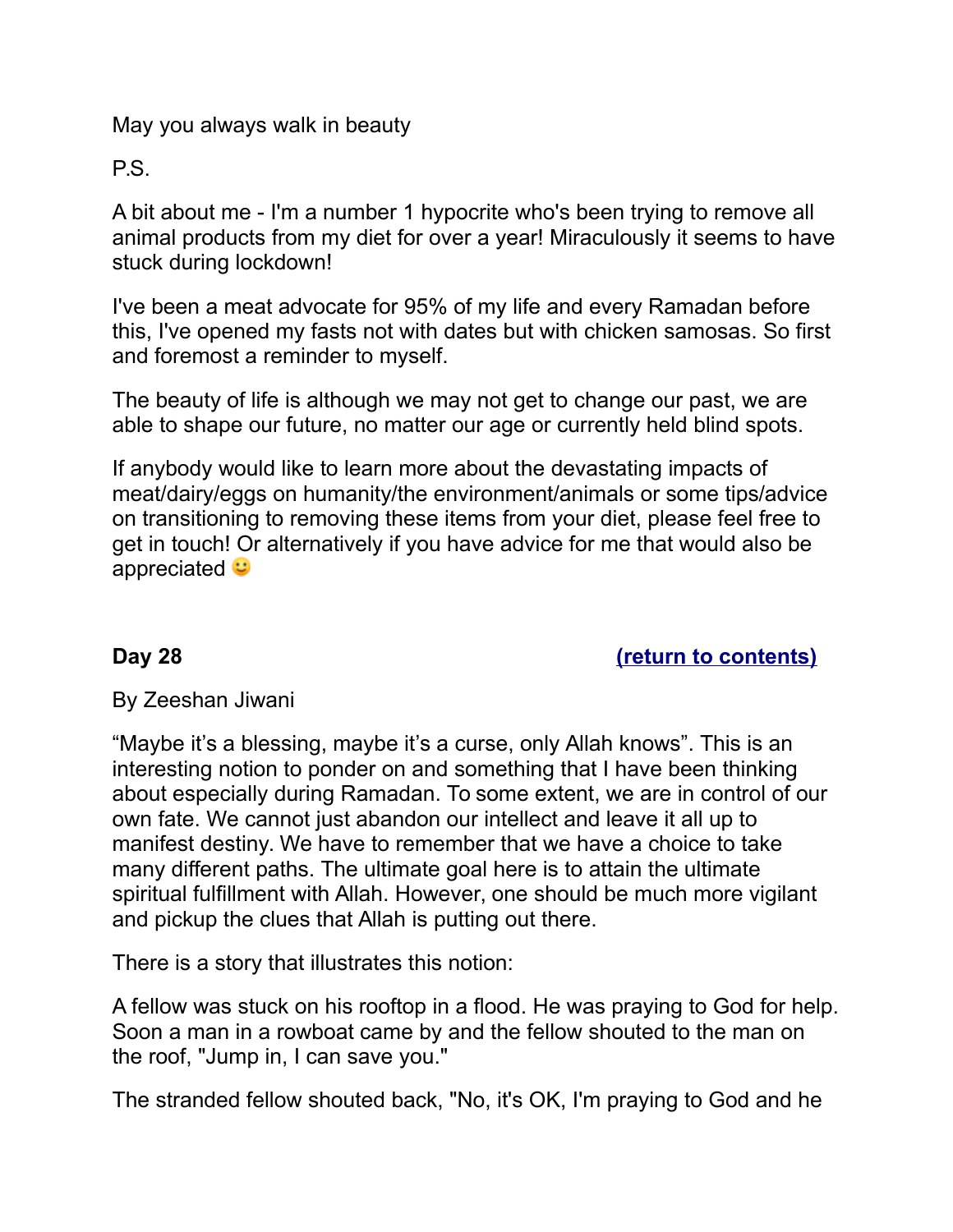is going to save me."

So, the rowboat went on.

Then a motorboat came by. "The fellow in the motorboat shouted, "Jump in, I can save you."

To this the stranded man said, "No thanks, I'm praying to God and he is going to save me. I have faith."

So, the motorboat went on.

Then a helicopter came by and the pilot shouted down, "Grab this rope and I will lift you to safety."

To this the stranded man again replied, "No thanks, I'm praying to God and he is going to save me. I have faith."

So, the helicopter reluctantly flew away.

Soon the water rose above the rooftop and the man drowned. He went to Heaven. He finally got his chance to discuss this whole situation with God, at which point he exclaimed, "I had faith in you but you didn't save me, you let me drown. I don't understand why!"

To this God replied, "I sent you a rowboat and a motorboat and a helicopter, what more did you expect?"

As always, Ramadan has come at a perfect time. Being from the Ismaili Muslim faith, it is especially interesting trying to learn the Bohri traditions and way of life. It has been a challenge trying to understand a different faith system where the practices, language, and traditions are completely different. It has inturn made me question my own practices and ideas. I am heartened by the fact that my Iman has become much stronger thanks to Afroze, extended family, and the DBWS community in the UK.

There have been many challenges with Ramadan especially during this lockdown period. Setting up goals and checkpoints throughout the month has been helpful, I would like continue to unlearn bad habits and only lose my rag with the kids only twice a week (instead of four times) from now on ha-ha.

The Ramadan setting is quite different but on a fundamental level, the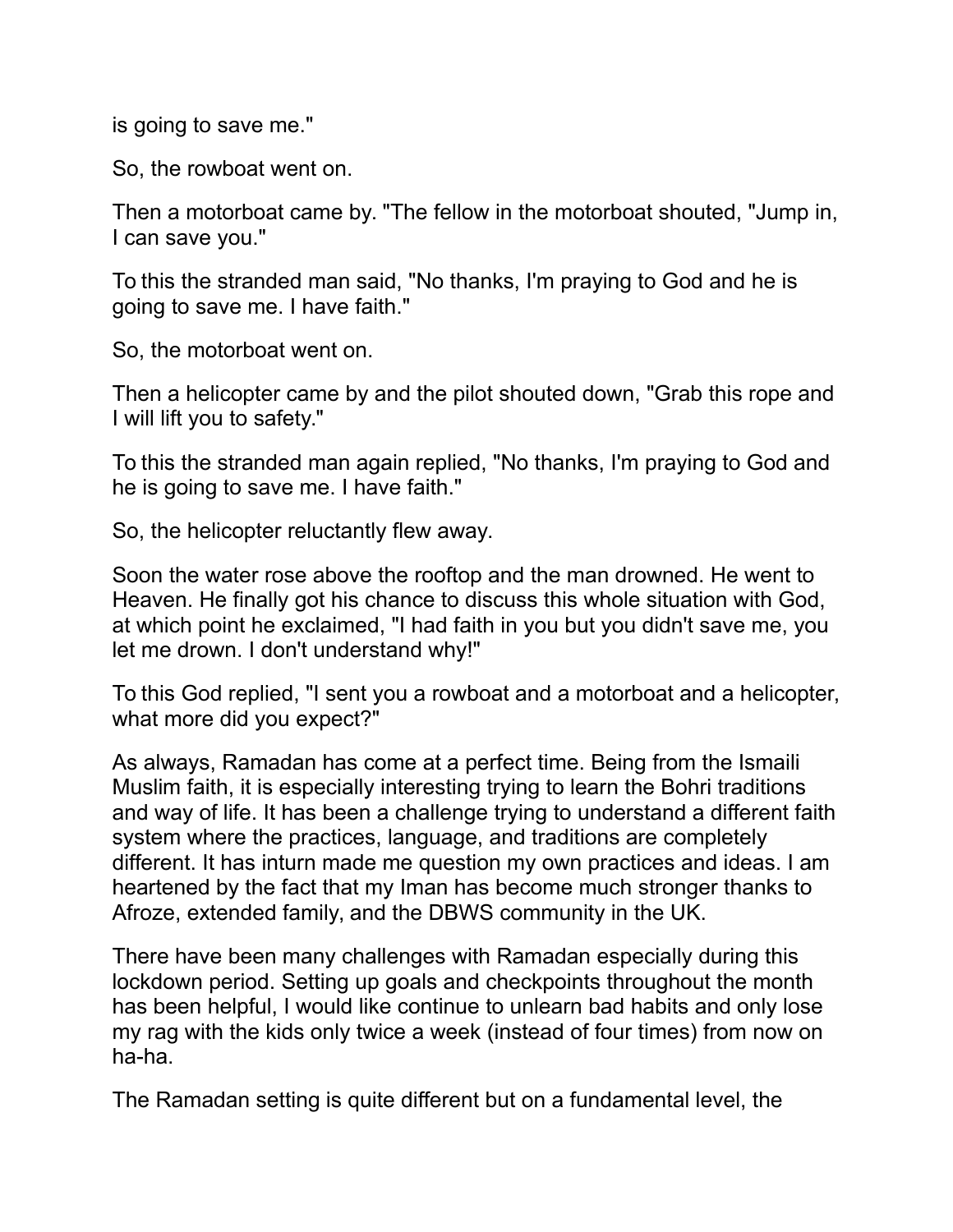message is the same. The world around you will one day soon Inshallah return to a near-normal state (whatever form that is yet to be determined). Take some time to tune in and reflect. Be generous with your time. Be conscious and pay attention to the world around you. Spend that quality time with people that you care about. Tell them that you love them. There is a reason why Allah has created this situation. Remember the ruhani members who have passed away. Pass on those stories to the children (if you have them) or young people in the community. We all need to have more sabar and examine our lives from the inside and out. Only then we can become better. I wish everyone peace, prosperity, muskil asaan (lowering the degree of your difficulties and problems), good health, and spiritual happiness Inshallah. Stay safe and be vigilant. Thank you.

### <span id="page-42-0"></span>**Day 29 [\(return to contents\)](#page-0-0)**

By Abdulla Dungarwalla

Assalam Alaikum everyone,

Initially, I didn't know what to write about, so I asked Tara and she said to write what you are comfortable with. I asked my children, Akila and Sakina and they sent me previous reflections from our members, which I read and found enlightening. I asked my son Aliasgar and he suggested writing about a few incidents in my life and relating it to some of our idealistic values in life.

So here it goes:

I had a wholesale business that I retired from a couple of years ago after running it for nearly 40 years. I started with no finance and worked 6.5 days a week, starting from 7 am and finishing at nearly 9-10 pm, with hardly any small breaks or holidays.

The business grew selling confectionery, crisps and soft drinks and then I decided to look at other profitable avenues and started selling alcohol. I remember having a very loyal worker who was a devout Muslim and the day I dealt with the first case of alcohol he handed me his resignation, saying he would not partake in any income from this business. I didn't want him to leave and tried convincing him that it's only business and we are not consuming it, but he would not accept that and left. As my business started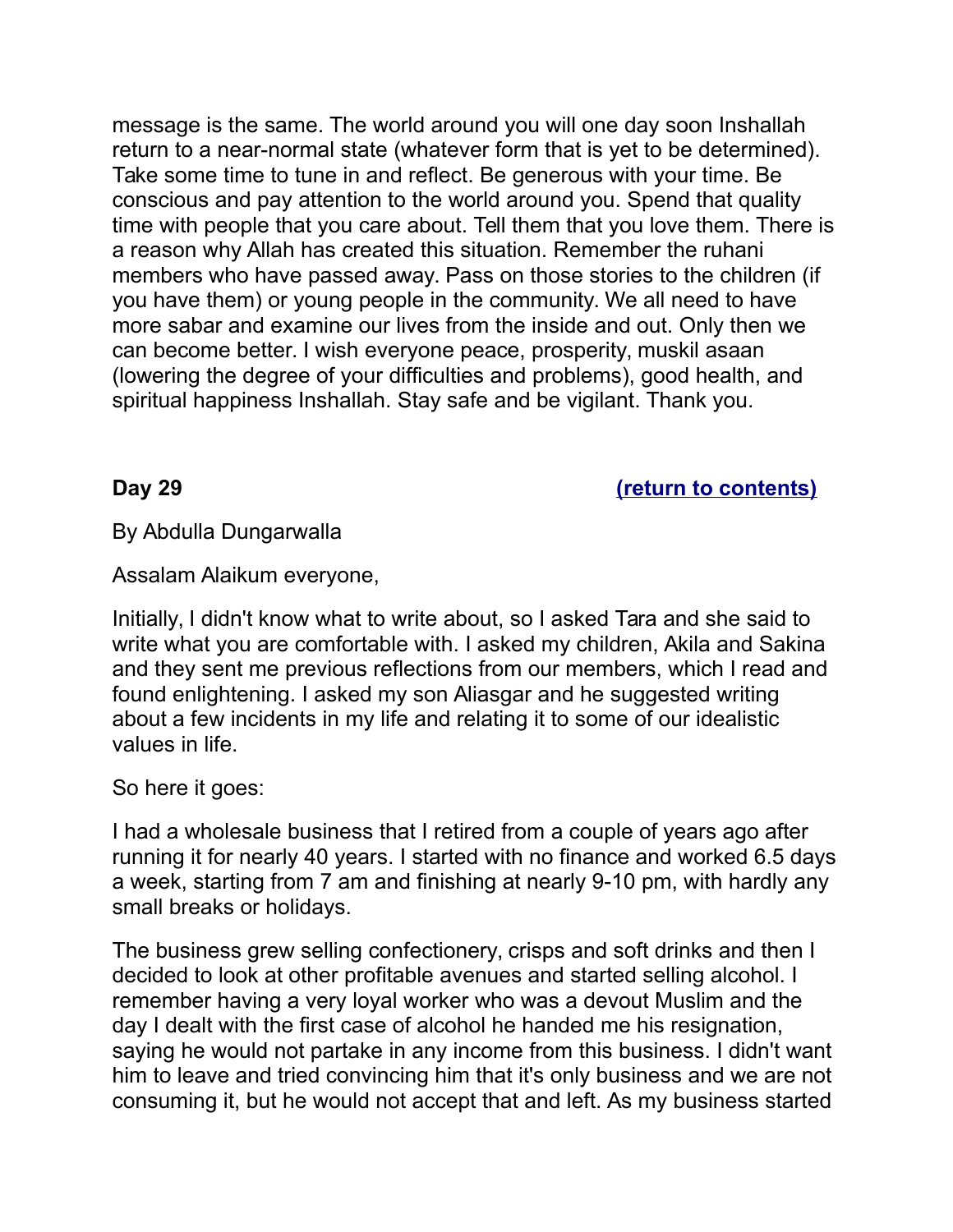to flourish, I was getting very busy. Tara wasn't happy about me taking this on and I found that although business was profitable, I couldn't work out why my borrowing was increasing and there was no real peace of mind.

Eventually, I realised this was not the right path and my faith in Allah had increased to such an extent that I decided to be rid of all alcohol products, knowing this extra business was haram for us. I started praying genuinely for the first time in my life.

After a complete change in my approach to life, I found that challenges came to test my faith regularly.

To give an example, I used to buy stock from cash & carries at promotional prices and sell them on. On one occasion, I purchased a huge quantity of cigarettes and tobacco but instead of charging me the full case price, the cashier charged me the single unit price by mistake. I convinced myself this was the cashier's error and took the goods back to my warehouse, thinking I had made £1000s more without any effort.

But my conscience was bothering me and so I decided to return the stock. The staff at the cash & carry were amazed and ever since this incident, the respect that I get when visiting them, even now, is incredible - this happened nearly 25 years ago.

Other incidents through which I have been tested involve several occasions where customers would mistakenly pay more for stock. I returned the extra sum but found it tempting to keep; particularly from customers who were rude or arrogant. I never kept the excess but overtime I did notice that Allah SWT rewarded me from other sources I never expected.

I now realise the need to reflect on HOW we conduct ourselves. What we do as businessmen, or within any other profession, should be done by the laws set by our Creator. Can we look back at our lives and say we have done this? Is there anything we would have changed? That is now the past but we can still make adjustments to our present day.

After this change in my spirituality, I noticed my working days reduced to 5/6 days - normal office/business hours, and I was earning the same profit as in the past but with a halal rizq and peace of mind, which to me is invaluable. Not just from a business perspective but also allowing me to spend more time with my family.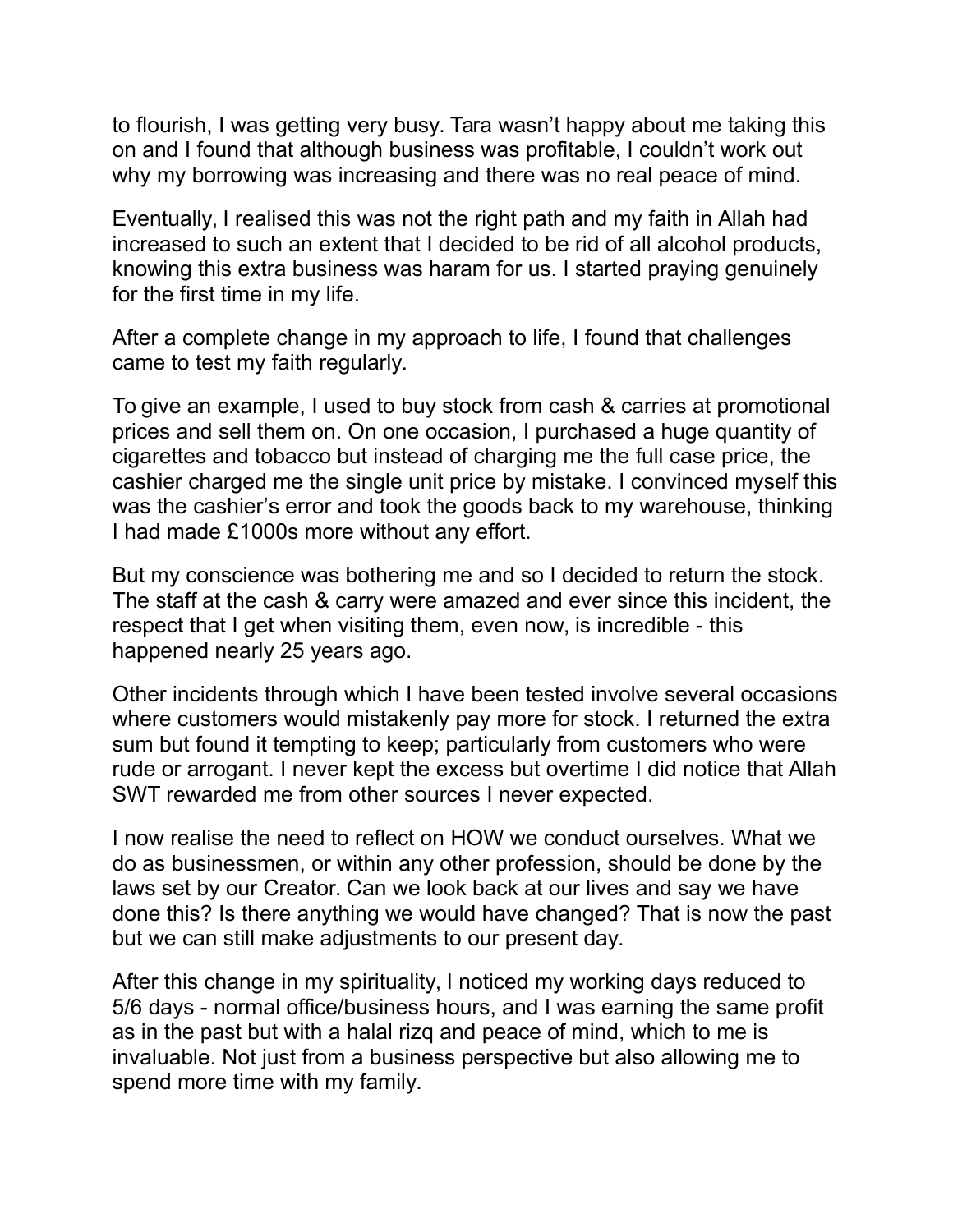In conclusion, we are all on a journey. Our path may be narrow and with obstacles but stay righteous, just and follow the ways set by Allah; He will ensure you your sustenance.

Many such incidents have happened since, and the one thing I have learnt above all else is that Allah SWT, the most merciful, will only test us to our capability and it's up to us what path we choose.

Coming to the present-day with regards to being in lockdown, I have increased communication with my children via video link, which wasn't the case before. About 10 months ago I joined the gym and lost 12 kilos; bearing in mind I was carrying the same weight for over 20 years. However, since lockdown I have put on 3 kilos even after doing rozas ©©©©

<span id="page-44-0"></span>Stay safe everyone.

**Day 30 [\(return to contents\)](#page-0-0)**

By Bushra Hamdani

Salaams my dear community members,

May the blessings of this holy month find you all well…what a Ramadan it has turned out to be. How amazing that through the will of Allah we have been granted endless opportunities this Ramadan to read and reflect on our cherished Quran, we have been gifted an abundance of time for supplications and we have had the ability to connect to our loved ones and communities in such a beautiful way. Alhamdolillah for his endless blessings and mercy.

For me, the story is a little different. As most reflect on how much time they have during the Ramadan to make the most of this blessed month, I feel like time is just slipping away. On March 21st I was told that I would be redeployed to the Covid-19 team where I would have to work 12 hour shifts including weekends. I alongside my husband, Malek, who works in a hospital, would now be considered essential workers. Essential workers who would now be forced to arrange alternate accommodations for our two children. We decided to drop them at my in-laws, the kids were excited but had questions so we appeased them by telling them "it's only for two weeks, maybe three weeks max", "think of it as a holiday, think of all the fun